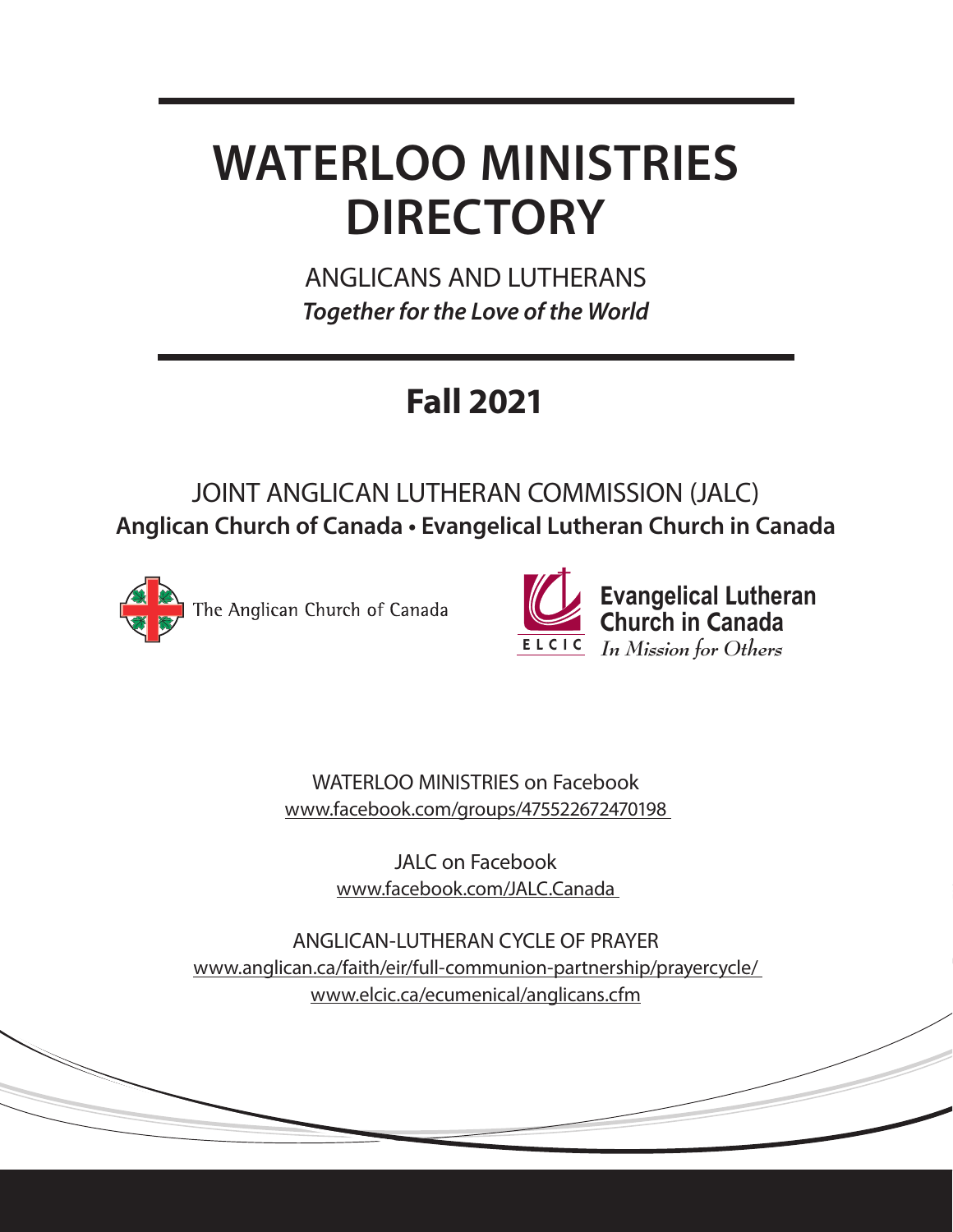# WATERI OO MINISTRIES **DIRECTORY**

# **Anglicans and Lutherans** *Together for the Love of the World*

# **Waterloo Ministries**

The Joint Anglican-Lutheran Commission (JALC) defines *Waterloo Ministries* as those full-communion (ACC-ELCIC) ministries which give expression to the Waterloo Declaration (2001) in one or more of six ways:

- 1. Ministries where Anglican and Lutheran communities share facilities;
- 2. Ministries where Anglican and Lutheran communities share program;
- 3. Ministries where Anglican and Lutheran communities share worship;
- 4. Ministries where Anglican and Lutheran communities share priests, pastors and/or deacons;
- 5. Ministries where a community is served by a priest, pastor or deacon of the full-communion partner;
- 6. Merged/combined communities.

Categories 1 - 4 are common to *Ecumenical Shared Ministries* (see page 2, following).

The ACC - ELCIC full-communion relationship adds categories 5 & 6 to the mix.

### **Waterloo Ministries Directory**

Revised annually, this Waterloo Ministries Directory provides West-to-East, province-by-province, listings for Waterloo Ministries. These listings witness to the possibilities for local full-communion expression and assist Anglican and Lutheran communities to learn from and to support one-another.

Revisions may be directed to Rev. Paul Gehrs, Assistant to the Bishop, Justice and Ecumenical and Interfaith, ELCIC at [pgehrs@elcic.ca](mailto:pgehrs@elcic.ca) or to The Rev. Canon Dr. Scott Sharman, Animator for Ecumenical and Interfaith Relations, Faith, Worship and Ministry at [ssharman@national.anglican.ca.](mailto:ssharman@national.anglican.ca)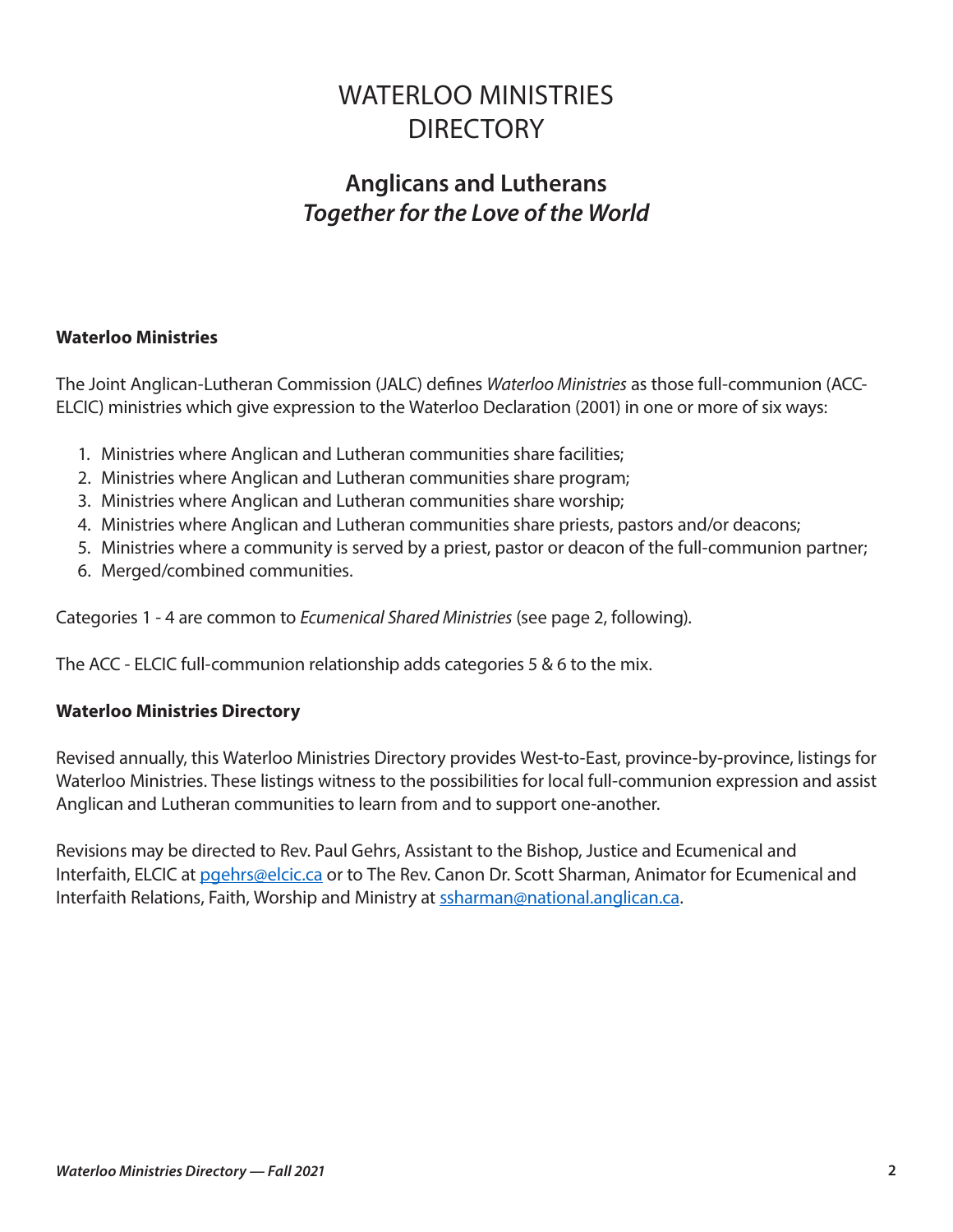# ECUMENICAL SHARED MINISTRIES

*The following understanding of Ecumenical Shared Ministries (ESM's) is distilled from the website of the Prairie Centre for Ecumenism (PCE) whose vision is the full visible unity of the Church — one body with many members. The Centre is located in Saskatoon, Saskatchewan.* See [www.pcecumenism.ca](http://www.pcecumenism.ca) .

### **What is an Ecumenical Shared Ministry (ESM)?**

- ESM's are people worshipping and serving God in a united way while still maintaining their denominational identity and connections.
- ESM's are any combination of denominations sharing a program, mission, ministry or building.

#### **What do Ecumenical Shared Ministries look like?**

- Ecumenical shared ministries may be as simple as the sharing of programs and/or staff. Congregations may share a building but otherwise maintain their own denominational ministry and services. Sometimes several denominations may be served by a single ordained minister and alternate the forms of Sunday worship. Sometimes several denominations may have one ordained minister and one common service. Sometimes several denominations share and maintain church buildings in a number of locations and rotate services. Many combinations are possible.
- Over the past several decades, Ecumenical Shared Ministries have become a significant presence in Canada. In some cases, a commitment to an ecumenical model of ministry is the primary motivation for collaboration. In others, declining membership or resources move congregations to consider shared or collaborative ministries. Small, isolated, or ecumenically committed congregations of different denominations may choose to worship together in order that they may continue as communities of faith in a new way. In still other cases, the formation of a new ministry in a community may prompt those involved to deliberately choose to form a collaborative ministry from the outset.
- In 2006, the Anglican Church of Canada, Evangelical Lutheran Church in Canada, Presbyterian Church in Canada, and United Church of Canada formed an Ecumenical Shared Ministries Task Force which collects and shares resources about ecumenical shared ministries.

#### **Ecumenical Shared Ministries Handbook (2011)**

- The *Ecumenical Shared Ministries Handbook* is prepared by the Ecumenical Shared Ministries Task Force. It is intended as a resource for those engaged in or contemplating the establishment of congregational ecumenical shared ministry, and those interested in learning more about the dynamics of ecumenical shared ministries.
- The Ecumenical Shared Ministries Handbook is available at [www.elcic.ca/ecumenical/anglicans.cfm](http://www.elcic.ca/ecumenical/anglicans.cfm) and [www.anglican.ca/faith/eir/esm/](http://www.anglican.ca/faith/eir/esm/).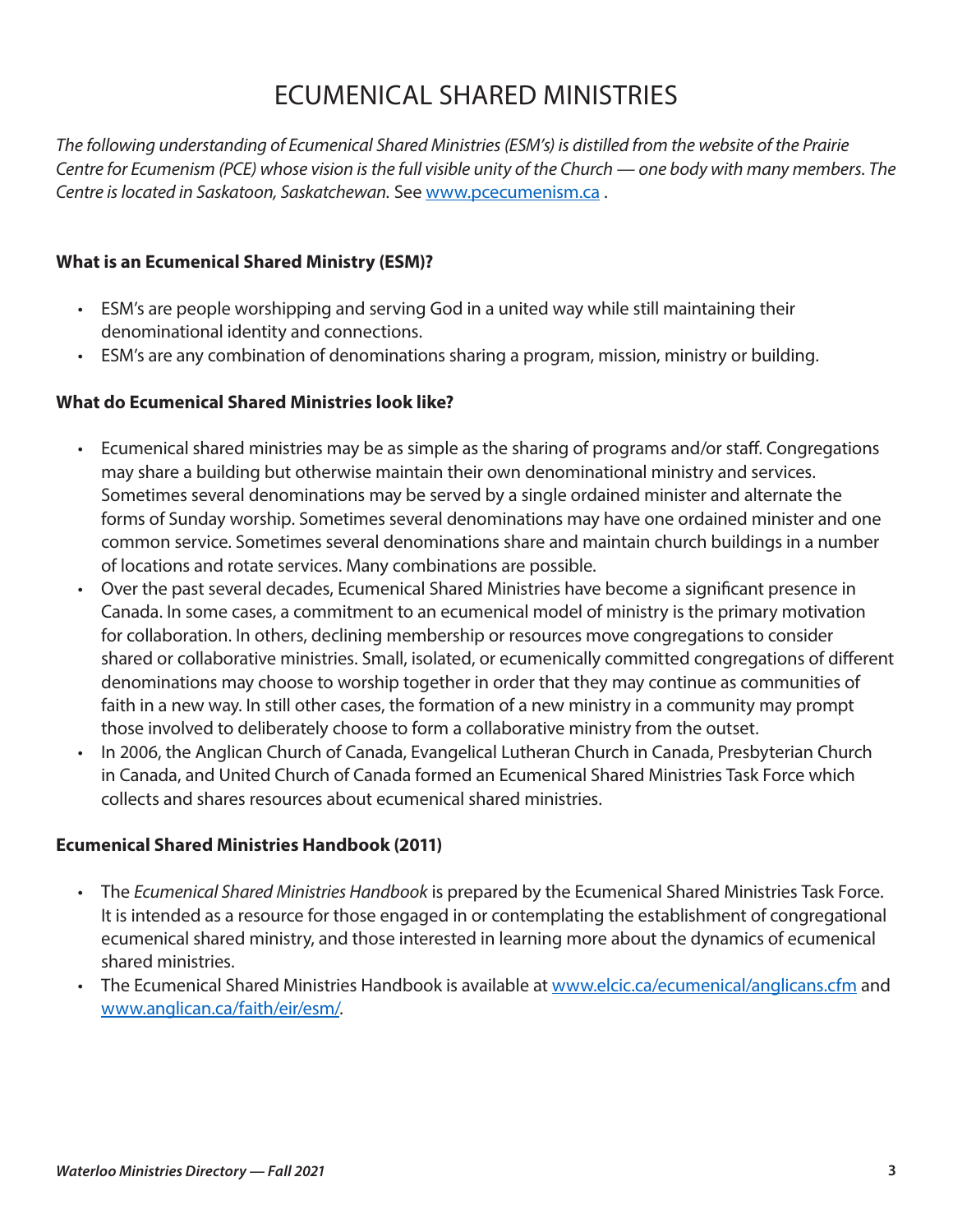# POLITY AND MERGER

*In November, 2017, the Joint Anglican-Lutheran Commission received a report from its Polity Working Group, Archdeacon Alan Perry, Diocese of Edmonton, convenor.* 

*Initially, some wondered at the possibility of a one-size fits all model for Anglican and Lutheran communities contemplating some kind of merger or combined identity. While a single model eludes us, the report nonetheless offers a helpful window into possibilities for those communities contemplating union.* 

*The report is published here in full with the list at the conclusion modified to include new ventures.* 

# November, 2017

The Polity Working Group was formed in response to a concern that it is necessary to establish a model of congregational governance for joint Anglican/Lutheran parishes which satisfies the wider governance needs of the Anglican Church of Canada and the Evangelical Lutheran Church in Canada. In particular, the concern is that each joint congregation must be constituted in such a way as to be able to take its place in the governance of both an Anglican Diocese and a Lutheran Synod. The hope is that the proposal of a model for such a form of joint congregational governance will provide a coherent resource for dioceses and synods in forming future joint congregations without having to develop a governance model for each instance.

The working group analyzed agreements and constituting documents for nine joint ministries, including five from Ontario, two from British Columbia and one each from Alberta and Saskatchewan.

Broadly speaking, the structure of these joint ministries can be categorized in two groups.

Five of the joint ministries involve discrete denominational congregations which co-operate under sharing agreements. Two include United Church congregations alongside Anglican and Lutheran partners, whilst the other three are joint Anglican/Lutheran ministries. In these ministries, each congregation retains its separate identity and incorporation, and is governed under its denominational polity. In each case the sharing agreement provides for sharing of a single pastor/priest.

In two cases, the joint ministry is a multi-point ministry with separate congregations in separate buildings. In three cases, the joint ministry also involves sharing a single building alongside a single pastor. This type of shared ministry falls outside the scope of the concern describe above, although it might be useful to develop a template for sharing ministry amongst discrete congregations.

The other four shared ministries are truly joint congregations in which each ministry is a single, discrete entity, incorporated as such and inhabiting a single building with a single priest/pastor in charge of the congregation. This type of shared ministry is what raised the concerns that gave rise to the Working Group.

Analysis of the governance of the four joint congregations suggested that they are governed according to two models. Two joint congregations are governed by a congregational constitution based on the ELCIC model constitution for congregations. This model of governance will be referred to as the "ELCIC Model". The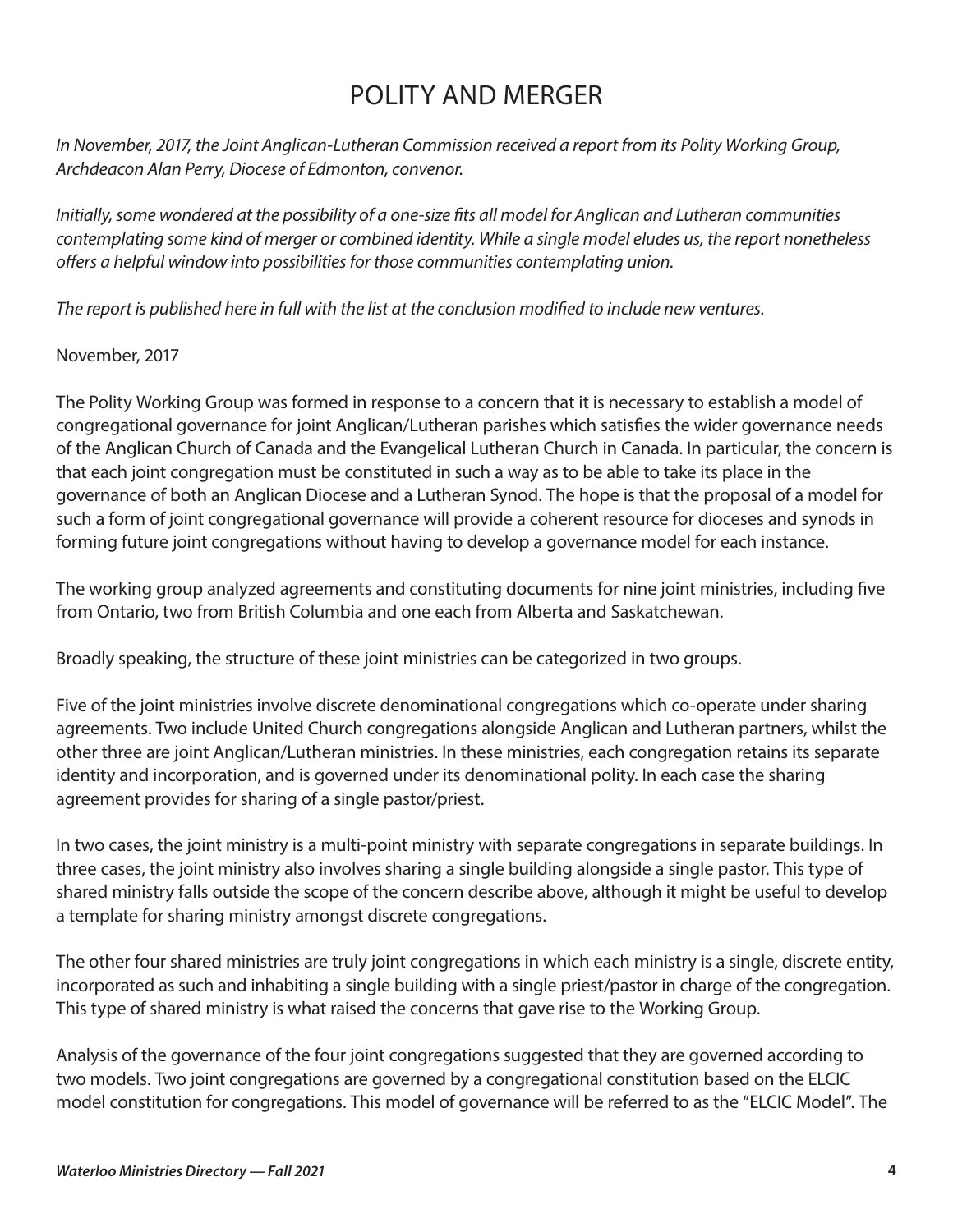other two are governed by an agreement between the two founding congregations and the two judicatory bodies (i.e., the ELCIC congregation, the Anglican parish, the ELCIC Synod and the Anglican Diocese.) In addition, each of the resulting joint congregations has adopted or is in process of developing bylaws for internal governance. This model will be referred to as the "Midland Model" as it was first developed by St Mark's Anglican Lutheran Church in Midland, Ontario.

Both of these approaches have advantages and disadvantages. The chief advantage of the ELCIC model is that it is based on a well-developed, tried and true model for congregational government. The chief advantage of the Midland model is that it clearly brings together the synod and diocesan authorities as enablers of the new venture in mission and ministry. But both models are focused on the individual congregation, albeit for obvious reasons.

# **First Principles**

In Anglican polity, a parish is a creature of, and part of, a diocese. It is subordinate to the diocese and subject to the constitution and canons of the diocese as adopted and amended from time to time by the diocesan synod. A parish participates in diocesan governance through delegates to synod, pursuant to the synod's constitution. A parish may not leave a diocese. Where incorporated, it is understood in law to be a subordinate entity to the diocese. Where parishes are incorporated, the most common regime is that there is a private Act of the provincial legislature incorporating all parishes in a given diocese. (In some dioceses parishes are not generally incorporated, or incorporation may be optional. Prior to the mid nineteenth century a number of parishes were created by Royal Letters Patent which created the Rector as a Corporation Sole.) A parish does not have articles of incorporation or a constitution of its own. If a parish is disestablished, its assets revert to the diocese.

In ELCIC polity, a congregation is a voluntary association of its members. The members form the congregation and the congregation then voluntarily joins the Synod. It participates in Synod governance through delegates to the convention, pursuant to the Synod's constitution. Although the congregation in joining the Synod voluntarily agrees to be subject to the constitution, bylaws and policies of the Synod, it may also voluntarily dissociate itself from the Synod thus nullifying that obligation. A congregation is incorporated pursuant to local provincial law and has articles of incorporation and a constitution.

If a congregation is dissolved, the members determine what will happen to the assets.

# **Models of Collaboration**

As noted above, there are two different models for incorporating and governing joint congregations currently in use. The common difficulty with both of these models is that most Anglican dioceses have no canonical mechanism for the recognition of a congregation that is not an Anglican parish. Thus, there is no obvious canonical interface for the joint congregation to participate in the life, mission and governance of the diocese, including exercising the privileges of Synod membership and fulfilling the obligations such as payment of assessments to the diocese. This is precisely the problem that gave rise to the Task Force. The obvious solution would be to adopt a canon creating a framework for a joint congregation which, though not being a parish in the usual sense, nevertheless functions as though it were a parish, including sending delegates to Synod and otherwise participating in the life, mission and governance of the diocese. The Diocese of Toronto's Canon 29 on Designated Ministries provides a model for such a canon.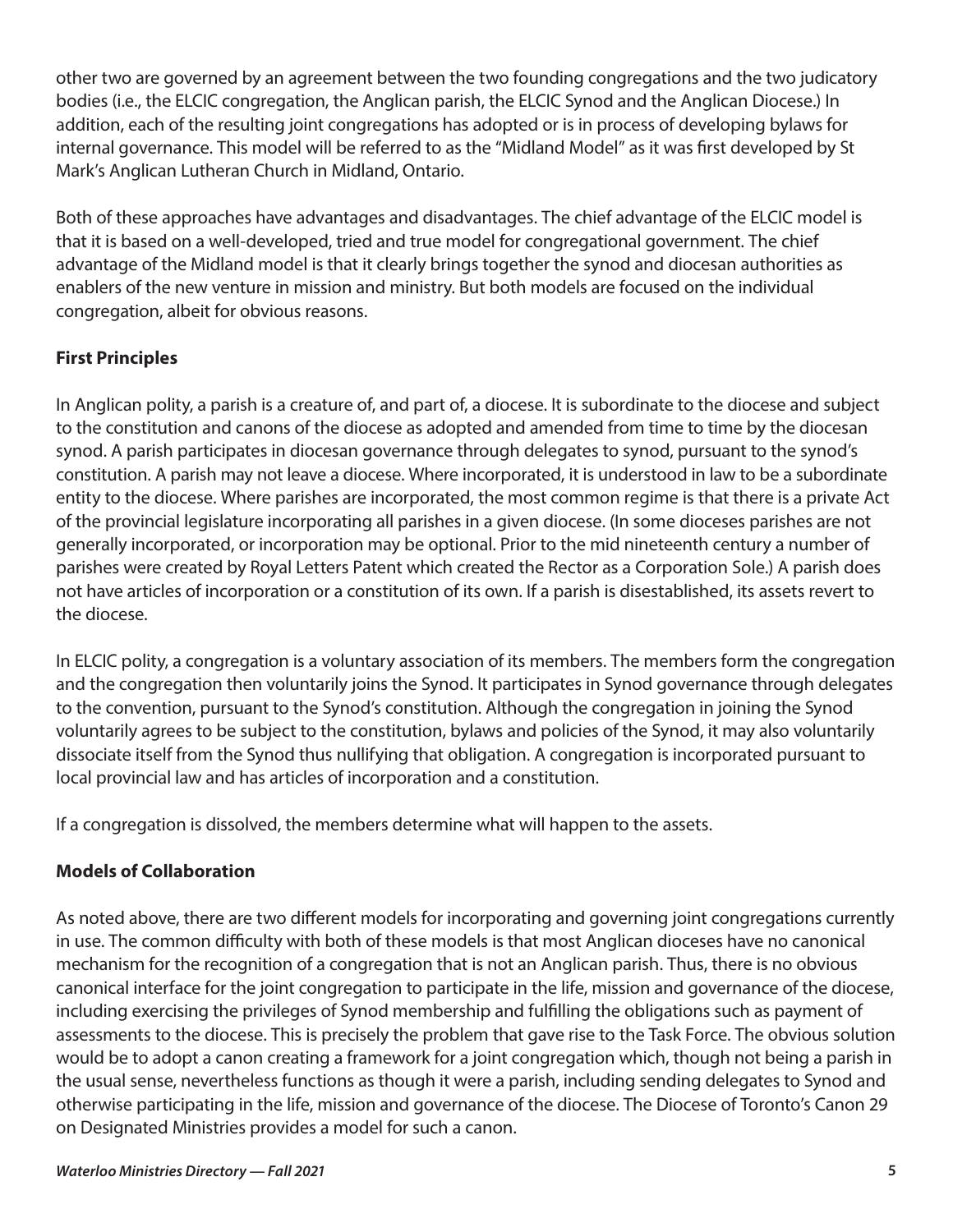There is a third possibility. Rather than forming a single joint entity, which would entail the disestablishment of two existing parishes, the parishes could form what in civil terms would be called a joint venture. In this model, each parish continues to exist with its incorporation, governance, assets and inclusion in the Synod/ Diocese, but they agree to function as one unit, delegating day to day governance to a joint governing body. The joint venture can operate under a single charitable registration, and merge bank accounts. Financial reporting to and participation in the Synod and Diocese can be conducted from a common set of books on a proportional basis as agreed.

In this model, members of either congregation under the joint venture would understand themselves to be members of the joint venture as a whole and would be reckoned as both Anglicans and Lutherans for the relevant purposes of the Synod and Diocese. Though unincorporated, the joint venture would be understood to be a single congregation with the two original congregations providing the necessary interfaces to the Synod and Diocese. This model is similar to a sharing agreement between two existing but discrete congregations, with the primary form of collaboration being the sharing of a single cleric, but allows for closer collaboration, including the sharing of a single church building and joint worship and programming as one congregation. In effect, the two existing congregations continue to exist largely on paper, with the joint venture becoming the operative entity. The Diocese of Edmonton is in the process of developing a joint venture model of governance in collaboration with the Synod of Alberta and the Territories.

# **Forming a Joint Congregation**

Whichever model of governance is chosen for a joint congregation, it should begin with a four-way agreement among the Anglican parish, the Diocese, the Lutheran parish and the Synod. This might be done in two stages, beginning with a Memorandum of Understanding as a preliminary to the final agreement. The authority, powers, rights and responsibilities of each of these four entities are affected by the formation of a joint congregation. The agreement needs to attend both to the positive reasons for collaboration, and the hopes and aspirations for the new joint congregation – on the one hand – and also – on the other hand – to the nitty-gritty details of the substantial differences in our two churches regarding such matters as differences in the definition of membership and the recruitment and regulation of clergy, including licensing/rostering, salary scales, pensions and benefits, working conditions and clergy discipline. Questions of building ownership, insurance, parish reporting, differences in the ways parishes support the diocese or synod financially, and the need for dispute settlement mechanisms must also be addressed in any joint governance agreement. Much though one would hope that a joint congregation will never experience any problems or conflicts, the reality is that no congregation is guaranteed to be immune to problems. Both of our churches have developed tried and true mechanisms for dealing with almost any eventuality, but the details differ in large part due to differences in our two polities. Nevertheless, attention needs to be paid at the outset to setting out protocols for dispute settlement that will avoid triangulation or choices based on a perceived path of least resistance as a matter of expedience in the heat of the moment. Similarly, it will need to be clear how protocols for prevention and reporting of sexual misconduct will be applied.

Where it is desirable to have a model for incorporation and governance of a joint congregation, it will be essential to accommodate the differences in polity between our two churches. The ELCIC model constitution provides a well-developed system of parish governance, but also includes elements that would be ultra vires in an Anglican setting, including the congregation's role in discipline (rather than the diocesan bishop, who has initial jurisdiction pursuant to Canon XVIII), and language stating what the congregation believes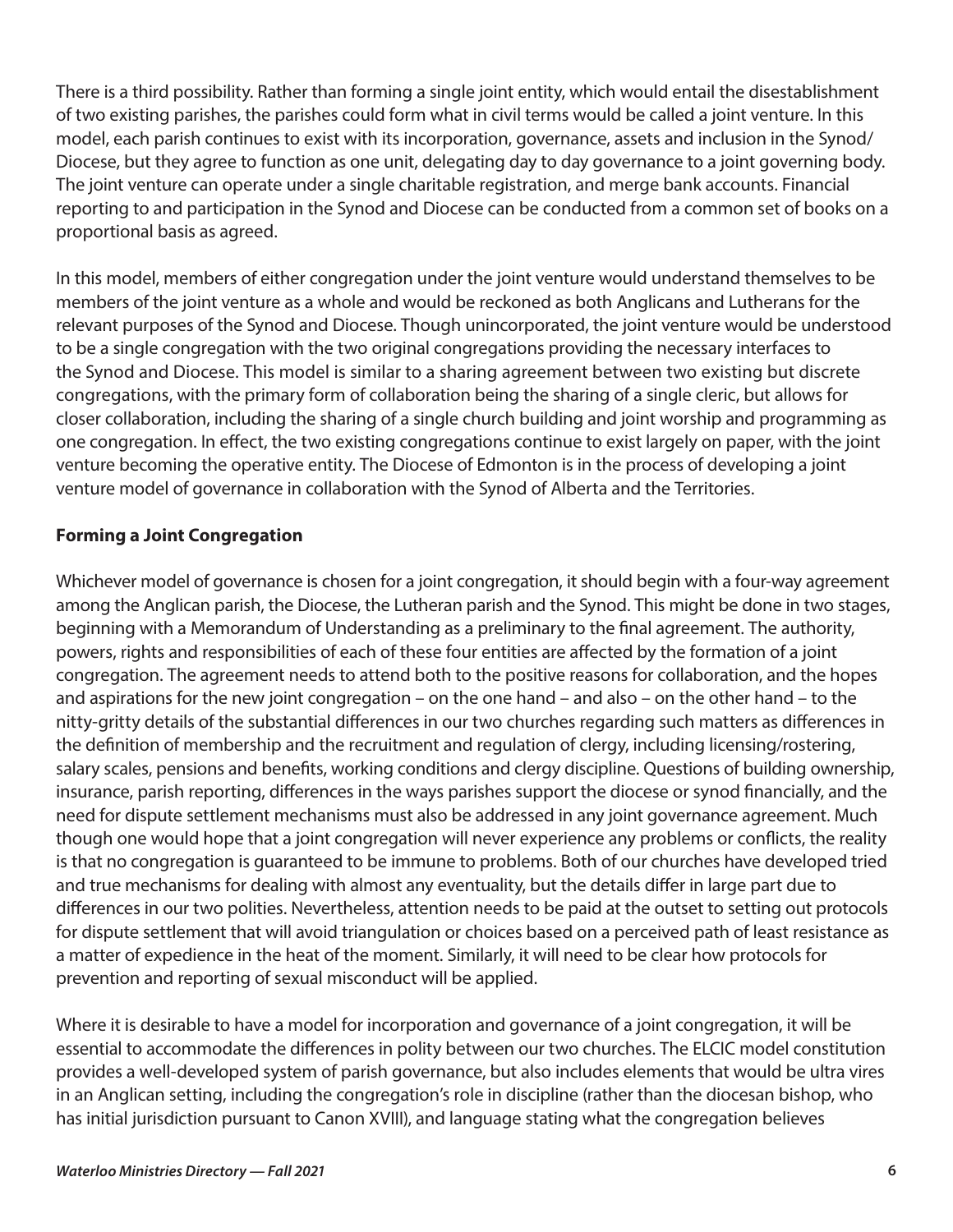(contrary to section 6(i) of the General Synod's Declaration of Principles). If this model for incorporation is chosen, it should be adapted to take Anglican norms into account, as it will be creating a congregation that will be canonically recognized as an Anglican entity. The most obvious solution is to address these issues outside of the governance document, and place them in the four-way agreement described above.

Finally, it is necessary to specify clearly what will happen in the event that a joint venture is severed or a joint congregation is dissolved. In particular there is a need to provide for the disposition of property, both real and personal.

The most robust system for governance for joint congregations will, on the Anglican side, require canonical amendments to make provision for the incorporation of joint congregations into the diocesan structures as though they were parishes, providing an appropriate interface into Synod membership and the other structures of diocesan governance. Given the variations in diocesan structures across 30 dioceses, it is impossible to suggest a single approach. However, Toronto's Canon 29 provides a useful starting point. On the Lutheran side, this does not appear to be a problem.

# **Sharing Agreement (category 5, above)**

- St Aidan Anglican Church & Faith Lutheran Church, Kootenay BC
- North Thompson Ecumenical Shared Ministry, Clearwater BC
- Holy Trinity Anglican & Rocky Mountain House Lutheran, Rocky Mountain House AB
- Bread of Life Lutheran Church, St Philip's Anglican Church, Eastside United Church, Regina SK
- Parish of Bruce, Bruce Peninsula ON

# **"ELCIC Model" Constitutions (category 6, above)**

- St David Anglica-Lutheran Church, Orillia ON
- Good Shepherd Barrhaven, Nepean ON
- All Saints Lutheran Anglican Church, Guelph, ON

### **"Midland Model" Agreement and Bylaws (category 6, above)**

- St Mark's Anglican Lutheran Church, Midland ON *agreement and bylaws*
- Holy Spirit of Peace, Mississauga ON *agreement with incorporated Anglican parish re-purposed*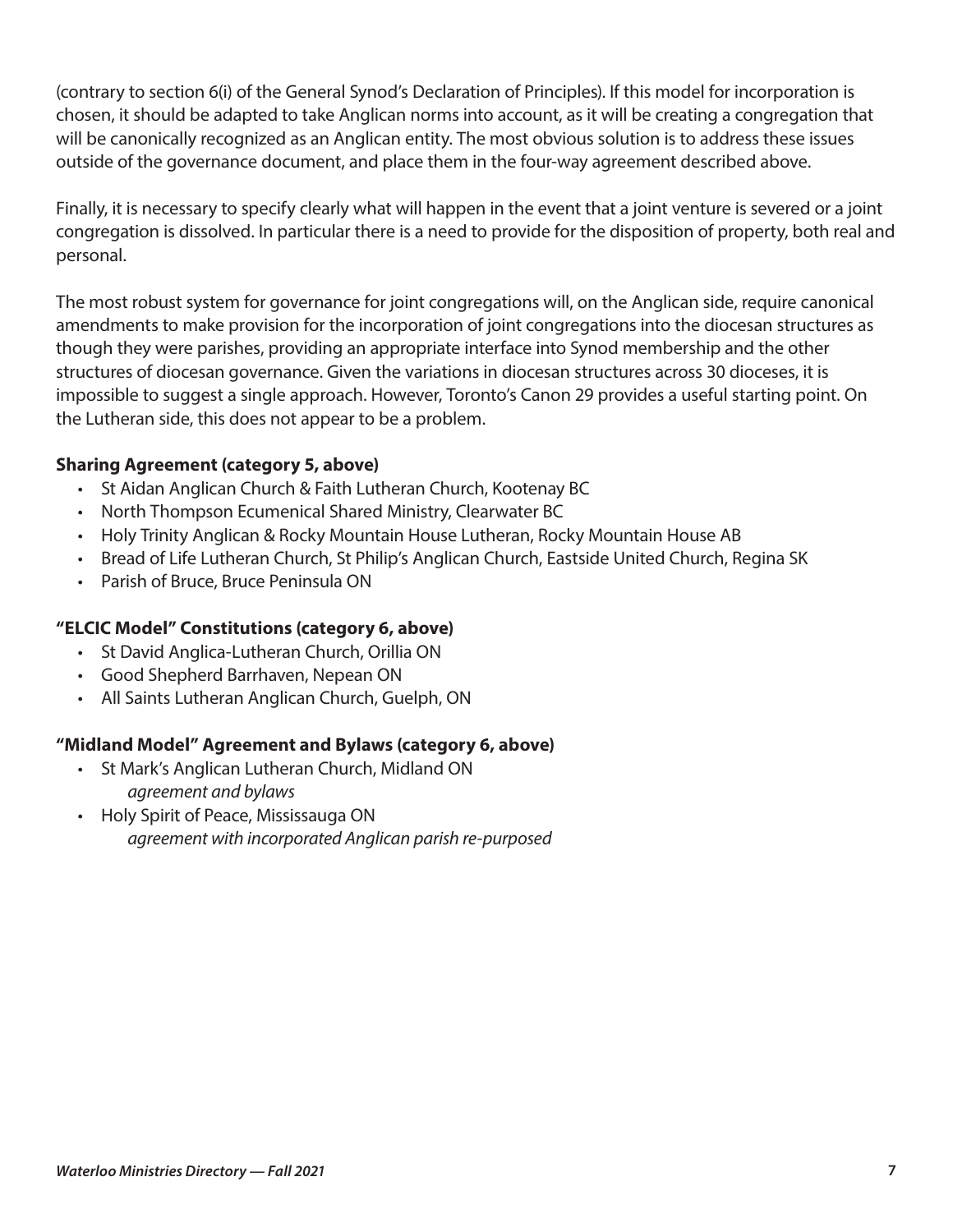# WATERI OO MINISTRIES BRITISH COLUMBIA

**1. North Thompson Ecumenical Shared Ministry** (Lutheran, Anglican, United), Barriere & Clearwater, BC British Columbia Synod / Anglican Parishes of the Central Interior Category 1, 2, 3, 4, 5, 6

**Trinity Shared Ministry**  Address: 324 Grant Rd, Clearwater, BC **The Church of St Paul**  Address: 4464 Barriere Town Rd., Barriere, BC Leader: **The Rev. Bruce Chalmers** Email: [ntesm3@gmail.com](mailto:ntesm3@gmail.com) Address: PO Box 421, Barriere, BC V0E 1E0 Phone: (250) 672-5653 (office) Web: [www.norththompsonpc.ca](http://www.norththompsonpc.ca) 

Notes: For over 50 years the folk of the United Church in the North Thompson Valley were one church family – the North Thompson Pastoral Charge of the United Church of Canada. For many years the Pastoral Charge was made up of 3 points: Blue River, Clearwater, and Barriere. The Charge begins in McLure and goes to Blue River (a distance of almost 200 km). In the 1980s Blue River United Church closed and thus the charge became 2-point. In the late 1990s, Clearwater United Church sold their building and have been worshipping in St. James' Catholic Church since 2000. In 2008, Barriere United Church began experimenting with becoming Church of St Paul, recognizing the coming together of the Anglicans, Uniteds and Lutherans in town. (Serving Together as a Parish of Anglicans, Uniteds and Lutherans). This was made real on Pentecost Sunday 2010 with the signing of the Shared Ministry Agreement!

In the Fall of 2015, the entire Pastoral Charge became an Ecumenical Shared Ministry when representatives from the three denominations and the Pastoral Charge gathered to sign a new Shared Ministry Agreement. Clearwater United Church became Trinity Shared Ministry!

**2. St. Luke's Anglican Church and Church of the Cross** (Lutheran), Victoria, BC British Columbia Synod / Diocese of British Columbia Category 2, 3

**Church of the Cross**  Leader: **The Rev. Lyle McKenzie**, Co-Pastor Email: [pastorlyle@shaw.ca](mailto:pastorlyle@shaw.ca) Leader: **The Rev. Lyndon Sayers**, Co-Pastor Email: [pastorlyndon@shaw.ca](mailto:pastorlyndon@shaw.ca)  Address: 3787 Cedar Hill Road, Victoria, BC V8P 3Z4 Phone: (250) 477-6222 Email: lutheranchurchofthecross@shaw.ca Web: [www.lutheranvictoria.ca](http://www.lutheranvictoria.ca)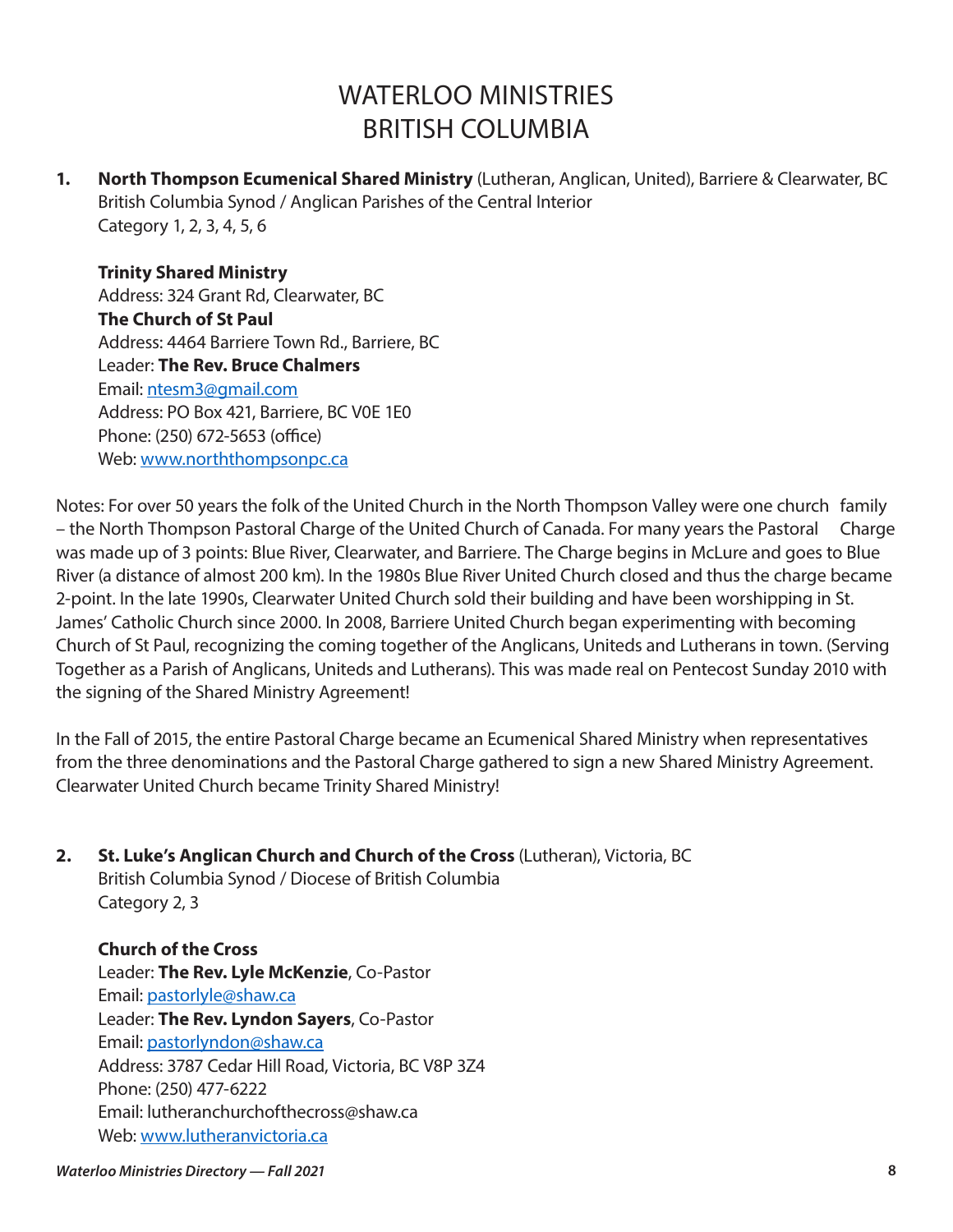**St. Luke's Anglican Church**  Leader: **The Rev. Daniel Fournier** Email: dfournier@stlukecedarhill.ca Address: 3821 Cedar Hill Cross Road, Victoria, BC V8P 2M6 Phone: (250) 477-6741 Email: [st.lukes@shaw.ca](mailto:st.lukes@shaw.ca) Web: [www.stlukesvictoria.ca](http://www.stlukesvictoria.ca)

Notes: The partnership of Lutheran Church of the Cross and St. Luke Cedar Hill Anglican in Victoria includes the following expressions: shared worship: First Sunday of Advent liturgy of readings and songs; Epiphany Festival worship and meal, Shrove Tuesday and Ash Wednesday, Passion/Palm Sunday, Easter Vigil; partnership together with St. Aidan's United and Mt. Tolmie and Camosun Community Associations in the Shelbourne Community Kitchen; partnership in an Annual Fall Supper; partnership shared week long children's summer program; quarterly joint planning meeting of congregational leaders; weekly/monthly shared communication of parish programs; monthly meetings of the pastors and priest, partnership in a larger ecumenical group with Roman Catholic, Presbyterian, United communities in annual shared programs in the week of prayer for Christian Unity and a Lent/Epiphany five week series.

The Rev. Fournier (ACC) was a non-voting member of the Call Committee for Church of the Cross (ELCIC), cross appointment of one non-voting member on each Church Council is under consideration for 2019.

# **3. Trinity Anglican+Lutheran Church**, Port Alberni, BC British Columbia Synod / Diocese of British Columbia Category 6

Leader: **The Rev. Brenda Nestegaard Paul** (Lutheran) Email: [bnestegaardpaul@bc.anglican.ca](mailto:bnestegaardpaul@bc.anglican.ca) Address: 4766 Angus St., Port Alberni, BC V9Y 1S9 Phone: (250) 724-4921 (office) Facebook: [www.facebook.com/TrinityPort](http://www.facebook.com/TrinityPort)  Website: [www.trinityportalberni.ca](http://www.trinityportalberni.ca) 

Notes: We have been together in ministry since 2000, anticipating the Waterloo Declaration. In 2004, with All Saints Anglican Church joining the shared ministry that had begun with St. Alban's Anglican and Christ the King Lutheran Churches in 2000, Trinity Anglican and Lutheran Parish was born. Over the course of these 15 years, church life and governance have melded together at Trinity, other than for specific denominational matters, programs and concerns. Our worship life includes a rotation of liturgies from both Lutheran and Anglican communities, rather than a unified service though there are components that are shared seasonally. In 2019, we became one legal entity as a congregation, happily belonging in our totality to both the ELCIC and the ACC through our regional bodies.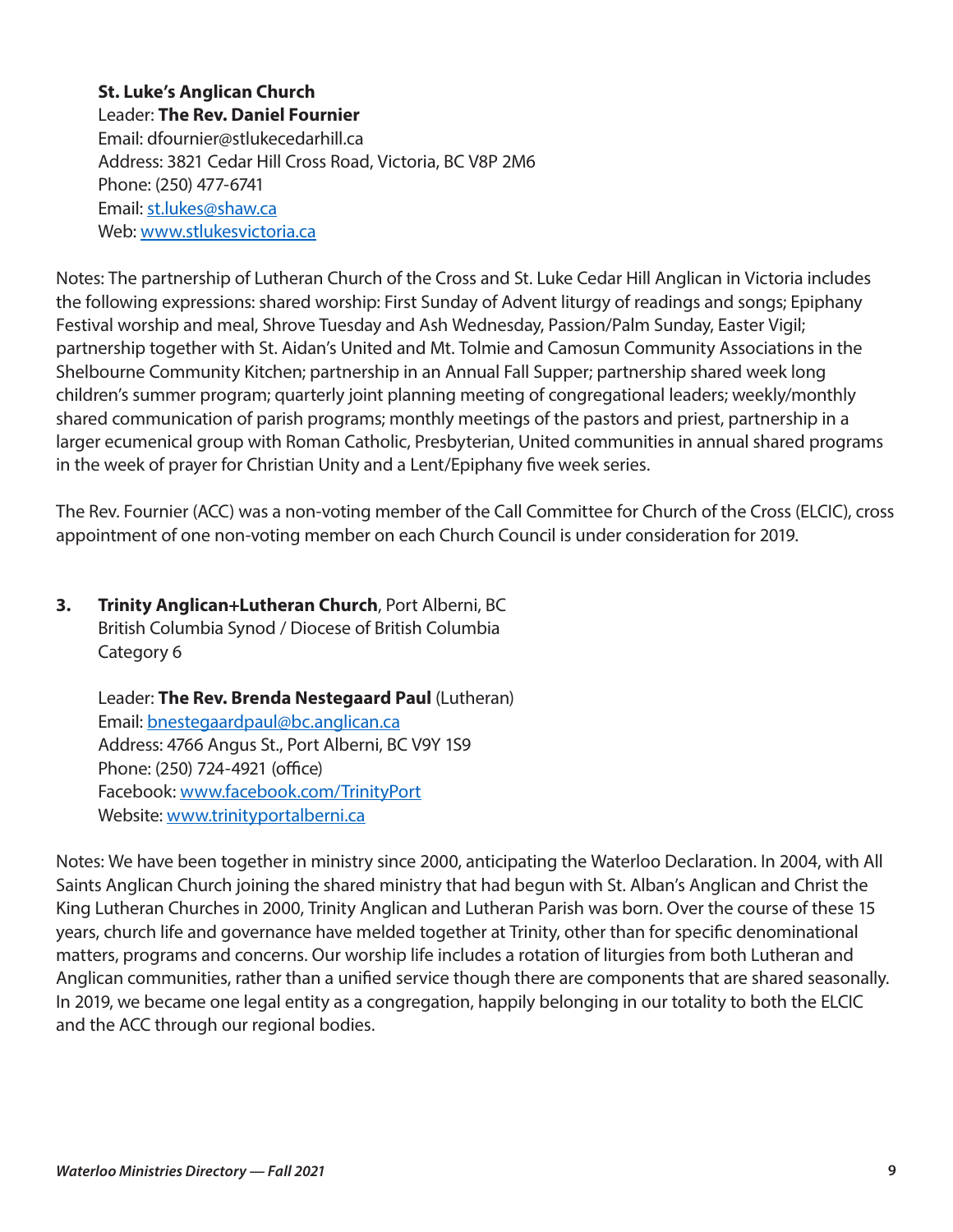**4. Chetwynd Shared Ministry** (Lutheran, Anglican, Presbyterian, United), Chetwynd, BC British Columbia Synod / Diocese of Caledonia Category 1, 2, 3, 4, 6

Leader: TBD Address: PO Box 2200, Chetwynd, BC V0C 1J0 Phone: (250) 788-9530 (office) Email: [chetshared.ministry@gmail.com](mailto:chetshared.ministry@gmail.com) 

Notes: Our community has been an Ecumenical Shared Ministry since 1986!

**5. Hope Shared Ministry** (Lutheran, Anglican, United), Mackenzie, BC British Columbia Synod / Diocese of Caledonia Category 1, 2, 3, 4, 6

Leader: **The Rev. Henry Dunbar** (Anglican) Email: Address: 96 Centennial Street, Box 1475, Mackenzie, BC V0J 2C0 Phone: (250) 997-6368 (office)

Notes: Hope Lutheran Church is also known as Hope Shared Ministry.

**6. St. Peter's Shared Ministry** (Lutheran, Anglican, Presbyterian, United), Hudson's Hope, BC British Columbia Synod / Diocese of Caledonia Category 1,2,3,4, 6

Leader: TBA Email: Contact: Greta Goddard (250) 783-5338 Address: PO Box 455, Hudson's Hope, BC V0C 1V0 Phone: (250) 783-5576 (office)

Notes: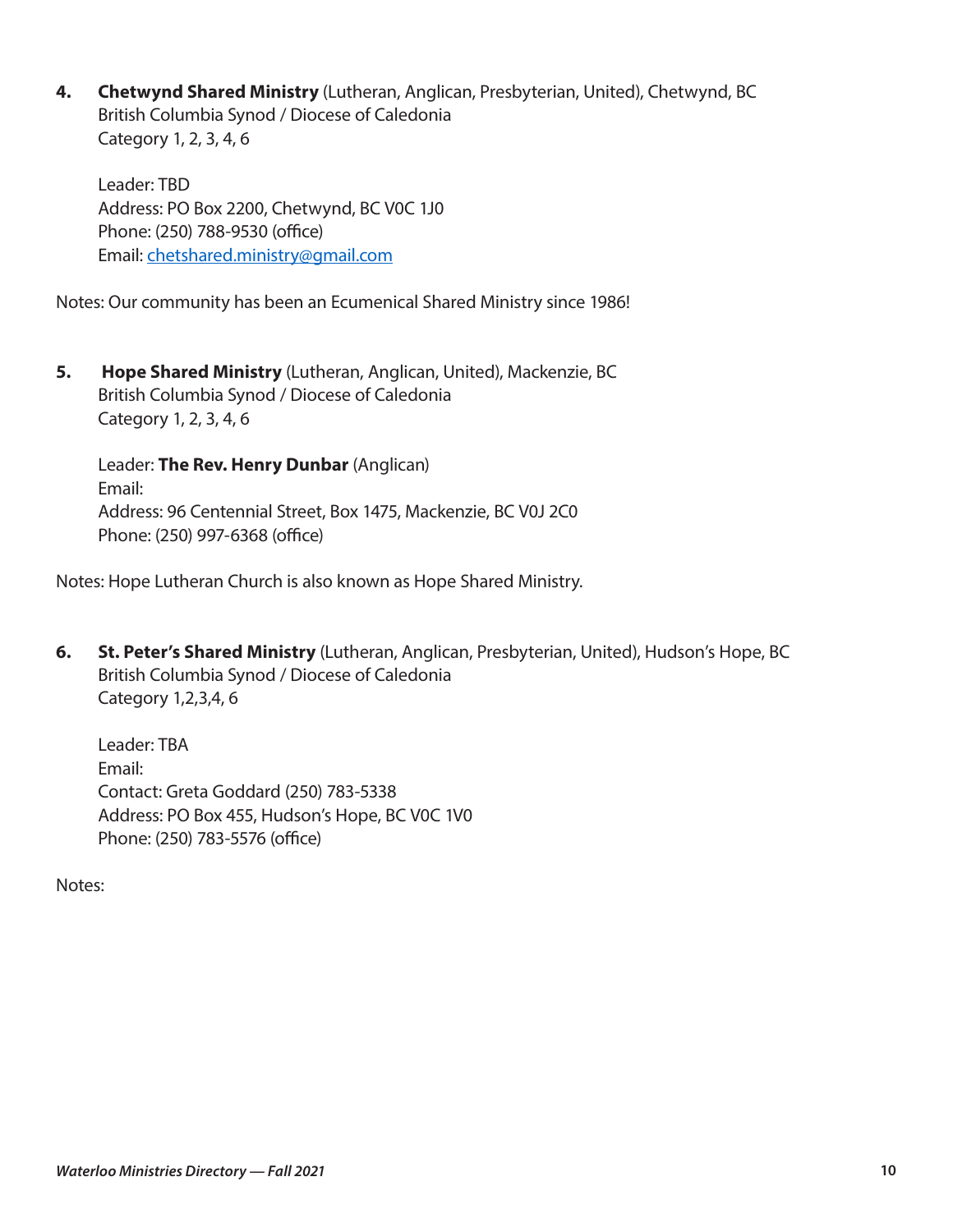**7. Faith Lutheran Church** - Anglicans and Lutherans Worshipping Together, Kelowna, BC British Columbia Synod / Diocese of Kootenay Category 5

Leader: TBA Email: **Faith Lutheran Church**  Address: 250 Gibbs Road West, Kelowna, BC V1X 2W3 Phone: (250) 765-0671 Email: [faith.lutheran@shaw.ca](mailto:faith.lutheran@shaw.ca)

Notes: St. Aidan's Anglican Church officially closed as a congregation on December 31, 2017. As such, the remaining members voted to move as a block to Faith Lutheran.

# **8. Trinity Lutheran Church & St. Cuthbert's Anglican Church**, Delta, BC British Columbia Synod / Diocese of New Westminster Category 2, 3 **Trinity Lutheran Church**

Leader: **The Rev. Jennifer Wilson**  Address: 11040 River Road, Delta, BC V4C2S2 Phone: (604)584-0111 Email: [trinitylutheran\\_church@telus.net](mailto:trinitylutheran_church@telus.net) Web: [www.trinitylutherandelta.ca](http://www.trinitylutherandelta.ca)  **St. Cuthbert's Anglican Church**  Leader: **The Rev. Paul Woehrle**  Address: 11601 82 Ave, Delta, BC V4C 2C3 Phone: (604)594-8822 Email: [info@stcuthbert.ca](mailto:info@stcuthbert.ca)  Web: [www.stcuthbert.ca](http://www.stcuthbert.ca)

Notes: Trinity Lutheran has begun to establish a partnership of shared ministry with St. Cuthbert's Anglican in North Delta. At this point, we are sharing Maundy Thursday worship. We have formed a Syrian Refugee Coalition to sponsor a refugee family. The coalition includes Trinity Lutheran Church, Crossroads United Church, North Delta Evangelical Free Church, and St. Cuthbert's Anglican Church. We will explore further connections in coming months.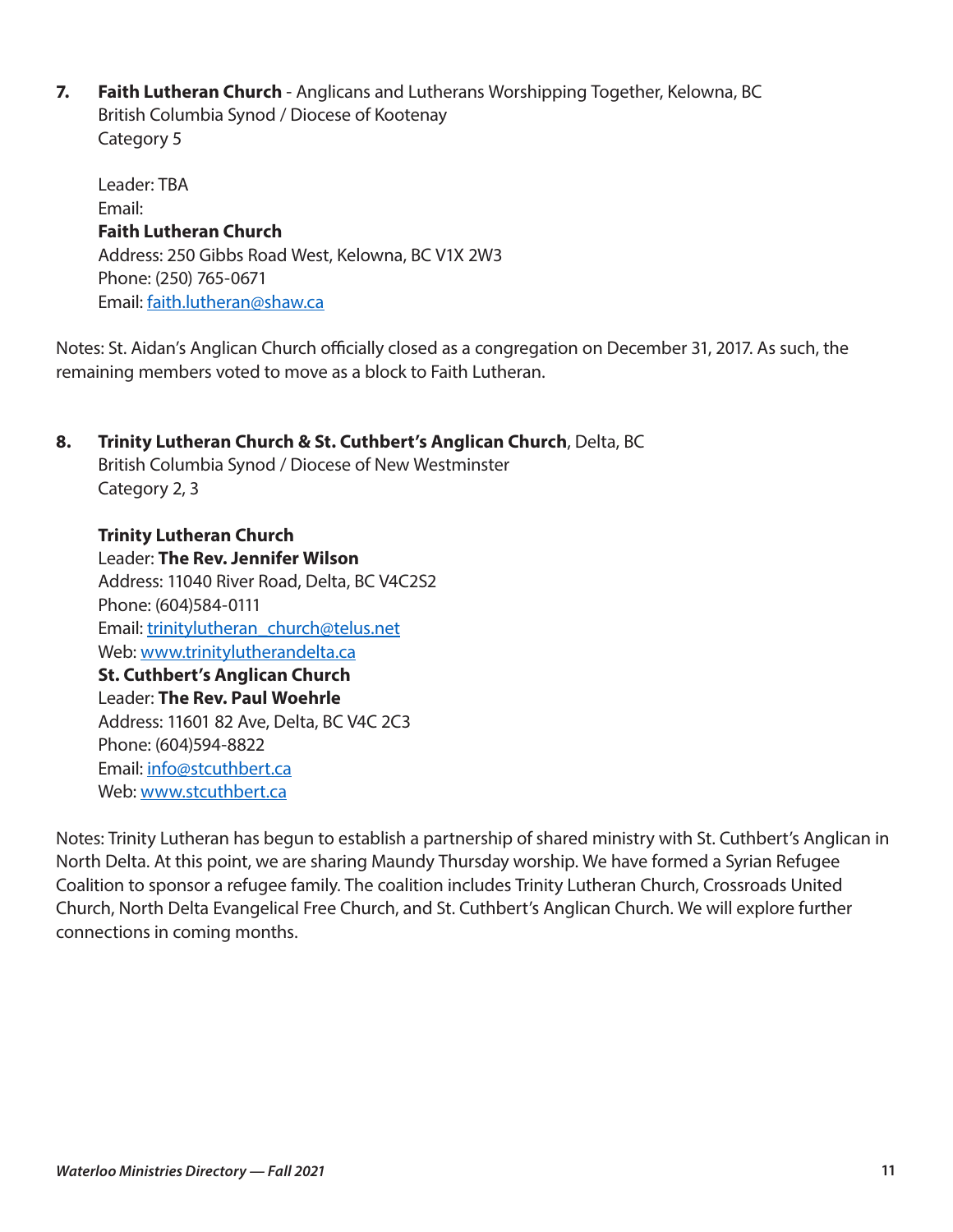**9. Mount Zion Lutheran Church**, New Westminster, BC British Columbia Synod / Diocese of New Westminster Category 2, 3

Leader: **The Rev. Marlys Moen** Email: [prmarlys@shaw.ca](mailto:prmarlys@shaw.ca)  Address: 930 Cumberland Street, New Westminster, BC V3L 3H4 Phone: (604) 521-0120 Email: [mzoffice@shaw.ca](mailto:mzoffice@shaw.ca) Web: [www.mtzionlutheran.ca](http://www.mtzionlutheran.ca)

Notes: We collaborate with three Anglican churches through the local ministerial. This includes Week of Prayer for Christian Unity, World Day of Prayer, Homelessness Action Week and an annual Lenten worship / learning event.

**10. The Anglican Parish of St. Aidan & St. Bartholomew**, Gibsons BC

British Columbia Synod / Diocese of New Westminster Category 5

Leader: **The Rev. Brian Heinrich** (Lutheran) Email: [sacerdotisbrian@hotmail.com](mailto:sacerdotisbrian@hotmail.com) **St. Bartholomew's**  Address: 659 North Rd., Gibsons, BC VON 1V9 Phone: (604) 886-7410 Email: [stbarts@telus.net](mailto:stbarts@telus.net)

Notes:

**11. Peace Lutheran Church**, Abbotsford BC

British Columbia Synod / Diocese of New Westminster . Category 5

Leader: **The Rev. Denise Doerksen** (Anglican) Email: [dldoerksen.revd@gmail.com](mailto:dldoerksen.revd@gmail.com)  **Peace**  Address: 2029 Ware Street, Abbotsford, BC V2S 3C3 Phone: (604) 859-5409

Website: [www.plc-abby.org](http://www.plc-abby.org) 

Notes: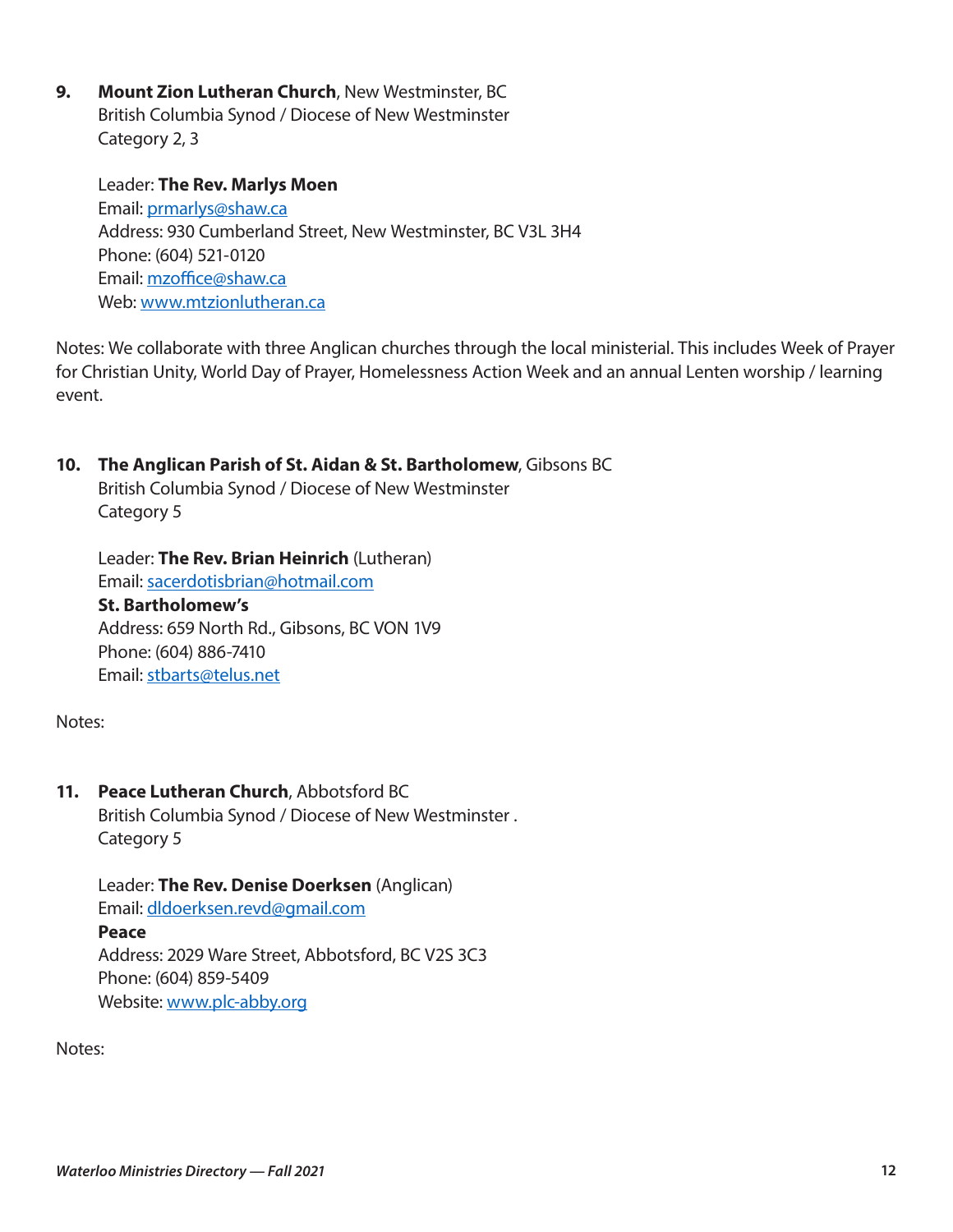# **12. Faith Lutheran Church**, Powell River BC

British Columbia Synod / Diocese of New Westminster Category 5

Leader: TBA Email: **Faith**  Address: 4811 Ontario Ave, Powell River, BC V8A 5B9 Phone: (604) 485-2000 Email: [faithlutheranpr@telus.net](mailto:faithlutheranpr@telus.net) Website:

Notes: Interim ministry is being provided by a retired Anglican priest and an Anglican deacon.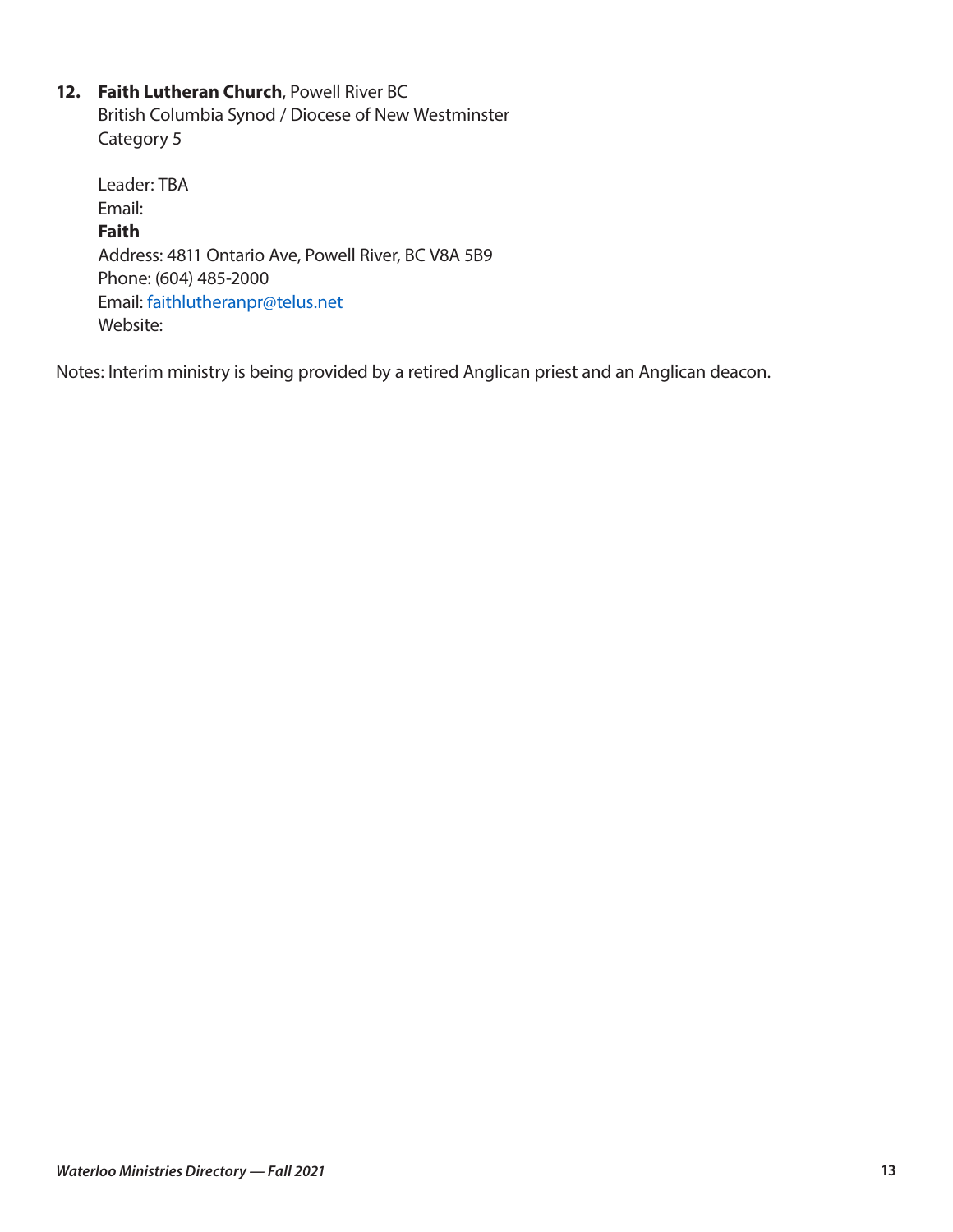# WATERI OO MINISTRIES ALBERTA

**1. St. Peter's Ecumenical Church**, Slave Lake, AB Synod of Alberta and the Territories / Diocese of Athabasca Category 1, 2, 3, 4

Leader: **The Rev. Dr. Blessing Shambare** (Anglican) Email: [shambarebf@gmail.com](mailto:shambarebf@gmail.com) Address: 508 7 St. SE, Slave Lake, AB T0G 2A3 Phone: (780) 849-3628

Notes: This community boasts over 30 years of ecumenical shared ministry (Lutheran, Anglican, United) in Slave Lake - St. Peter's Ecumenical / Faith Lutheran.

### **2. Parish of the Northern Lights - A Partnership Parish**, Boyle, AB

Synod of Alberta and the Territories / Diocese of Athabasca Category 1, 2, 3, 4

Leader: TBA Email: TBA Phone: (780) 689-3014 Address: Box 629, Boyle, AB T0A 0M0 **St. Andrew's Anglican / Zion Lutheran Colinton**  Phone: (780) 675-9750 **St. Paul's, Boyle St. Thomas, Perryvale Christ Church, Wandering River**  Web: [www.parishnorthernlights.org](http://www.parishnorthernlights.org)

Notes: We are blessed to be a growing parish of three Anglican and one Anglican/ Lutheran congregations. We pray you will feel at home here. If you are considering a new place of worship or a relocation to our area, we would love to have you be our guest and a member of our family. When you visit our parish, you will find: caring congregations that will gladly welcome you; preaching/teaching that is centered on the Word of God; a place to belong.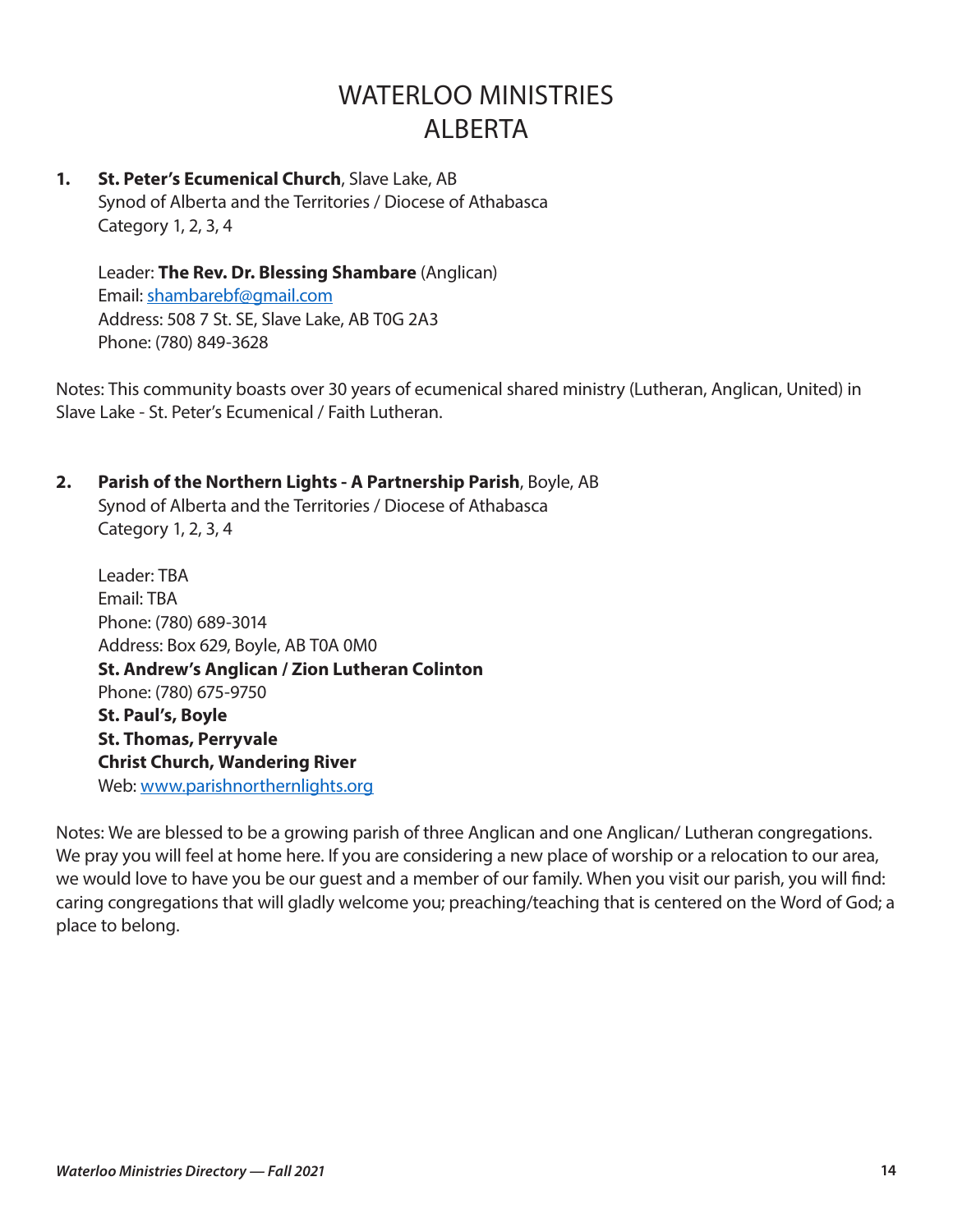**3. Lutheran Church of the Good Shepherd**, Lethbridge, AB Synod of Alberta and the Territories / Diocese of Calgary Category 2, 5

Leader: **Carolyn Ethier** Email: [ethier.carolyn@gmail.com](mailto:ethier.carolyn@gmail.com) Leader: **The Rev. Kathy Calkins** Email: [krcalkins@shaw.ca](mailto:krcalkins@shaw.ca)  Address: 2406 11 Ave S Lethbridge, AB T1K 0K8 Phone: (403) 328-3445 Email: [good.shepherd@shaw.ca](mailto:good.shepherd@shaw.ca)  Web: [www.lutheranchurchofthegoodshepherd.com](http://www.lutheranchurchofthegoodshepherd.com)

Notes: An Anglican cleric provides occasional pulpit supply.

**4. All Saints Anglican Church**, Cochrane, AB Synod of Alberta and the Territories / Diocese of Calgary Category 5

Leader: The Rev. Greg Clark Honourary Assistant: The Rev. Faith Brace (Lutheran) Email: fbrace@telusplanet.net Address: All Saints, Box 1043, Cochrane, AB T4C 1B1 Web: www.allsaintscochrane.org

Notes: In 2015 we narrowed our focus to five key areas including Spiritual Growth, Small Groups, Hospitality/Invitation, Mission/Service, Children/Youth.

**5. Partners in Christ (Holy Trinity Anglican Church & Rocky Mountain Evangelical Lutheran Church**), Rocky Mountain House, AB Synod of Alberta and the Territories / Diocese of Calgary Category 1, 2, 3, 4, 5

Leader: **The Rev. Dr. Chris Nojonen** (Lutheran) Email: [Revchris@shaw.ca](mailto:Revchris@shaw.ca)  Address: 5015 49 St., Rocky Mountain House, AB T4T 1C1 Phone: (403) 845-3153 Email: [partnersinchrist@telus.net](mailto:partnersinchrist@telus.net) 

Notes: Congregations have a shared ministry covenant (2009) approved by the Synod and Diocese. Congregations have almost integrated but continue to exist as separate entities in relationship to the ELCIC & ACC.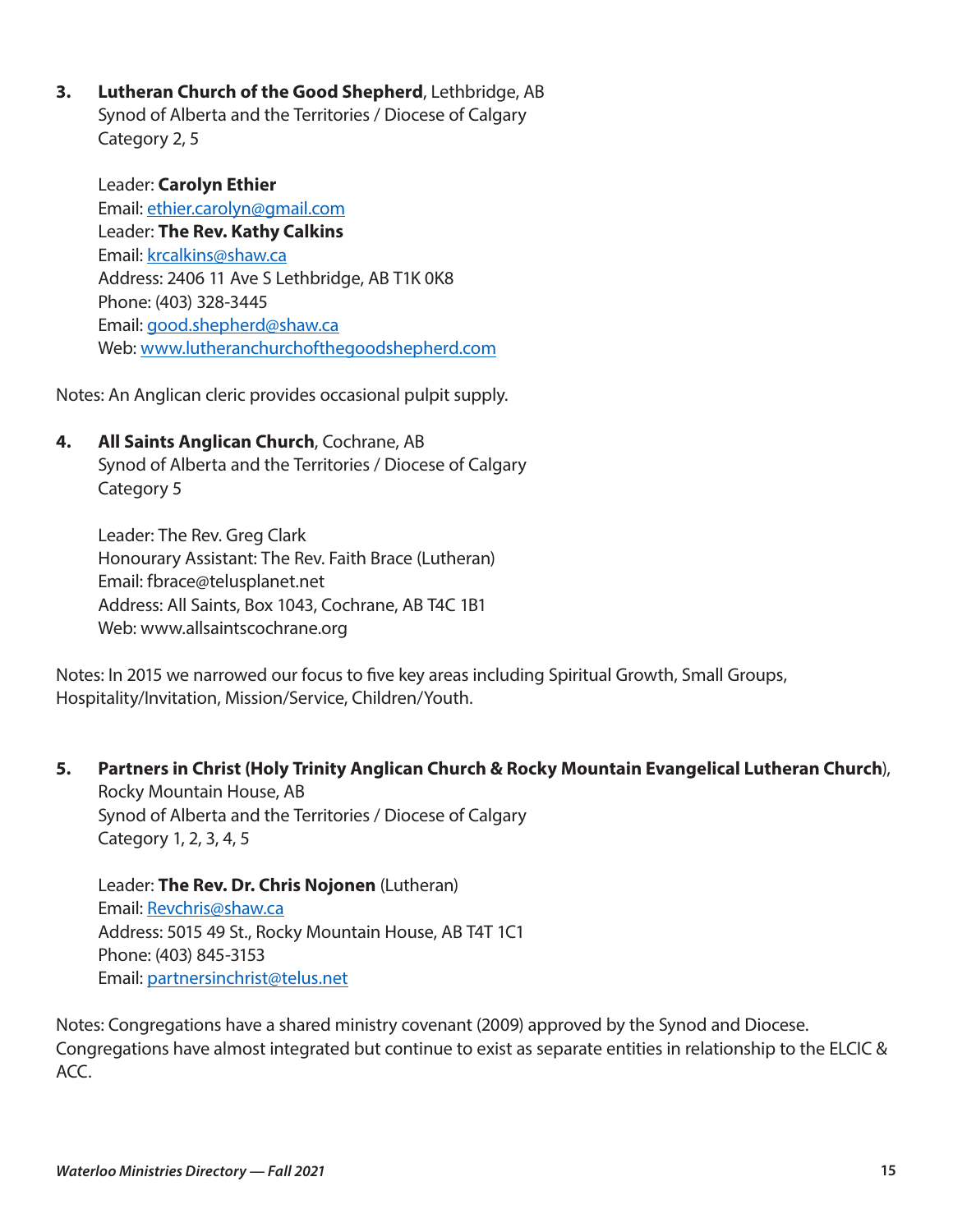# **6. Grace Lutheran Church**, Bentley, AB

Synod of Alberta and the Territories / Diocese of Calgary Category 5

Leader: TBA Address: PO Box 298, Bentley, AB T0C 0J0 Phone: (403) 748-4455

Notes: Exploring future possibilities and alignments upon retirement of Anglican priest. Multi generational congregation offering a friendly, inclusive atmosphere that promotes God's love to all. Active youth group which shares ideas and energy with everyone and a senior contingent that encourages and benefits from their enthusiasm. Congregation supports and encourages attendance at National Youth Gathering and other conferences. We also support foreign mission and local outreach projects.

### **7. Grace Lutheran**, Hinton

Synod of Alberta and the Territories / Diocese of Edmonton Category 2, 3, 4, 5, 6

Leader: **The Rev. Bill Bulger** (Lutheran) Email: [gracelth@telus.net](mailto:gracelth@telus.net) or [flydog@telusplanet.net](mailto:flydog@telusplanet.net)  Address: 102 Sunwapta Dr., Hinton, AB T7V 1G3 Email: [gracelth@telus.net](mailto:gracelth@telus.net) 

Notes: The community serves the former members of St. Francis Anglican and calls itself "Grace Church – a Faith Community of Lutherans and Anglicans".

**8. St. John the Evangelist Church** (Anglican), Cold Lake, AB Synod of Alberta and the Territories / Diocese of Edmonton Category 5

Leader: **The Rev. Donna Gauthier** (Anglican), priest-in-charge Email: [coldlakeanglicanchurch@gmail.com](mailto:coldlakeanglicanchurch@gmail.com) Leader: **The Rev. Bill Patterson** (Anglican), honorary assistant Leader: **The Rev. Doug Giles** (Lutheran), honorary assistant Email: [dougiles@telusplanet.net](mailto:dougiles@telusplanet.net)  Address: 4808 50th Ave., Cold Lake, AB T9M 1Y2 Phone: (780) 594-3871 Web: [www.st-john-the-evangelist-cold-lake.com](http://www.st-john-the-evangelist-cold-lake.com)  Facebook: [www.facebook.com/pages/StJohn-the-Evangelist-Anglican-Church/314027195406136](http://www.facebook.com/pages/StJohn-the-Evangelist-Anglican-Church/314027195406136)

Notes: We are a welcoming, Christ-centered church located in downtown Cold Lake. We live out our faith in God through community outreach, worship, and fellowship.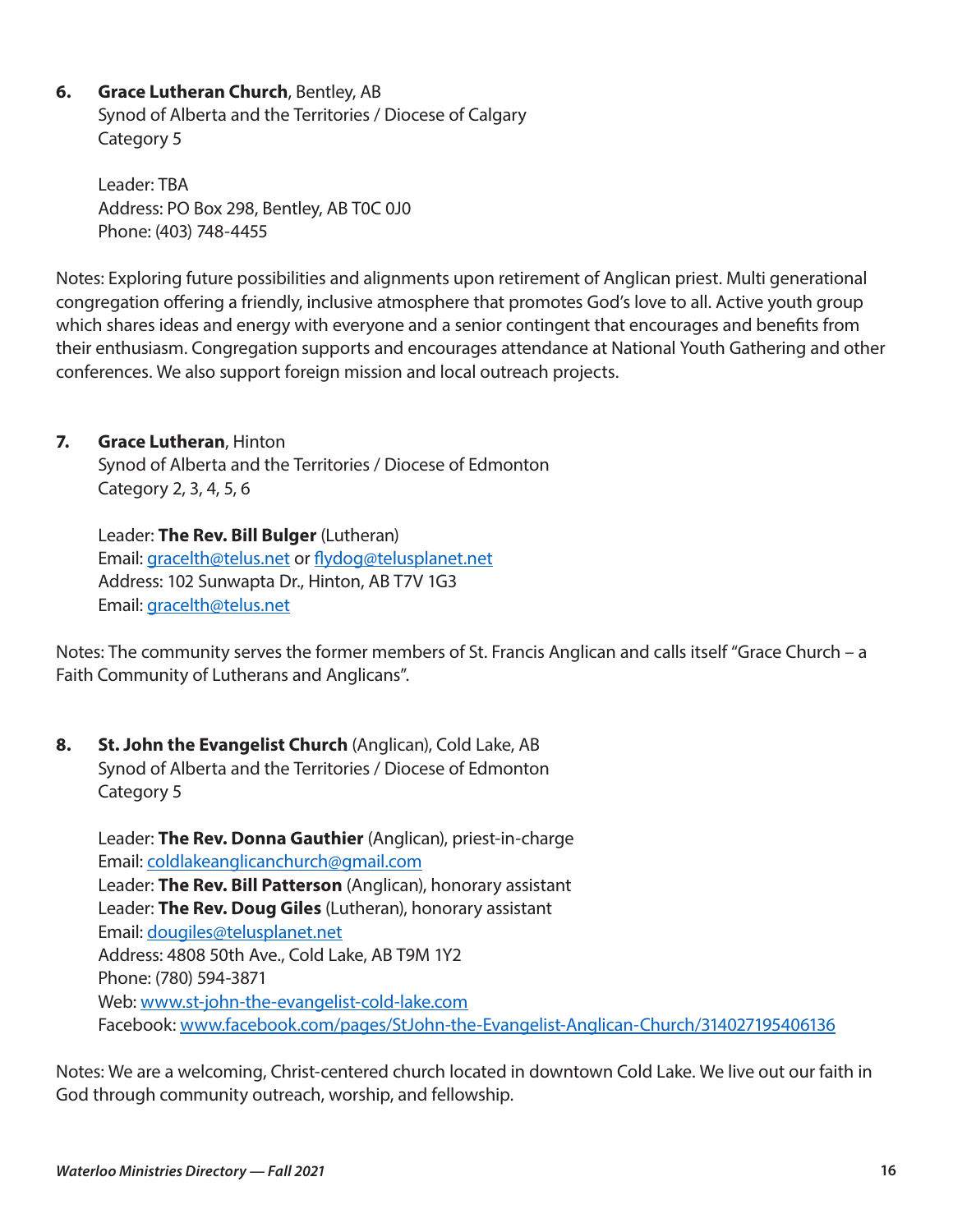**9. Holy Trinity Anglican/Lutheran Church**, Edson, AB Synod of Alberta and the Territories / Diocese of Edmonton Category 6

Leader: **The Rev. Johnny Potten** (Anglican) Email: [edsonanglican@gmail.com](mailto:edsonanglican@gmail.com) **Grace Lutheran Church, Edson**  Address: 4407 7th Avenue, Edson, AB T7E 1B5 Phone: (780) 723-4366 Email: [edsongrace@gmail.com](mailto:edsongrace@gmail.com)  **St. Catherine Anglican Church, Edson**  Address: PO Box 6457, 617 50th Street, Edson, AB T7E 1T8 Phone: (780) 723-3157 Email: [edsonanglican@gmail.com](mailto:edsonanglican@gmail.com)

Notes: Together, the former Anglican parish of St. Catherine and the former Lutheran parish of Grace now serve as the joint Anglican/Lutheran parish of Holy Trinity. This ecumenical community strives to be an inclusive, safe and welcoming worship community recognizing strength in diversity, togetherness in adversity, and that God's grace, mercy and love are better when shared. At the time of writing, both buildings are being maintained.

**10. Trinity Lutheran Church and Holy Trinity Anglican Church**, Edmonton, AB Synod of Alberta and the Territories / Diocese of Edmonton Category 2

**Trinity Lutheran Church**  Leader: **The Rev. Ingrid Dorschel** Email: [Pastor.Ingrid@trinity-lutheran.ab.ca](mailto:Pastor.Ingrid@trinity-lutheran.ab.ca) Address: 10014 – 81 Avenue, Edmonton, AB, T6E 1W8 Phone: (780) 433-1604 Email: [office@trinity-lutheran.ab.ca](mailto:office@trinity-lutheran.ab.ca) Web: [www.trinity-lutheran.ab.ca](http://www.trinity-lutheran.ab.ca) **Holy Trinity Anglican Church**  Leader: **The Rev. Christopher Pappas**  Address: 10037-84th Ave, Edmonton, AB T6E 2G6 Phone: (780) 433-5530

Notes: Lively interaction with regular pulpit exchanges, etc.

Web: [www.holytrinity.ab.ca](http://www.holytrinity.ab.ca)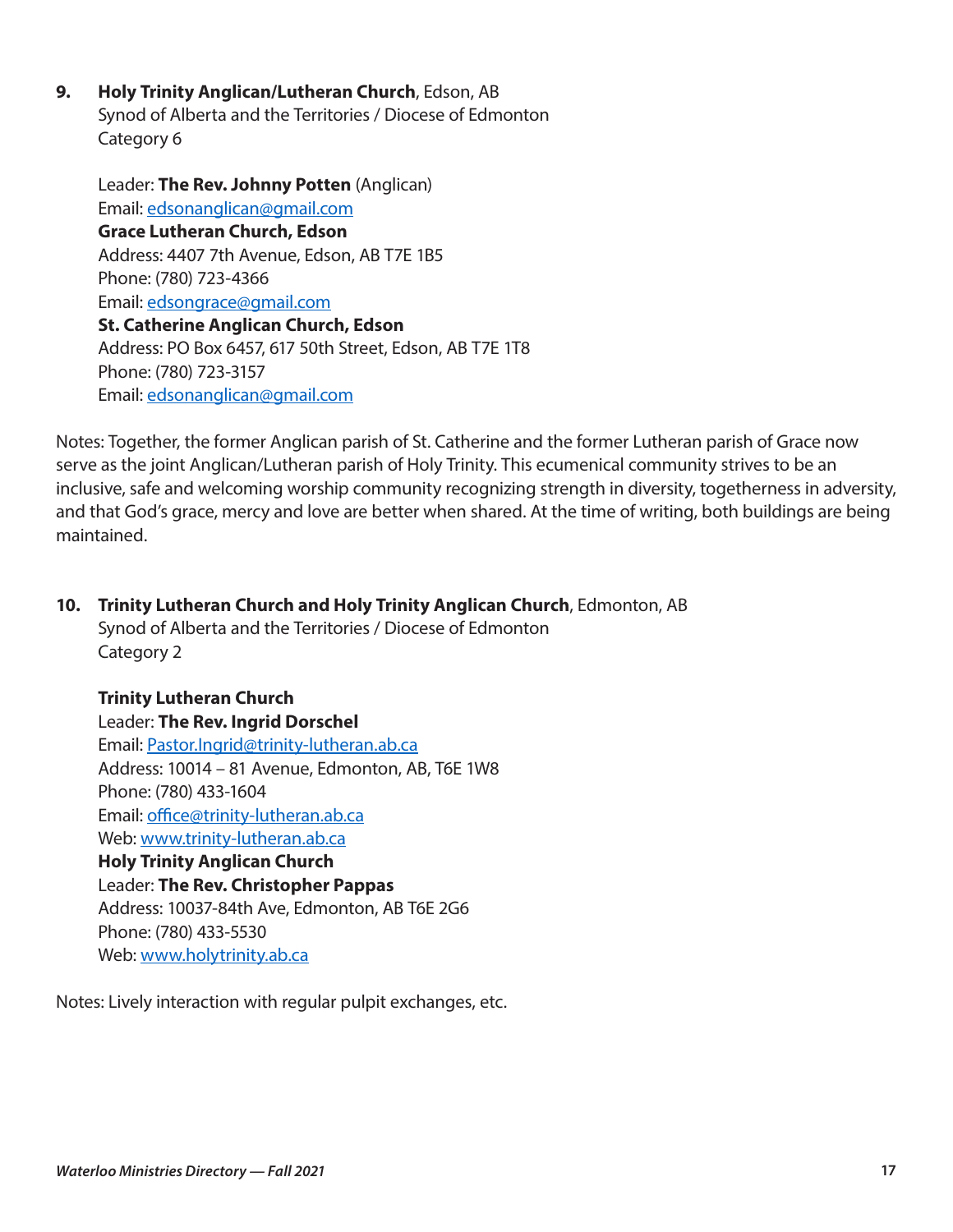# WATERI OO MINISTRIES **SASKATCHEWAN**

#### **1. Diocese of Qu'Appelle**

**The Diocese of Qu'Appelle** has opened its doors to the **Saskatchewan Synod** (offices in Saskatoon) affording Bishop Sid Haugen office space in the Diocesan offices in Regina.

# **2. Quad Country Parish, Raymore, Quinton, Govan, and Duval, in Sask.**

Saskatchewan Synod / Diocese of Qu'Appelle Category 1, 2, 3, 4

Leader: **The Rev. Dr. Dennis Lueck** (Lutheran) Email: [fixitdkl@gmail.com](mailto:fixitdkl@gmail.com) **St. Paul Lutheran Church**, Duval, SK Address: c/o PO Box 17, Duval, SK S0G 1G0 Phone: (306) 725-5453 **Prince of Peace Lutheran Church**, Govan, SK Address: Govan, SK S0G 1Z0 **Trinity Lutheran Church**, Quinton, SK Address: 116 Queen St, Raymore, SK **St. Martin Anglican Church**, Raymore, SK Email: [hpbenson@aski.ca](mailto:hpbenson@aski.ca)  Address: 300 Queen St., Raymore, SK S0G 1G0 Phone: (306) 364-2150

Notes: Govan, Duval and Quinton Lutheran congregations are in a covenant relationship with the Anglican congregation in Raymore.

### **3. Christ Lutheran & Anglican Church**, Kipling, SK

Saskatchewan Synod / Diocese of Qu'Appelle Category 1, 2, 3, 4

Leader: TBD Email: Office Administrator: Jamie Svenson Address: PO Box 60, Kipling, SK S0G 2S0 Email: [pipestoneparish@sasktel.net](mailto:pipestoneparish@sasktel.net)  Phone: (306) 736-8268

Notes: Christ Lutheran has received the Anglican members of a former Anglican parish, now closed.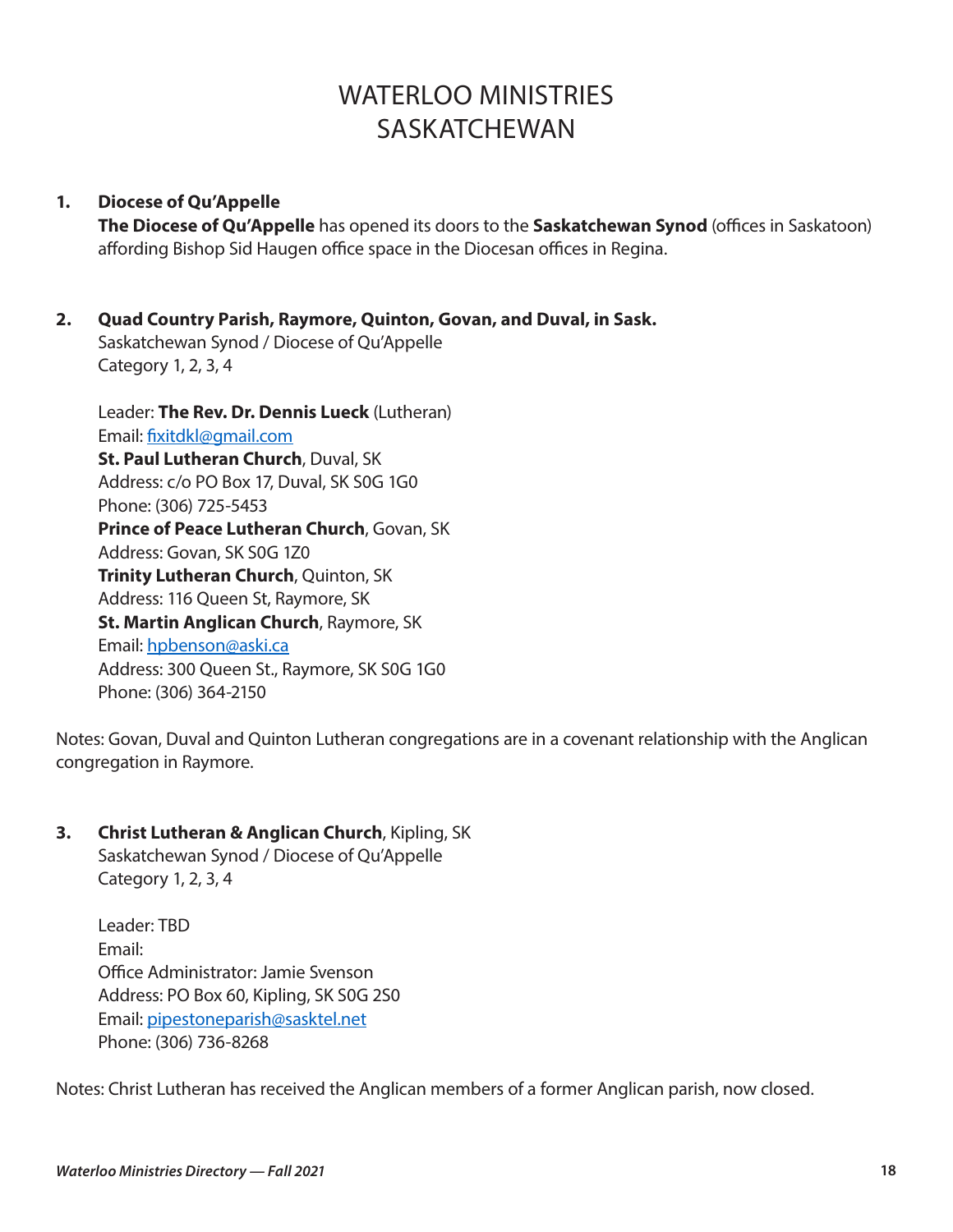**4. Melville Anglican Lutheran Ecumenical Community (MALEC)**, Melville, SK Saskatchewan Synod / Diocese of Qu'Appelle Category 2, 3, 4, 5

Leader: **The Rev. Kim Sherwin** (Lutheran) Email: [sp.pastor@sasktel.net](mailto:sp.pastor@sasktel.net) **St. Paul's Lutheran Church**  Address: PO Box 400, Melville, SK S0A 2P0 Phone: (306) 728-2551 Office secretary: Gaylene Matthews Address: 602 Main St., Melville, SK S0A 2P0 Phone: 306-728-5764 Email: [sp.pastor@sasktel.net](mailto:sp.pastor@sasktel.net)  Web: [www.stpauls100.citymax.com](http://www.stpauls100.citymax.com) 

Notes: Covenant relationship.

**5. Living Spirit Centre** (Anglican, Lutheran, United), Regina, SK Saskatchewan Synod / Diocese of Qu'Appelle Categories: 1, 2, 3, 4

Leader: **Pastor Stewart Miller** (Lutheran) Email: [pastor.stewart@sasktel.net](mailto:pastor.stewart@sasktel.net)  Leader: **Nancy Yee** (Interim priest, Anglican) Email: [yeen@sasktel.net](mailto:yeen@sasktel.net)  Leader: **Diaconal Minister Russell Mitchell-Walker** (United) **Bread of Life Lutheran Church**  Address: 3018 Doan Drive, Regina, SK S4V 1M1 Office administrator: Cheryl Conly Phone: (306) 789-0265 Email: [breadoflife@sasktel.net](mailto:breadoflife@sasktel.net) Web: [www.breadoflifelutheranchurch.ca](http://www.breadoflifelutheranchurch.ca)  **St. Philip's Anglican**  Phone: 306-757-3173 Email: [stphilip@sasktel.net](mailto:stphilip@sasktel.net) **Eastside United**  Phone: 306-761-0556 Email: [eastsideunited@sasktel.net](mailto:eastsideunited@sasktel.net) Web: [www.eastsideunited.ca](http://www.eastsideunited.ca)

Notes: The Living Spirit Centre houses The Arcola Wellness Clinic (1 social worker and 1 psychologist).The tri-parish have a legal agreement, a covenant and a rental agreement.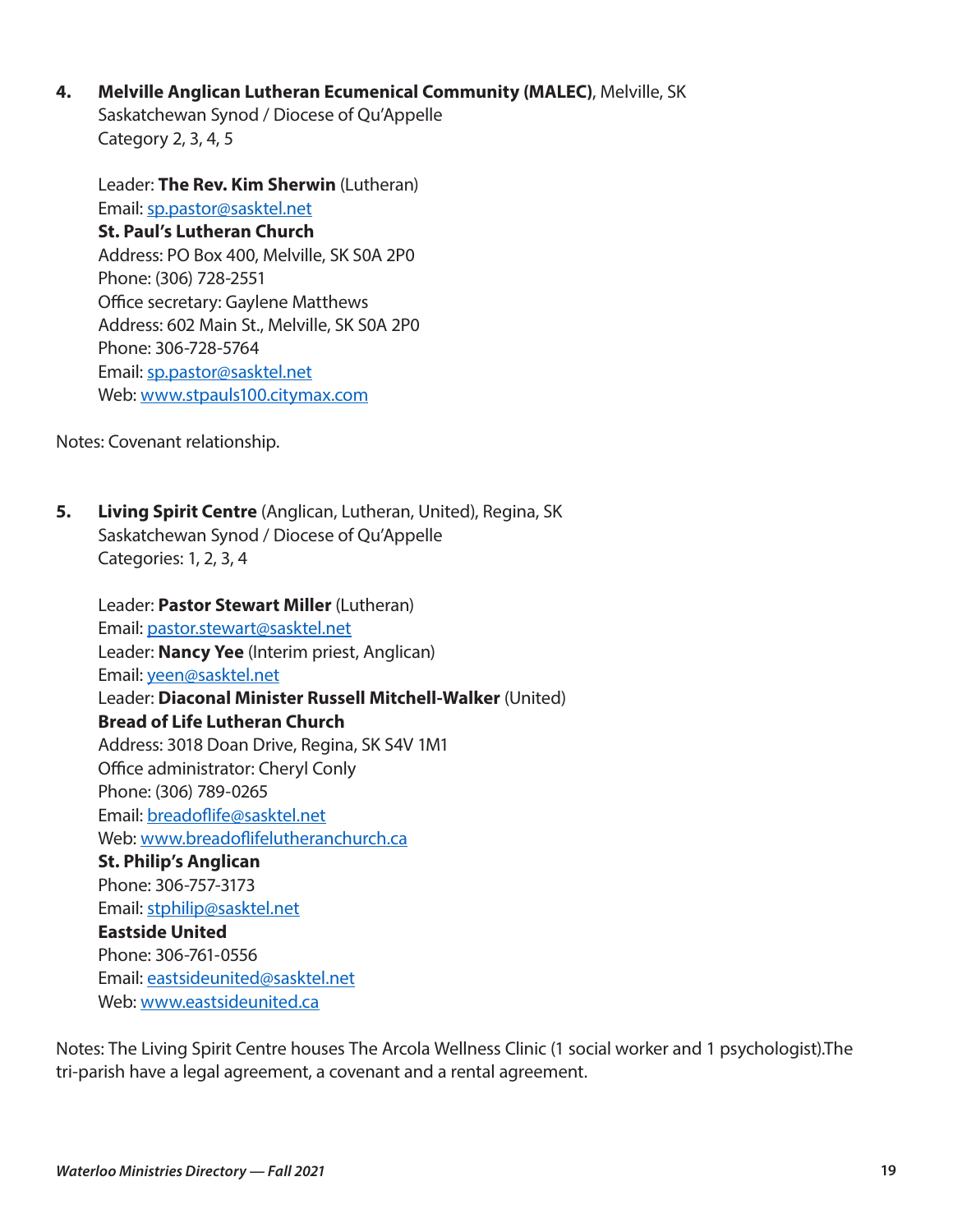**6. St. Andrew's-Trinity Anglican-Lutheran Church**, Rosetown, SK Saskatchewan Synod / Diocese of Qu'Appelle Category 6

Leader: **Adella litzenberger** Email: [adella.edwin@sasktel.net](mailto:adella.edwin@sasktel.net) Leader: **The Rev. Lauren Miller** (Anglican) Email: [millerzoo@sasktel.net](mailto:millerzoo@sasktel.net)  Address: PO Box 1116, Rosetown, SK S0L 2V0 Phone: 306-882-2202 Parish contacts : Rietta Fricke-Davis (306) 882-2297 and David Saville (306) 882-3938.

Notes: Formed in 1989, one of the first in SK. A welcoming community of ecumenically minded individuals who celebrate the richness of the variety within our common Christian tradition. Located at the centre of town, we continue to grow in our understanding of Christ's mission: that we are called to serve each other and to love as Christ has loved us. We have a strong lay leadership team.

**7. St. Paul Lutheran and Holy Trinity Anglican Churches**, Yorkton, SK Saskatchewan Synod / Diocese of Qu'Appelle Category 2, 3

Leader: **The Rev Heike Toeller** Email: [heike.toeller@sasktel.net](mailto:heike.toeller@sasktel.net)  Address: 73 Smith St. E. (ELCIC), Yorkton, SK S3N 0H6 Phone: (306) 783-4266 office (ELCIC) Email: [st.paul@sasktel.net](mailto:st.paul@sasktel.net) 

Notes: St. Paul Lutheran shares pulpit exchanges and joint Advent and Lenten midweek services with Holy Trinity Anglican Church, as well as a shared Vacation Bible School.

**8. Anglican Lutheran Ecumenical Community (ALEC)** 

Saskatchewan Synod / Diocese of Qu'Appelle Category 1, 2, 3, 4

**St. John's Lutheran**  Address: Box 303, Wapella, SK S0G 4Z0 Phone: (306) 532-4426

Notes: Occasional joint worship where a covenant including New Finland (Lutheran), Wapella (Lutheran) & Whitewood (Anglican) Churches formerly existed.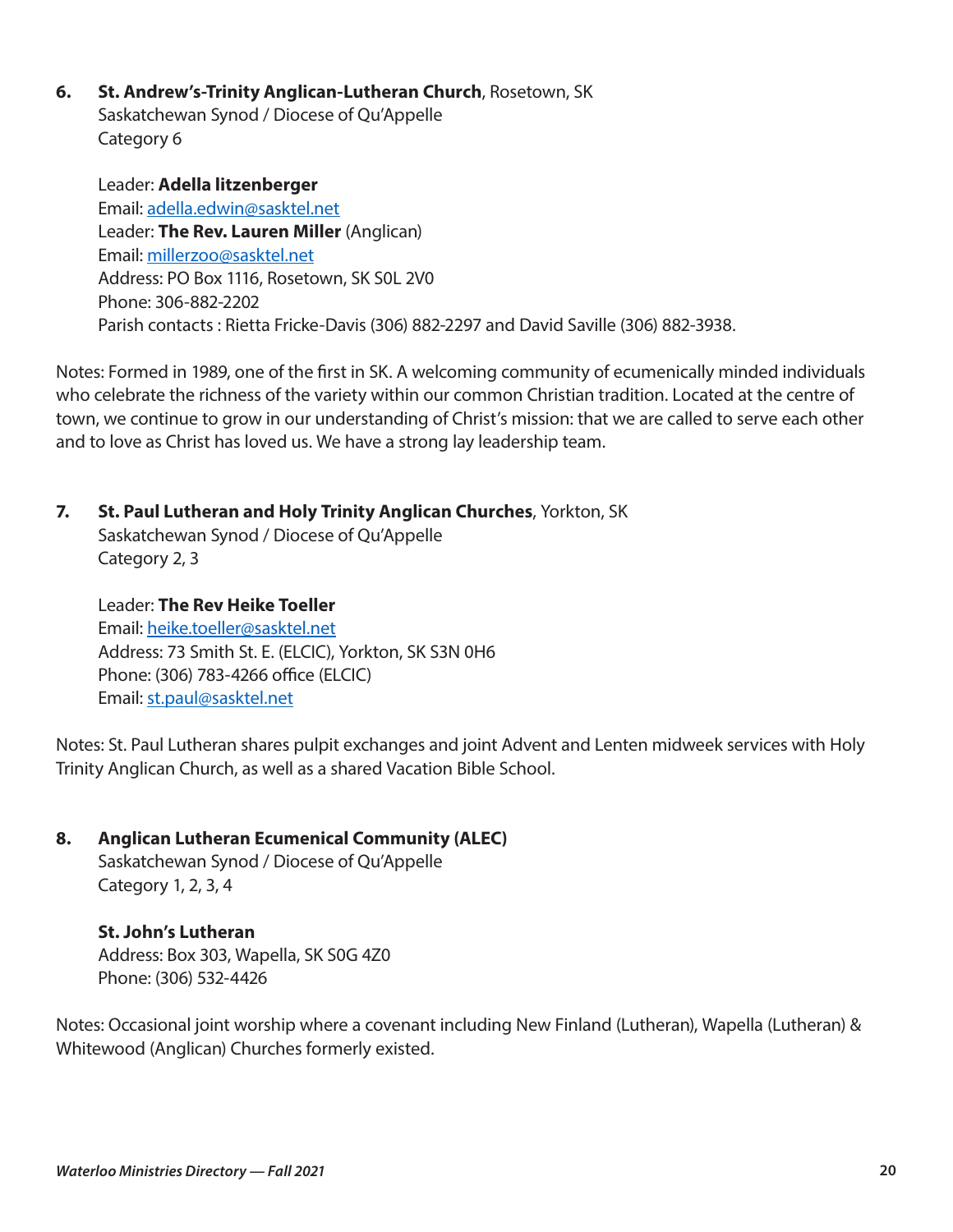**9. Partners in Faith**, Spiritwood, SK Saskatchewan Synod / Diocese of Saskatchewan Category 1, 2, 3, 4

> Leader: **The Rev David Jensen** Email: [silverview30@sasktel.net](mailto:silverview30@sasktel.net) Address: 237 2nd St E, Spiritwood, SK S0M 2L0 Leader: Carolyn Voss Email: [carolynvoss@littleloon.ca](mailto:carolynvoss@littleloon.ca)

Notes: Partners in Faith is a covenant relationship which includes Anglican, Lutheran and United partners. We journey together, seeking to uphold one another, respecting the denominational heritage of each person, caring for the needs of the greater community, and welcoming everyone into our fellowship. In recent years, the Lutheran and United buildings were sold and the United building was moved to the Spiritwood Museum. The community of Partners in Faith worships in the former Anglican building and is incorporated under the Charities Directorate.

**10. Partners in Worship**, Shell Lake, SK Saskatchewan Synod / Diocese of Saskatchewan Category 1, 2, 3, 4

Leader: **Donna Strate** Email: rdstrate@sasktel.net **Shell Lake Lutheran**  Address: c/o PO Box 374, Shell Lake, SK S0J 2G0 Phone: (306) 427-2078

Notes: Shell Lake Lutheran Church is in a covenant relationship called Partners in Worship with the Anglican and United congregations in the community.

**11. Lutheran Theological Seminary**, Saskatoon, SK

Saskatchewan Synod / Diocese of Saskatoon Category 1, 2, 3, 4, 5

Leader: **The Rev. Dr. William Harrison** (president; Anglican) Email: [president.lts@usask.ca](mailto:president.lts@usask.ca)  Phone: (306) 966-7863 Address: 114 Seminary Cres, Saskatoon, SK S7N 0X3 Phone: (306) 966-7850 Email: [development.office@usask.ca](mailto:development.office@usask.ca) Web: [www.usask.ca/stu/luther](http://www.usask.ca/stu/luther)

Notes: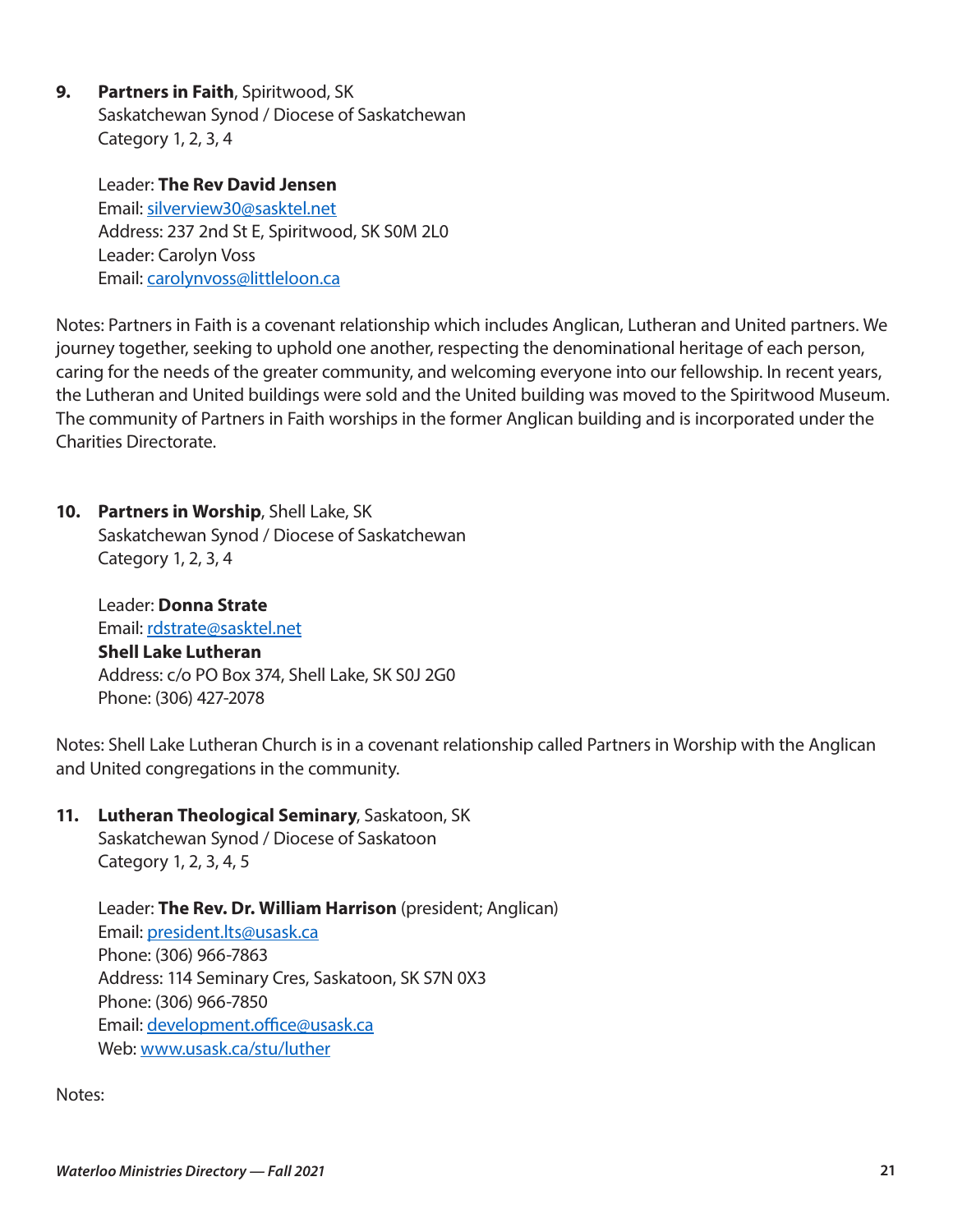**12. Emmanuel St. Chad College** (Anglican), Saskatoon, SK Saskatchewan Synod / Diocese of Saskatoon Category 1,2

Address: 114 Seminary Cresent, Saskatoon, SK S7N 0X3 Website: www.usask.ca/stu/emmanuel Email: emmanuel.stchad@usask.ca Principal: **The Rev. Dr. Iain Luke (Anglican)** Email: iain.luke@usask.ca

Notes: Anglican, Lutheran and United Church colleges cooperate in theological education and formation for ministry, in the Saskatoon Theological Union. Emmanuel & St Chad rents facilities from Lutheran Theological Seminary, with both college communities worshipping together each week during the academic year.

#### **13. Christ Church Anglican & Trinity Lutheran Churches**, Saskatoon, SK

Saskatchewan Synod / Diocese of Saskatoon Category 2, 3, 5

Leader: **Mark Hedlin**  Email: [mark.h@sasktel.net](mailto:mark.h@sasktel.net) Phone: (306) 951-7122 Address: 419 Avenue E North, Saskatoon, SK S7L 1S1 Phone: (306) 652-3053 Email: [trinityelcic@sasktel.net](mailto:trinityelcic@sasktel.net)  Web: [www.trinitylutheransaskatoon.ca](http://www.trinitylutheransaskatoon.ca)

Notes: Christ Church and Trinity Lutheran share programming such as Sunday School, kids' club, occasional joint worship services and fellowship events.

### **14. P.A.L.S - Presbyterians, Anglicans, Lutherans in Service**, Biggar, SK

Saskatchewan Synod / Diocese of Saskatoon Category 2, 3, 4

Leader: **The Rev Sarah Mowat** Email: [sarahmowat123456@icloud.com](mailto:sarahmowat123456@icloud.com)  Redeemer Lutheran Address: 319 - 7th Avenue E., PO Box 1056, Biggar, SK S0K 0M0 Phone: (306) 948-3731 Email: [redeemer.biggar@sasktel.net](mailto:redeemer.biggar@sasktel.net)  St. Paul's Anglican Address: 206 4th Ave. E., Biggar, SK S0K 0M0

Notes: Redeemer Lutheran and St Paul Anglican have cooperated in ministry for a decade in separate buildings. We currently have a joint Sunday School and joint worship in alternating buildings with alternating liturgies month to month. We also have extensive joint programming.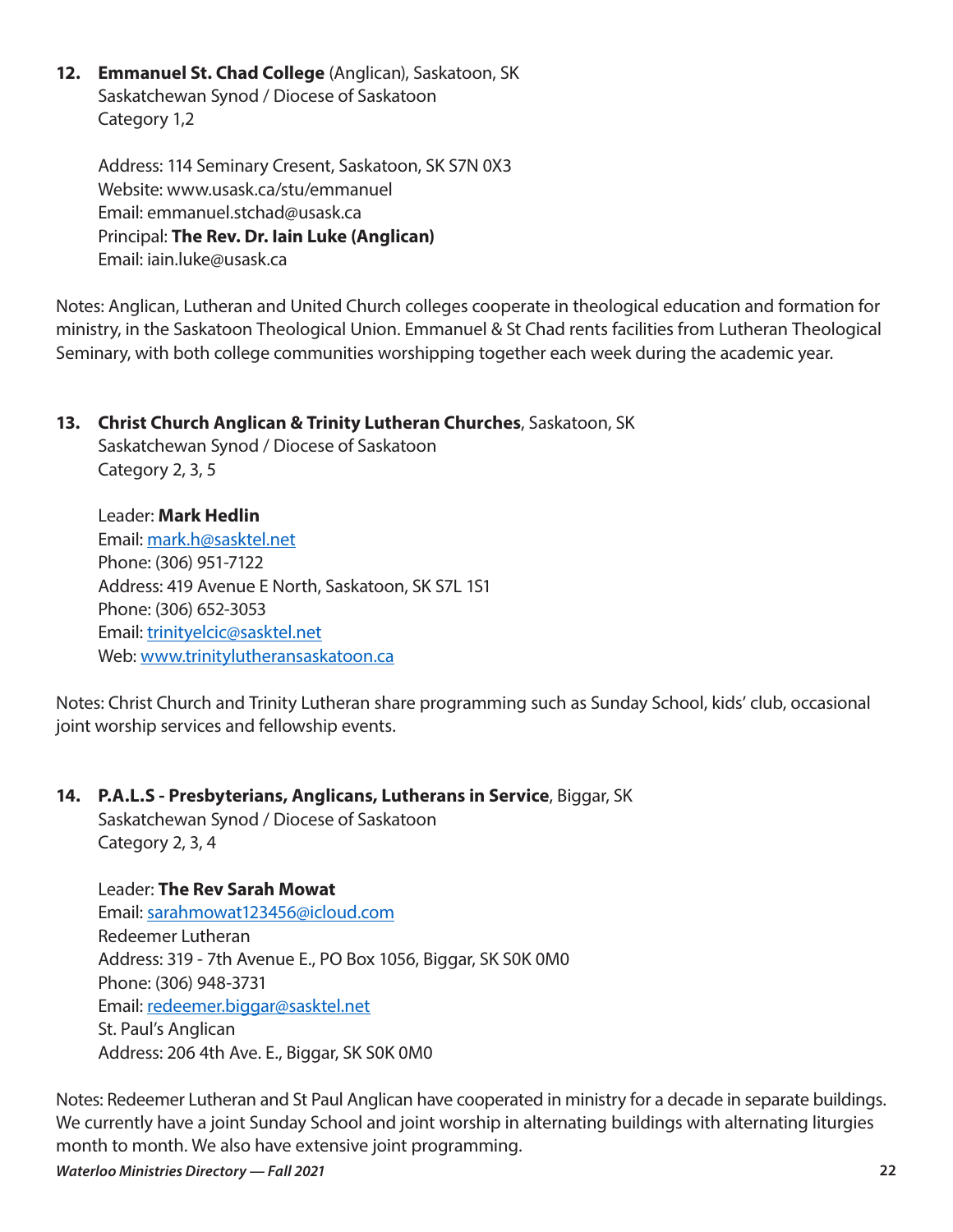# **15. Augustana Lutheran Church**, Saskatoon, SK

Saskatchewan Synod Category 2, 3

Leader: **The Rev. Marilyn Fowlie-Neufeld** (Lutheran) Email: [augustanapastor@sasktel.net](mailto:augustanapastor@sasktel.net)  Address: 1201 Broadway Ave., Saskatoon, SK S7H 2A4 Phone: (306) 242-9553 Email: [augustana@sasktel.net](mailto:augustana@sasktel.net)  Web: [www.augustana-st-timothys.org](http://www.augustana-st-timothys.org) 

Notes: After some years of sharing facilities, programs and worship with Augustana, St. Timothy's Anglican Church was dissolved in 2013. A number of Anglicans remained with Augustana and we describe ourselves as "Augustana Lutheran Church – Lutherans and Anglicans worshiping together". Augustana has made a commitment to provide regularly scheduled worship following an Anglican rite and the hope is to maintain an Anglican identity within the community and leadership of Augustana. We are a Reconciling in Christ community and offer welcome and hospitality to all.

# **16. All Saints Anglican Church and Our Redeemer Lutheran Church**, Watrous SK

Saskatchewan Synod / Diocese of Saskatoon Category 2, 3, 5

Leader: **The Rev. Marie-Louise Ternier** (Anglican) Email: [marlise\\_14@sasktel.net](mailto:marlise_14@sasktel.net)  Phone: (306) 231-6574 **All Saints Anglican Church**  Address: 310 Main Street, Watrous SK **Our Redeemer Lutheran Church**  Address: PO Box 700, Watrous SK S0K 4T0

Notes: It was a day of celebration in Watrous on Feb. 19, 2017 when Our Redeemer's Lutheran and All Saints Anglican parishes sealed our shared ministry arrangement with a formal agreement.

Our journey started in July 2015 when we saw an opportunity to worship and work together. This is not an uncommon practise in rural parishes where faced with declining membership and attendance. As a result both of our parishes are experiencing a renewed enthusiasm that has allowed us to plan multiple events which bear witness to a promising future. — Cindy Vanthuyne, Chair Lutheran Church Council; Marie-Louise Ternier-Gommers, Pastoral Minister

The parishes, together with Bishop Sid Haugen and Bishop David Irving, drafted and approved an agreement that allows us to continue to work and grow together. Great things are already being accomplished and we look forward to a bright future "together in prayer."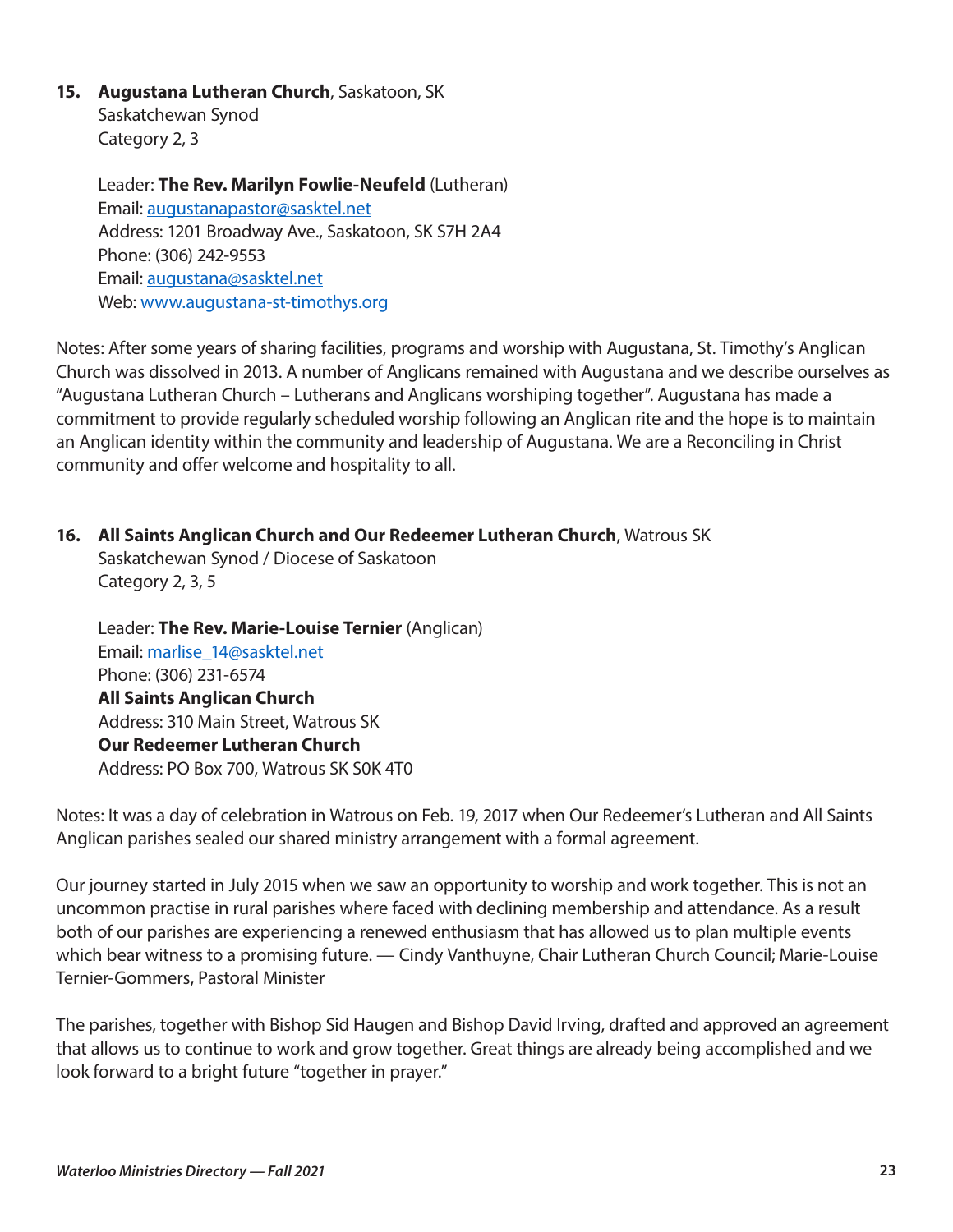Both churches historically have had a shared clergy relationship with other parishes from their own respective denominations from surrounding towns. In other words, both churches are used to sharing clergy with others. However, this is the first time both churches are sharing clergy with another church from a different denomination in the same town of Watrous.

It's been interesting to watch the development of this new relationship. People from both churches know one another well as they have lived in the same community together for years. They have worked together in business, socialized together in each other's homes and at civic events. However, this is the first time they are worshipping and sharing Christian life together.

Of course, there were some naysayers but they were in a minority. Although the catalyst to come together was out of necessity (declining attendance and finances), people from both churches are enthusiastic about the new relationship.

Some people may use the term "shared ministry" interchangeably with "shared clergy" but these are two different animals. The formal agreement is based on the idea of "shared clergy". However, because of the previous healthy personal relationships that existed before the formal agreement was signed around the idea of shared clergy, there seems to be an organic evolution towards a shared ministry relationship between both churches whereby God's people desire to worship, serve and learn together in Christ's name. This natural development from the more formal shared clergy arrangement based on practical necessity to the more organic shared ministry based on love and service is a gift from God.

When I tell people that both churches are worshipping together, there's always this element of surprise and joy. People, both in and outside of the church, are so used to seeing and hearing divisions in Christendom that when they hear two different denominations desiring to worship and serve together, people are blessed by the good news.

— Rev. Nancy Yee, former priest in charge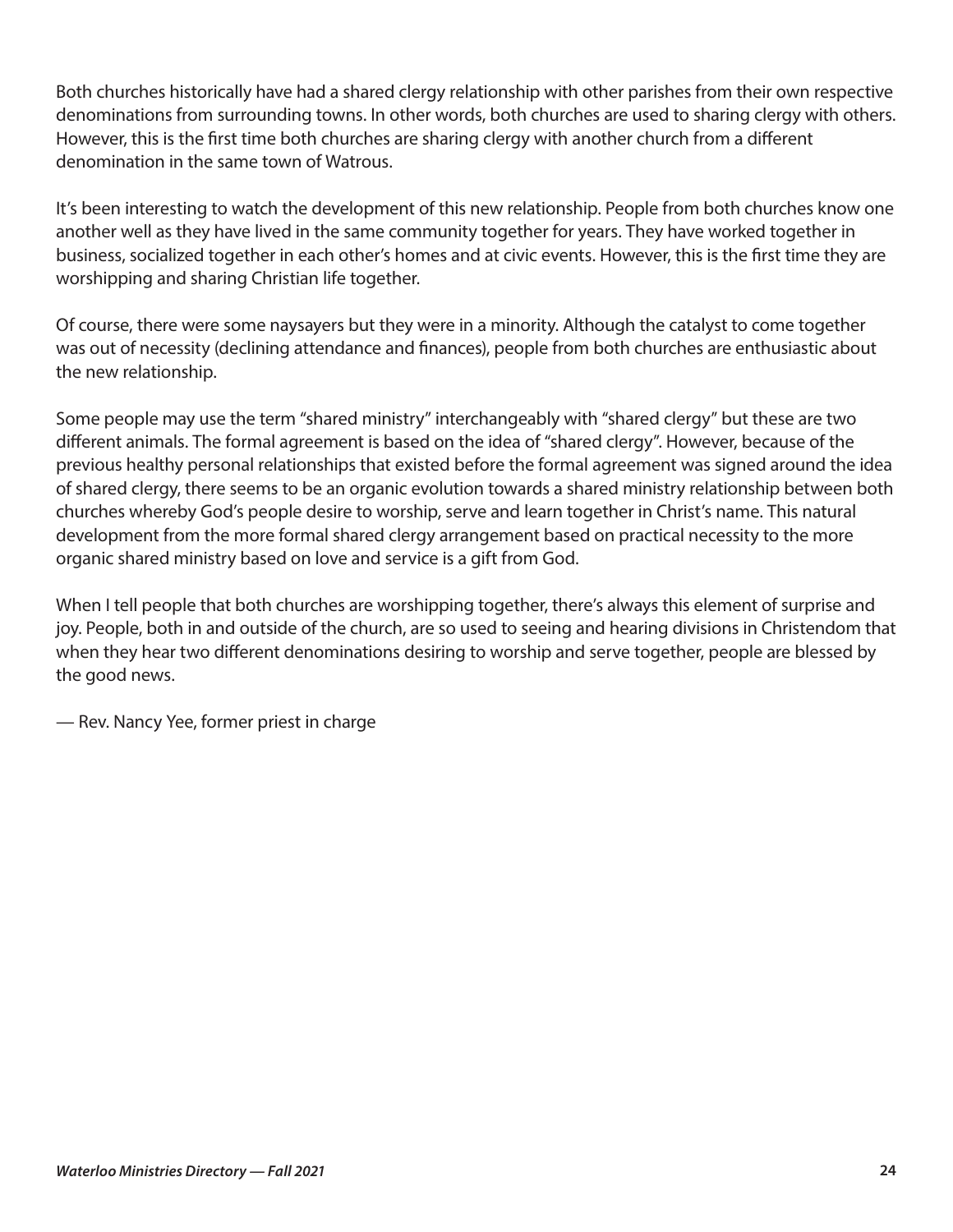# WATERI OO MINISTRIES MANITOBA

#### **1. Diocese of Rupert's Land and Manitoba/Northwestern Ontario Synod**  Category 1, 2,3

MNO Synod: [www.mnosynod.org](http://www.mnosynod.org) Diocese of Rupert's Land: [www.rupertsland.ca](http://www.rupertsland.ca)

# Notes:

# **Synod and Diocese Share Office Space** (Category 1,3)

On December 12, 2012, Manitoba/Northwestern Ontario Synod Bishop, Elaine Sauer, and Diocese of Rupert's Land Bishop, Donald Phillips, officially announced the joint venture of shared office space. The two regional offices are now housed together at 935 Nesbitt Bay in Winnipeg in a building named "Anglican Lutheran Centre." Where possible, staff collaborate on projects and ministries and maintain open communication. Office staff share in weekly worship and Eucharist using the rites of both traditions and alternating leadership. The Annual Study Conference for ordained pastors/priests, deacons and other paid congregational leaders is jointly held, and planning for the event is shared. We are increasingly sharing lay training opportunities and conferences.

Bishops and clergy from both traditions are invited and take part in ordination services for the other.

**2. Grace Lutheran Church**, Birch River MB and **St. James Anglican Church**, Swan River, MB and **Trinity Lutheran Church**, Swan River MB Saskatchewan Synod / Diocese of Brandon Category 1, 2, 3, 4, 5

Leader: **The Rev. Bob Lewis** (Lutheran) Email: [bob.barb.lewis@gmail.com](mailto:bob.barb.lewis@gmail.com)  Phone: (204)734-3833 **St. James' Anglican Church**  Email: [stjamestrinitychurch@gmail.com](mailto:stjamestrinitychurch@gmail.com)  Address: PO Box 729, Swan River, MB R0L 1Z0 Phone: (204) 734-2724 **Trinity Lutheran Church**  Address: PO Box 884, Swan River, MB R0L 1Z0 Phone: (204) 734-2724 Email: [stjamestrinitychurch@gmail.com](mailto:stjamestrinitychurch@gmail.com)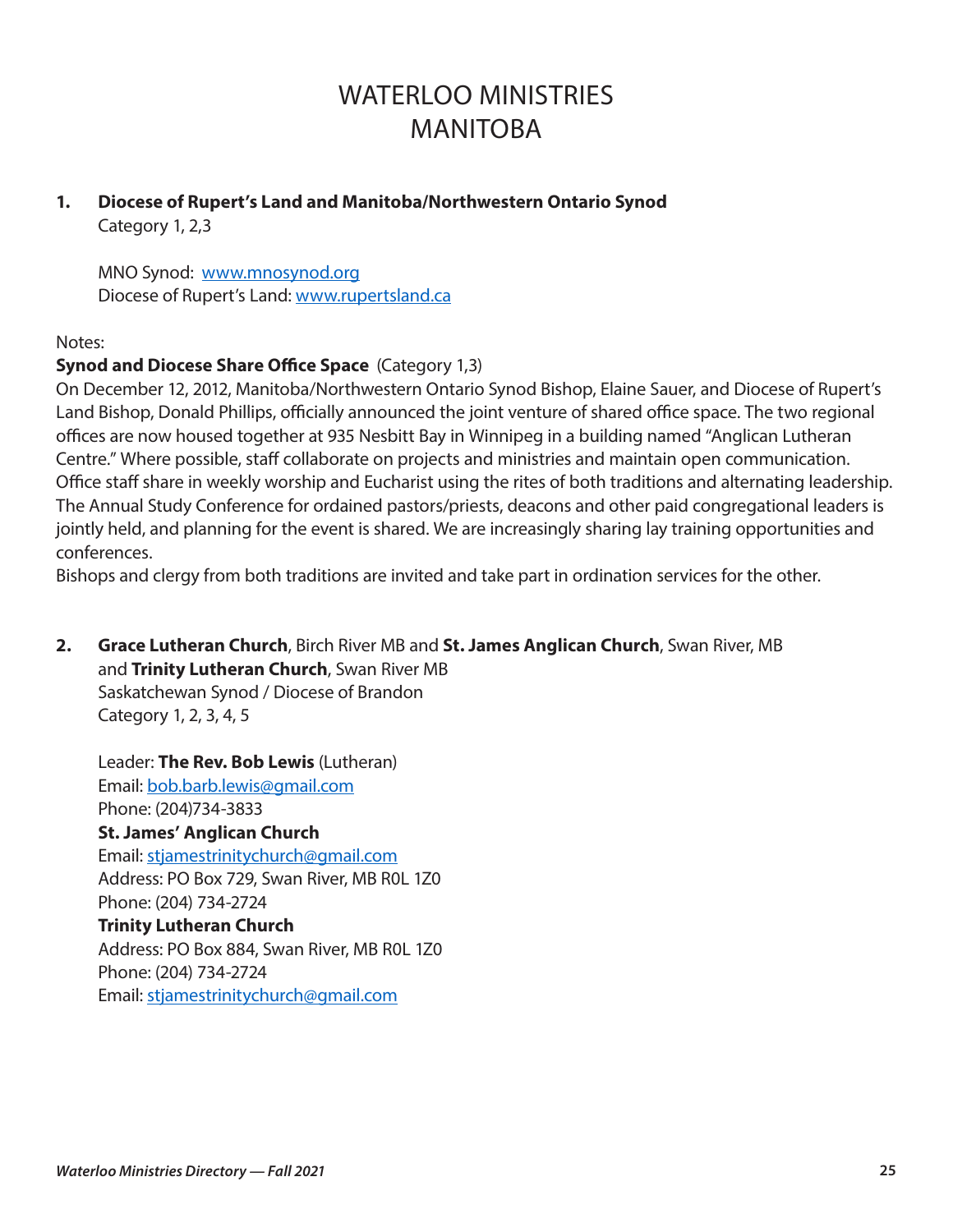**3. Lutheran Church of the Cross**, Lac du Bonnet, MB Manitoba / Northwestern Ontario Synod / Diocese of Rupert's Land Category 5, 6

**Lutheran Church of the Cross**  Leader: **The Rev. Stacy Moroz**  Email: [pastor@brokenheadshared.com](mailto:pastorrichardengel@gmail.com)  Leader: The Rev. Deacon Marline Wruck Email: [marlinewruck@gmail.com](mailto:marlinewruck@gmail.com) Address: Box 265, Lac du Bonnet, MB R0E 1A0 Phone: (204) 345-8654 Email: [luthldb@outlook.com](mailto:luthldb@outlook.com)

Notes: St. John's Anglican was previously in shared ministry with the Lutheran Church of the Cross in Lac du Bonnet. St. John's has closed and most members have transferred membership to the Lutheran Church of the Cross. Deacon Marline Wruck had been serving St. James Anglican and now holds a letter of authorisation to continue her work as a Deacon at the Lutheran Church of the Cross. While the Lutheran Church of the Cross is a part of the Brokenhead Shared Ministry – a regional ministry of several Lutheran congregations – Deacon Marline is authorised to serve Church of the Cross only. Deacon Marline and Pastor Richard lead worship together on Communion Sundays (about every three weeks) as a way of living out this unique Full Communion relationship within a shared ministry arrangement.

# **4. The Church of St. Stephen & St. Bede, Winnipeg MB**

Manitoba / Northwestern Ontario Synod / Diocese of Rupert's Land Category 1, 2, 3, 4, 6

Leader: **The Rev. Canon Dr. Murray Still** (Anglican) Email: Address: 99 Turner Ave., Winnipeg, MB R3J 2S9 Phone: (204) 837-9812 Email: [stebede@mts.net](mailto:stebede@mts.net) 

Notes: We feel sincerely blessed that our Church leaders took the initiative to work to blend our Lutheran and Anglican liturgies and congregations. We have a wonderful worship service, blended with extreme care and oversight by our team of Lutheran and Anglican pastors and lay people to combine the best of both heritages. Everyone in our congregation is sincerely and truly proud of our joint service and our relative strength as a worshipping community.

We are eager for others in both churches to learn the positive aspects of , and to follow our lead for future strength, in the love of Jesus and reverence for his Father our Lord God who doesn't want us to be small separated groups in our worship. The Church of St. Stephen and St. Bede shares pastoral leadership with St. James Anglican Church, Winnipeg.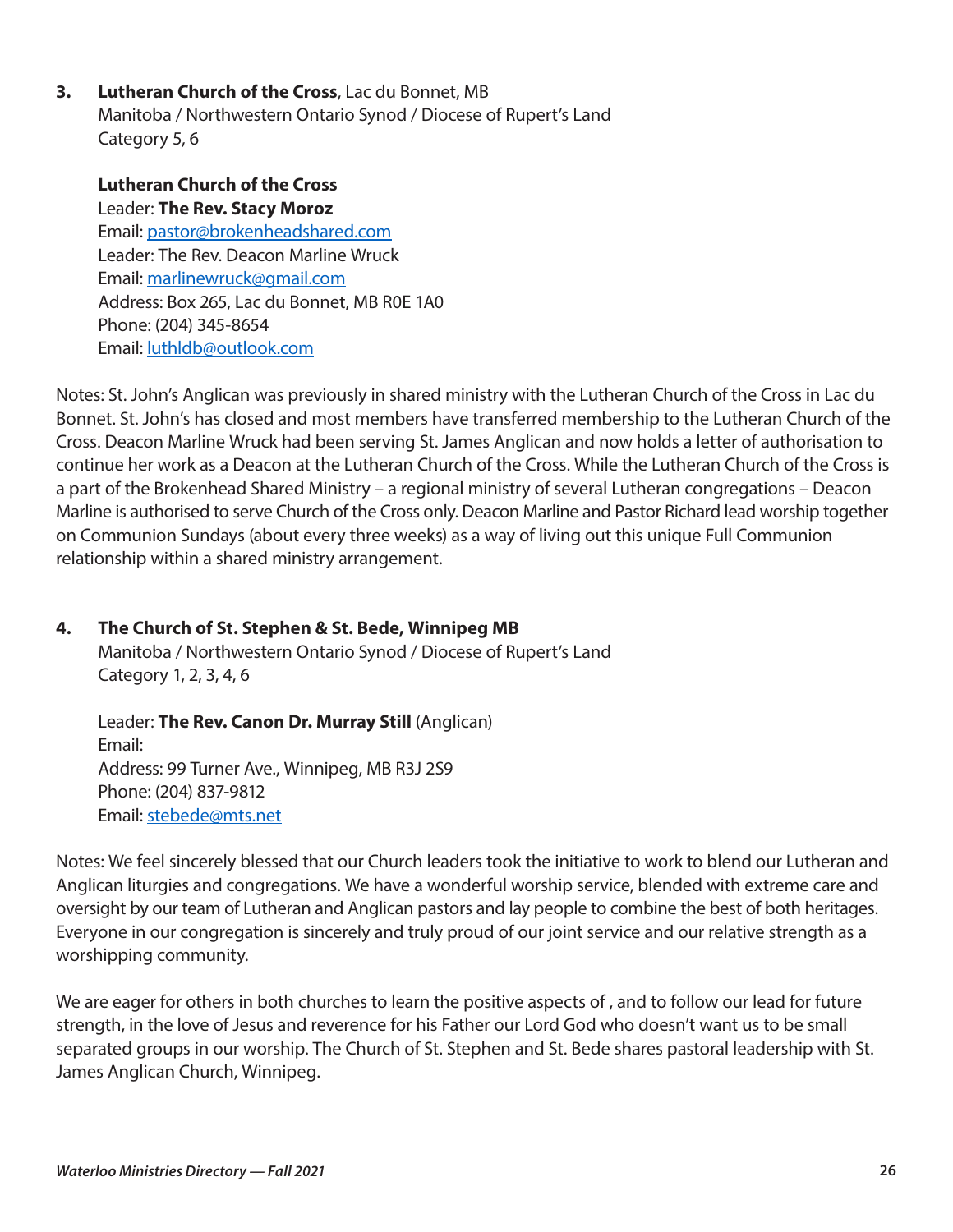**5. St. John's Anglican Cathedral**, Winnipeg (Anglican), Winnipeg MB Manitoba / Northwestern Ontario Synod / Diocese of Rupert's Land Category 5

Leader: **The Very Rev. Paul Johnson** (Lutheran), Rector and Dean Email: [deanrupertsland@gmail.com](mailto:deanrupertsland@gmail.com) Address: 135 Anderson Avenue, Winnipeg, MB R2W 5M9 Phone: (204) 586-8385 Web: [www.stjohnscathedral.ca](http://www.stjohnscathedral.ca)  Facebook: [www.facebook.com/StJohnsAnglicanCathedralWinnipeg](http://www.facebook.com/StJohnsAnglicanCathedralWinnipeg)

Notes: Built on the banks of the Red River in Winnipeg's North End, St. John's Cathedral is the birthplace of the Anglican Church in Western Canada.

**6. Interlake Regional Shared Ministry**: Ardal-Geysir Lutheran (Arborg), Lundar Lutheran (Lundar), Evangelical Lutheran (Selkirk), Lutheran Church of the Good Shepherd (Selkirk), St. Cyprian Anglican (Teulon), St. Peter Lutheran (Teulon) Category 1, 2, 3, 4, 5, 6

Leader: **The Rev. John Dut** (Lutheran) Email: [mayerdut@gmail.com](mailto:mayerdut@gmail.com) Leader: **The Rev. Theo Robinson** (Anglican) Address: PO Box 94, Teulon, MB R0J 3B0

Notes: This ministry is a new arrangement of several congregations. The congregation are served by at least two rostered leaders who may be Lutheran or Anglican. Lay leadership development and involvement is one feature of the ministry and incorporates the membership of both Lutheran and Anglican congregations. Specifically in Teulon, St. Peter Lutheran and St. Cyprian Anglican celebrate joint worship together on the 3rd and 5th Sundays of the month.

The regional shared ministry is engaged in ongoing discernment and may incorporate more congregations from Lutheran and/or Anglican traditions and additional rostered leadership from either tradition.

**7. Grace St. John's Anglican Lutheran Church**, Carman MB Manitoba / Northwestern Ontario Synod / Diocese of Rupert's Land Category 6

Leader: **The Rev. Trudy Thorarinson** (Lutheran) Email: [twthor@mymts.net](mailto:twthor@mymts.net) Address: PO Box 575 Carman, MB R0G 0J0 Phone: (204) 745-3584

Notes: Grace St John's is a joint Anglican/Lutheran community, open to people from all backgrounds. Though small in numbers, Grace St.John's faithfully gives witness to the Anglican and Lutheran traditions in a small town context in southern Manitoba.

*Waterloo Ministries Directory — Fall 2021* **27**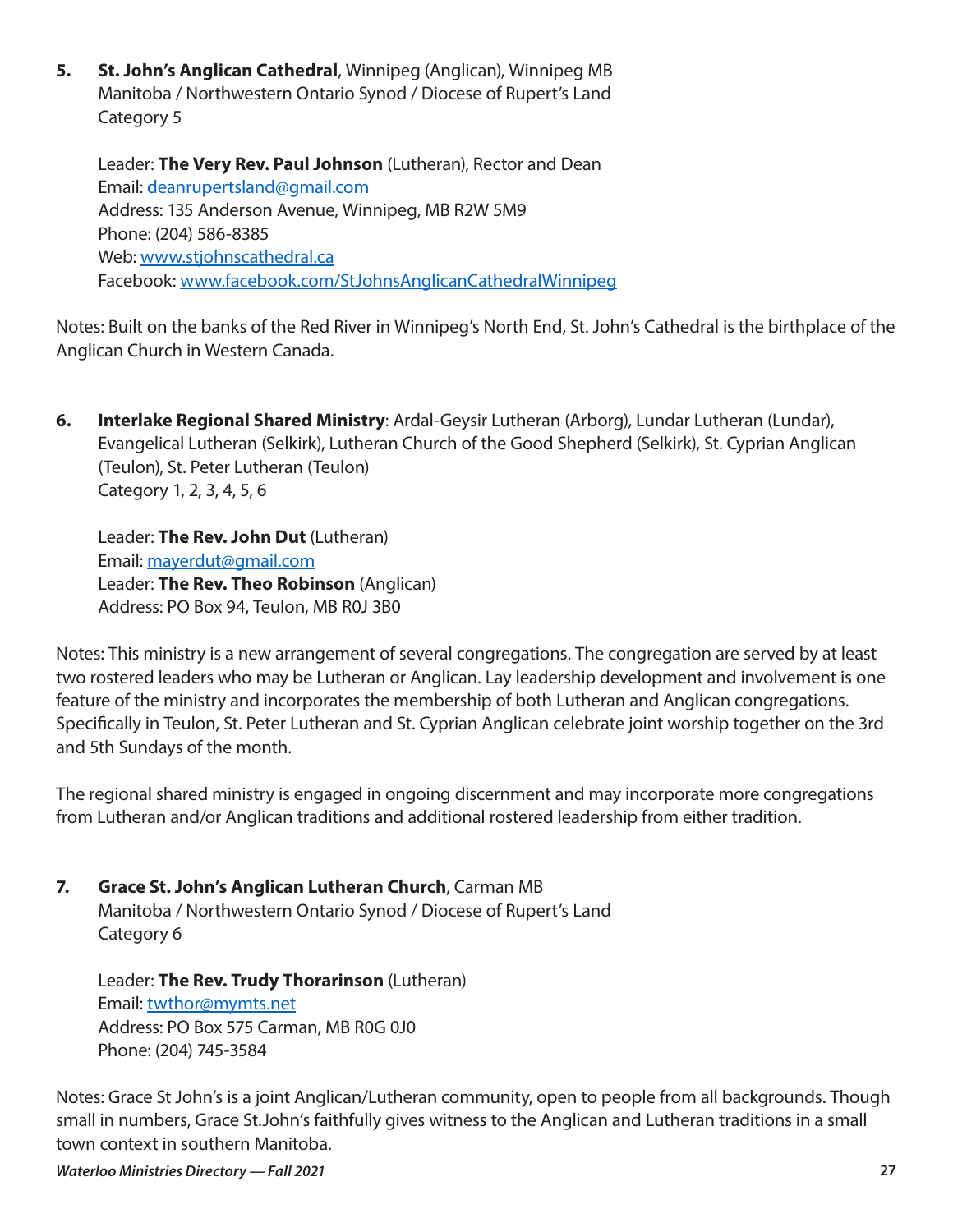**8. The Anglican Parish of St. Mary Magdalene**, Winnipeg (Anglican), Winnipeg, MB Manitoba/Northwestern Ontario Synod / Diocese of Rupert's Land Category 5

Leader: **The Rev. Val From** (Lutheran), Incumbent Email: [revval.marymag@gmail.com](mailto:revval.marymag@gmail.com) Address: 3 St. Vital Road. Winnipeg, MB R2M 1Z2 Phone: 204-257-0491

Notes: Anglican congregation served by a Lutheran rostered leader.

**9. Messiah Lutheran Church**, Winnipeg, MB and **St. Chad's Anglican Church**, Winnipeg, MB Manitoba/Northwestern Ontario Synod / Diocese of Rupert's Land Category 1, 5

**Messiah Lutheran Church**  Leader: **The Rev. Courtenay Reedman Parker** (Lutheran) Email: [mailpastorcourtenay@gmail.com](mailto:mailpastorcourtenay@gmail.com) Email: [messiahc@mymts.net](mailto:messiahc@mymts.net) Address: 400 Rouge Road Winnipeg, MB R3K 1K3 Phone: 204-888-1042 **St. Chad's Anglican Church**  Leader: **Bishop Elaine Sauer** (Lutheran; retired as bishop of MNO Synod) Email: [sauerelaine@gmail.com](mailto:sauerelaine@gmail.com) Address: 400 Rouge Road Winnipeg, MB R3K 1K3 Phone: 204-832-7195

Notes: In addition to congregations sharing a building, the Anglican congregation is served by a Lutheran rostered leader.

### **10. St. Saviour's Anglican Church, Winnipeg, MB**

Manitoba/Northwestern Ontario Synod / Diocese of Rupert's Land Category 5

**St. Saviour's Anglican Church**  Leader: **The Rev. Edmund Laldin**  Email: [saviour@mymts.net](mailto:saviour@mymts.net)  Address: 690 Munroe Ave., Winnipeg, MB R2K 1J2 Phone: 204-667-0336

Notes: **Deacon Michele Barr** (Lutheran) serves as Music Director in the parish and has been commissioned by the Diocese of Rupert's Land as an Honourary Assistant in the Parish.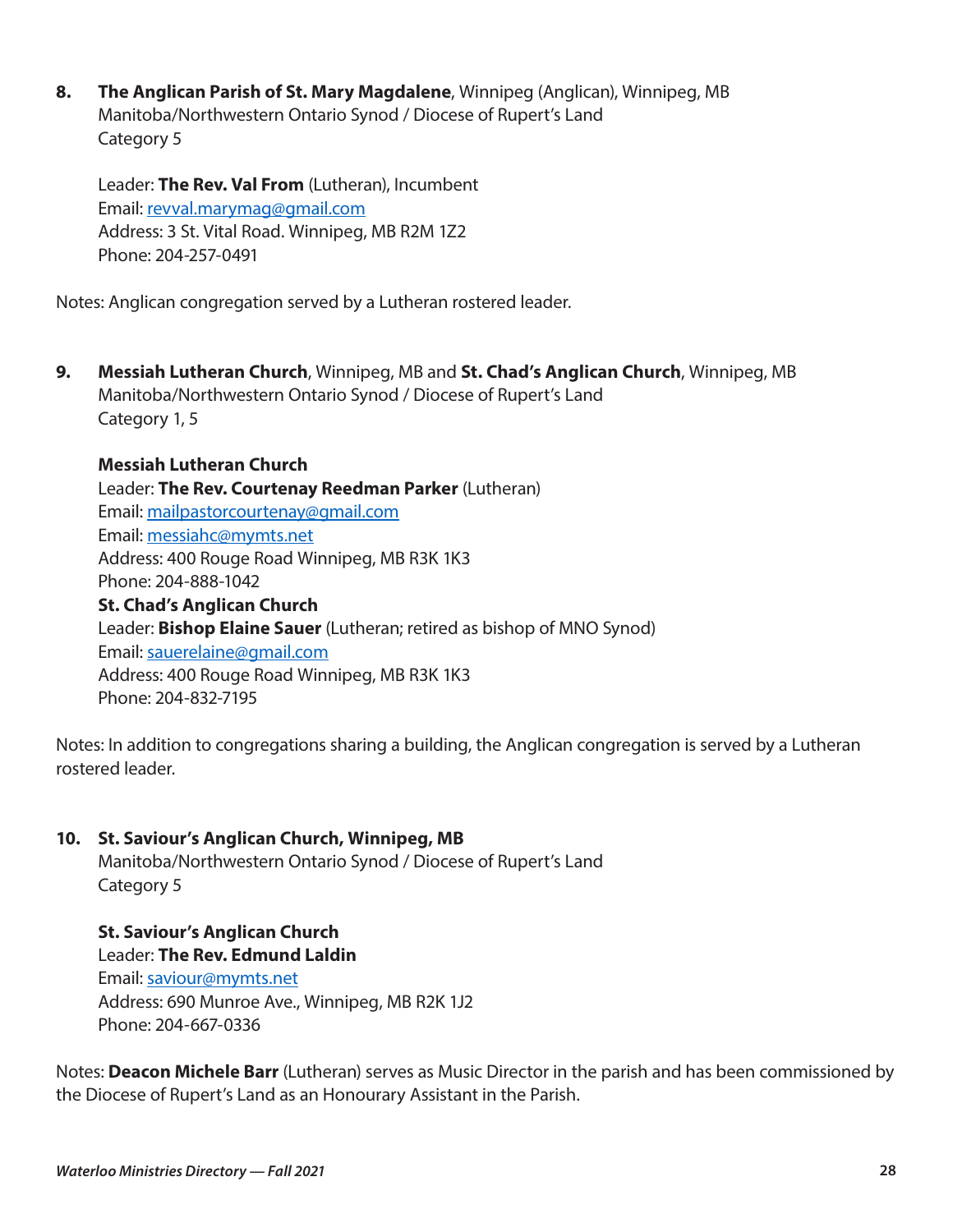#### **11. St. Paul Evangelical Lutheran Church, Steinbach, MB**

Manitoba/Northwestern Ontario Synod / Diocese of Rupert's Land Category 5

**St. Paul Evangelical Lutheran Church**  Leader: **The Rev. Terry Gudmundson** (Lutheran) Email: tsgudmundso[n@](mailto:saviour@mymts.net)gmail.com Leader: **The Rev. Melissa Frankland** (Anglican) Email: revmelissa@maritimers.ca

Address: 465 Henry St., Steinbach, MB R3G 0H1 Phone: 204-326-3758

Notes: Lutheran congregation served by both Lutheran and Anglican leaders.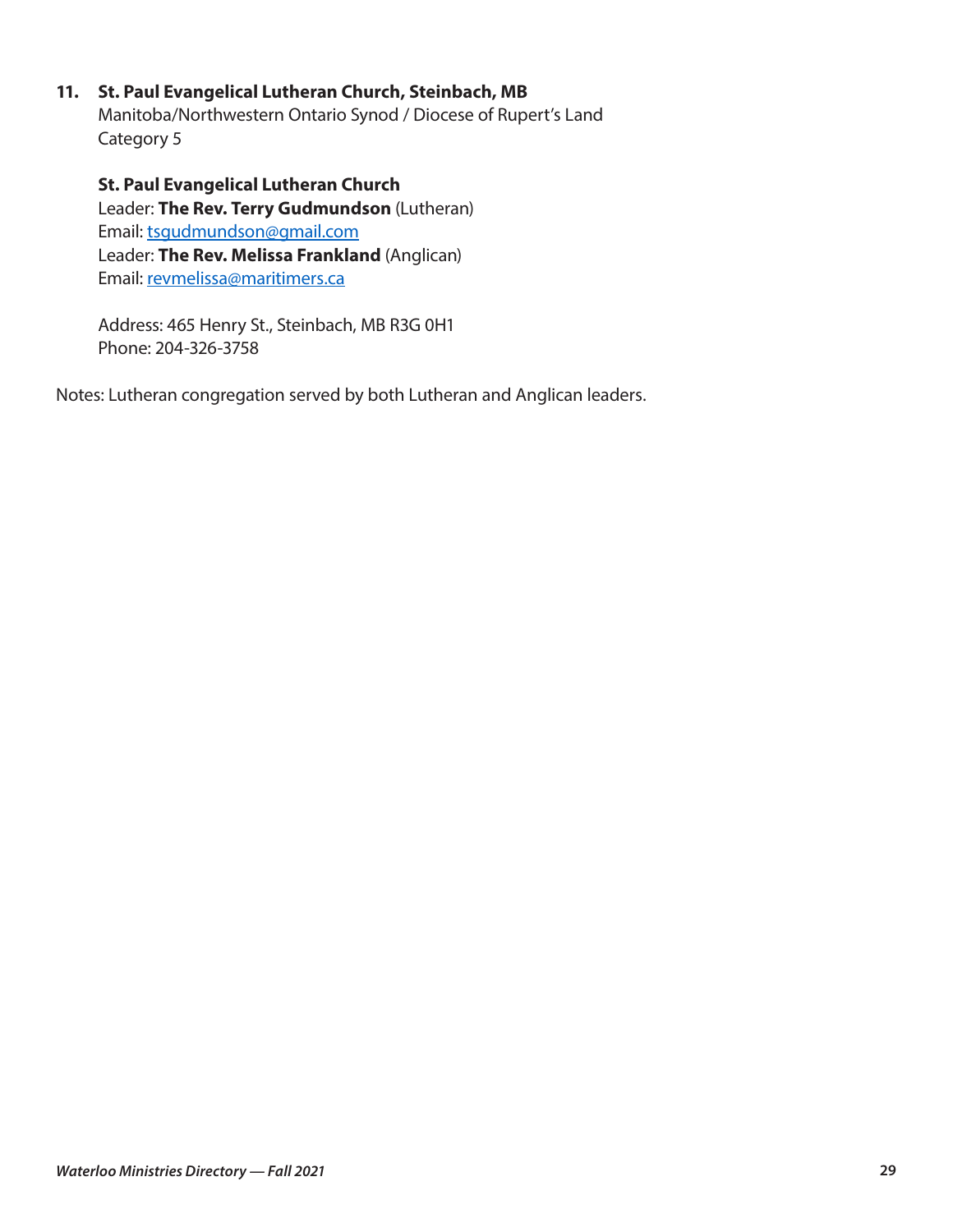# WATERI OO MINISTRIES ONTARIO

**1. St. Albans Cathedral** (Anglican) and **Bethesda Lutheran Church**, Kenora, ON Manitoba / Northwestern Ontario Synod / Diocese of Rupert's Land Category 1, 2, 3, 5

Leader: **The Rev. Dr. Rebecca Graham** (Lutheran) Email: [pstr.graham@gmail.com](mailto:pstr.graham@gmail.com) Address: 312 Main St S. Kenora, ON P9N 1T2 Phone: 807 468-6227 Email: [stalbans@tbaytel.net](mailto:stalbans@tbaytel.net) Web: [www.stalbanskenora.ca](http://www.stalbanskenora.ca) 

Notes: Anglican congregation served by a Lutheran leader.

After vacating their building in 2019, Bethesda Lutheran Church partnered with St. Alban's Catherdral. St. Alban's shares worship, leadership and programming with Bethesda, yet the two congregations maintain a separate identity.

**2. Lutherans Together congregations and Anglican Deanery of Thunder Bay**, Thunder Bay / Pass Lake ON / Lake Superior North Shore Manitoba / Northwestern Ontario Synod / Diocese of Algoma Category 2, 3

**Our Saviour's Lutheran Church**  Contact: **The Rev. Matthew Diegel**  Email: [osimm@tbaytel.net](mailto:osimm@tbaytel.net)  Address: 10 Farrand Street Thunder Bay ON P7A 3H5 Phone: (807) 344-1926 Web: [www.awesomeparish.org](http://www.awesomeparish.org) **St. Paul's Anglican Church**  Contact: **Archdeacon Deborah Kraft**  Email: [stpauls.rector@shaw.ca](mailto:stpauls.rector@shaw.ca)  Address: 808 Ridgeway Street Thunder Bay ON P7E 5H5 Phone: (807)622-4945 Web: [www.thunderbay-northshoreanglicans.com](http://www.thunderbay-northshoreanglicans.com)

Notes: Lutheran Cluster / Anglican Deanery share programs which include joint twice-monthly meetings of clericus/rostered ministers; monthly joint Anglican-Lutheran Youth events. A Sunday "Lutherans Together" prayer calendar incorporates area/national concerns of the Anglican-Lutheran Cycle of Prayer. Volunteers from our congregations assisted with CLAY 2018, held in Thunder Bay. A legacy of this is the Lutheran-Anglican Youth group. Coordinated jointly by congregational youth leaders, it meets monthly for both learning and fun opportunities, inviting youth from the ELCIC-ACC congregations, and their friends.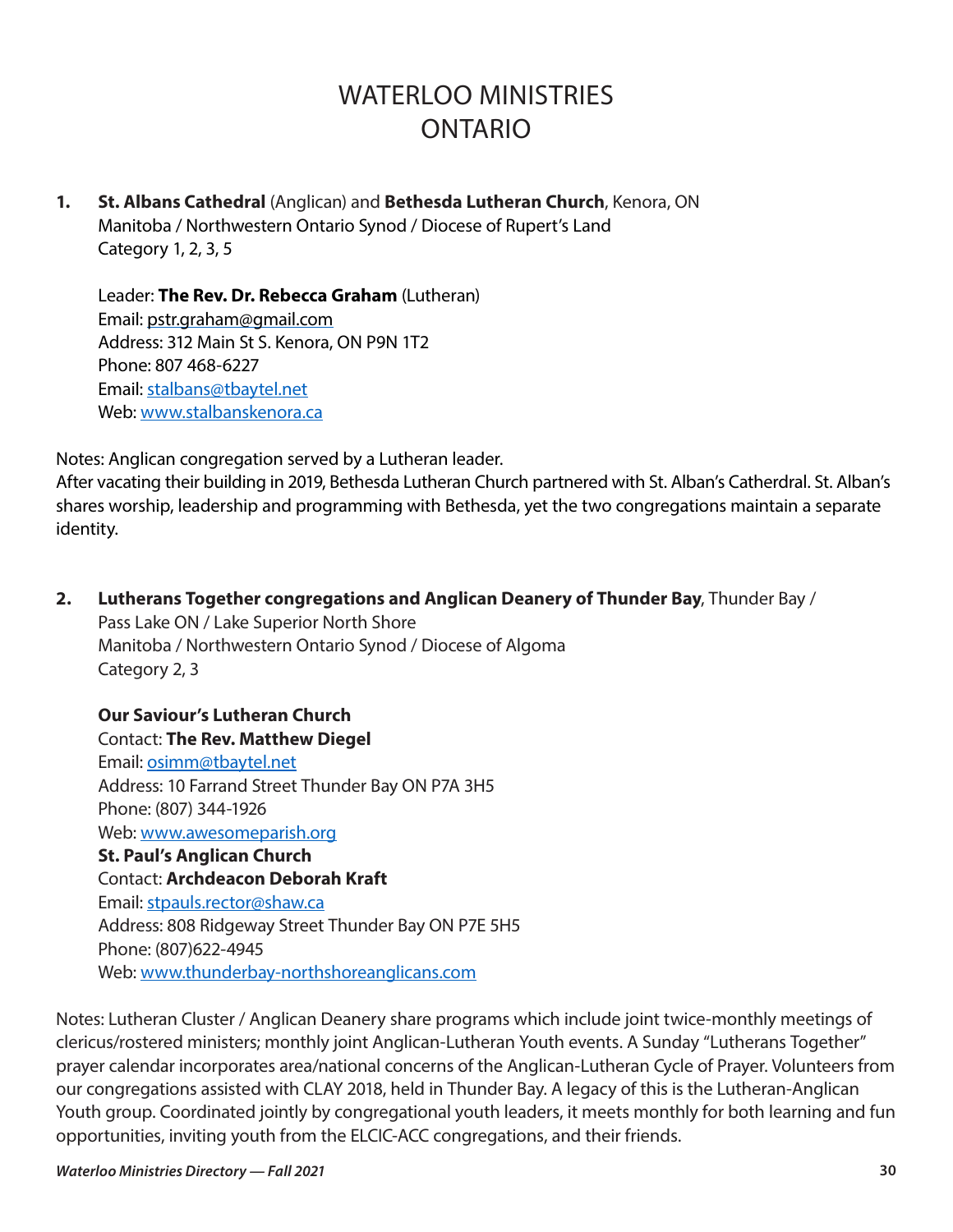# **Anglican Evangelical Lutheran Group (AELG), Thunder Bay**

We are a group of women who call ourselves the Anglican and Evangelical Lutheran Group (AELG). We have been in existence for 7 years. What do we do? Our first focus is a bursary to break the cycle of poverty through education. We support social justice and poverty / homelessness reform with other organizations. As both our churches Canada wide are talking to the government about poverty and homelessness, we are keeping our churches abreast of what is happening locally and doing advocacy where we can. We will be announcing our sixth \$5,000.00 bursary recipient in June, 2018. We have kept in touch with all but one recipient and they are very happy to share with us how they are doing. At our last meeting, our 2016 recipient came to tell us how they were doing. They stated that they wouldn't have been able to go to college without the bursary.

# **3. St. John's Lutheran Church**, South Porcupine, ON Eastern Synod / Diocese of Moosonee Category 5

**St. John's Lutheran Church**  Leader: **The Rev. Patricia Dorland** (Anglican) Email: [pdorland@puc.net](mailto:pdorland@puc.net)  Address: 78 William Avenue, South Porcupine ON P0N 1H0 Phone: (705) 272-8103

Notes: St. John's Lutheran Church is a welcoming congregation of the Evangelical Lutheran Church in Canada honouring our Finnish heritage while fostering the growth of the English ministry. Dedicated to spreading the gospel of Jesus the Christ, we open our spiritual home to people of all ages, serving our area and beyond through worship, pastoral care, study, fellowship, and mission.

# **4. Lutheran and Anglican Ministries of the Bruce Peninsula (LAAMB)**

Eastern Synod / Diocese of Huron Category 1, 2, 3, 4, 5

Leader: **The Ven. Perry Chuipka** (Anglican) Email: [perry\\_chuipka@hotmail.com](mailto:perry_chuipka@hotmail.com) Phone: **St. Peter's Lutheran Church**  Address: 441 Brown St., PO Box 608, Wiarton, ON N0H 2T0 Phone: (519) 534-3456 Parish Office: P.O. Box 306, Wiarton, Ontario, Canada N0H 2T0 Phone: (519) 534-1604 Email: [office@laamb.ca](mailto:office@laamb.ca) & [bruceparish@bmts.com](mailto:bruceparish@bmts.com) Website: [www.laamb.ca](http://www.laamb.ca) Facebook: [www.facebook.com/pages/Lutheran-Anglican-Ministries-of-the-Bruce-Peninsula/](http://www.facebook.com/pages/Lutheran-Anglican-Ministries-of-the-Bruce-Peninsula/190042501020803) [190042501020803](http://www.facebook.com/pages/Lutheran-Anglican-Ministries-of-the-Bruce-Peninsula/190042501020803)  **Trinity Anglican Church**  Address: 491 Gould Street, Wiarton, Ontario **Christ Anglican Church**  Address: 55 Main Street, Lion's Head, Ontario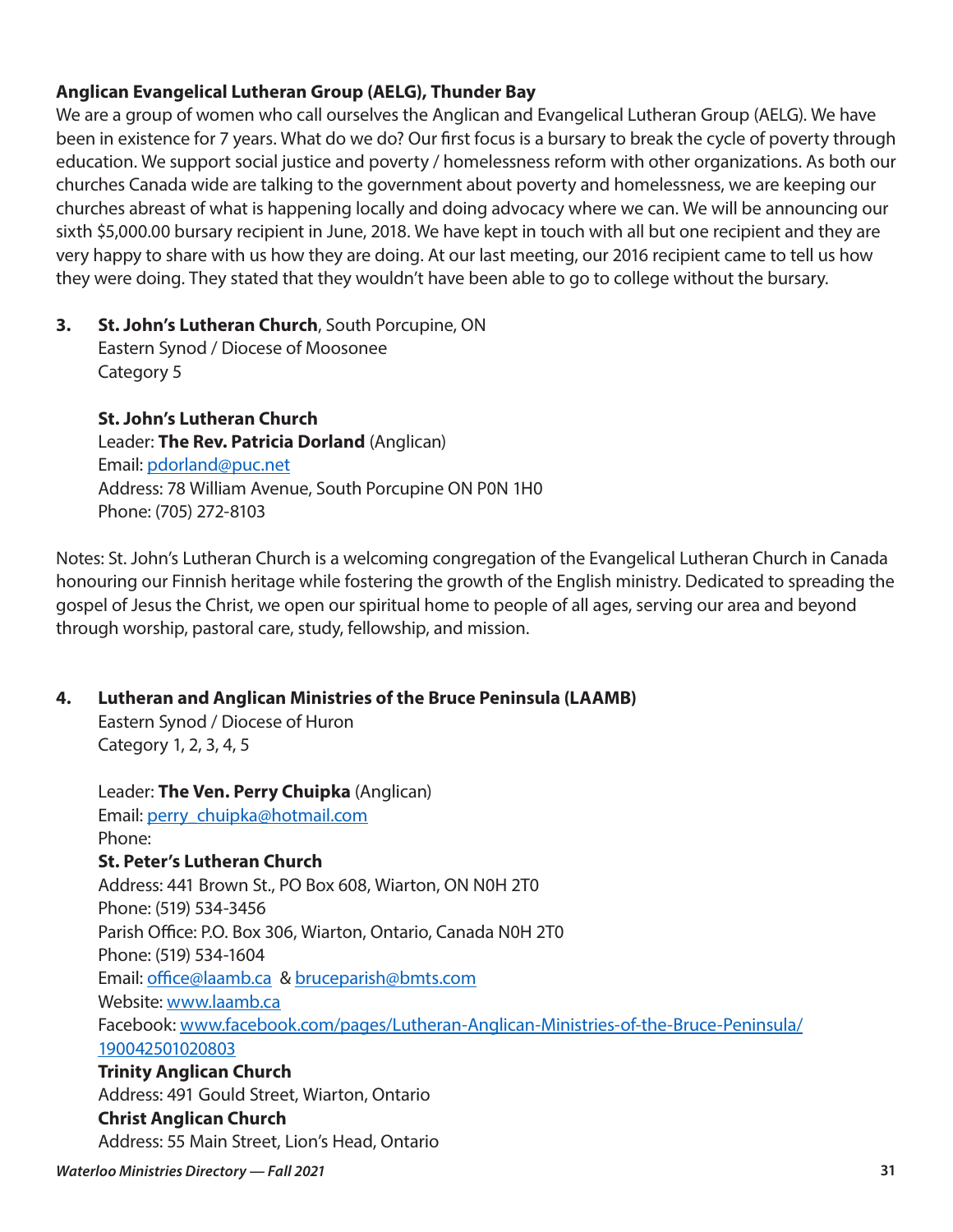#### **St. Edmund's Anglican Church**

Address: 38 Big Tub Road (end of Highway 6), Tobermory, Ontario **St. Peter's By-the-Lake Anglican Church**  Address: Third Street, Sauble Beach, Ontario **St. Andrew's Memorial Anglican Church**  Address: 9 Church Lane, Howdenvale, Ontario **St. Margaret's Chapel**  Address: 133 East Road, Cape Chin, Ontario

Notes: These congregations work cooperatively and were served by Pastor Chad Honneyman until his sudden death, young in life, in the fall of 2017. *Requiescat in pace.* 

**5. Church of the Ascension** (Anglican), London, ON Eastern Synod / Diocese of Huron Category 5

**Church of the Ascension**  Leader: **The Rev. June Hough** (Anglican) Email: [junehough@rogers.com](mailto:junehough@rogers.com)  Honourary Associate: **The Rev. James Garey** (Lutheran) Email: [prjim@yahoo.com](mailto:prjim@yahoo.com) Address 2060 Dundas Street East, London, ON N5V 1R2 Phone: (519) 451-7780 Email: [office@ascensionlondon.com](mailto:office@ascensionlondon.com)  Web: [www.ascensionlondon.com](http://www.ascensionlondon.com)

**Notes** 

**6. St. Mark's Lutheran Church**, Chesley

Eastern Synod / Diocese of Huron Category 5

Leader: **The Rev. Ed Wagner** (Anglican) Email: [fatherwagner@aol.com](mailto:fatherwagner@aol.com) Address: 181 First Ave South, PO Box 217, Chesley, ON N0G 1L0 Phone: (519) 363-2260 Email: [stmarkslutheran@eastlink.ca](mailto:stmarkslutheran@eastlink.ca)  Web: [www.stmarkschesley.com](http://www.stmarkschesley.com) 

Notes: For almost a decade, St Mark's has been served by an Anglican priest. He is "Fr Ed" to the community. With the closure of Chesley's only Anglican church building, and with the nearest Anglican community some 20 minutes away by car, a few of the Chesley Anglicans are gradually making their way to worshipping regularly at St Mark's.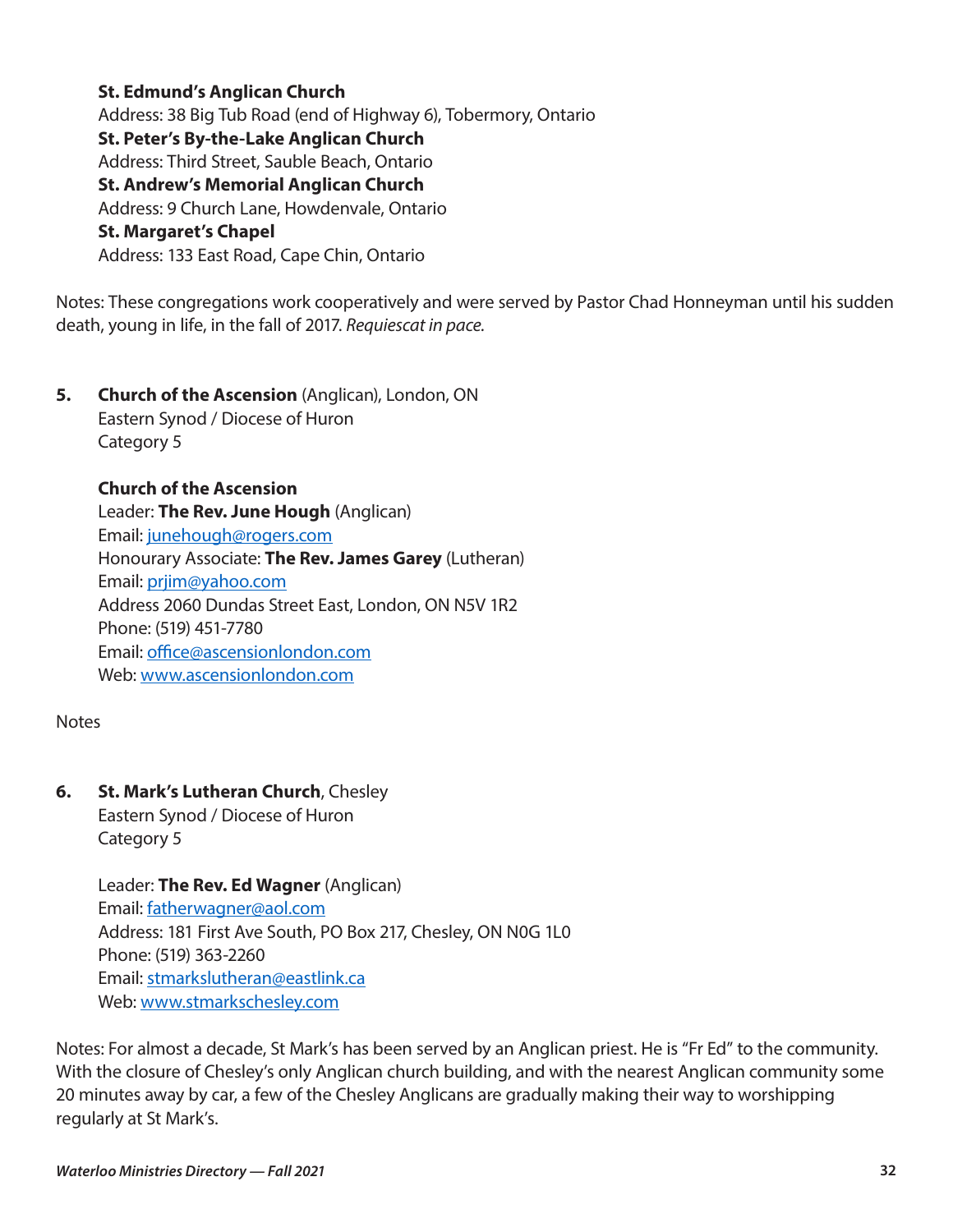**7. St. Stephen Lutheran Church** and **St. Andrew's Memorial Anglican Church**, Kitchener, ON Eastern Synod / Diocese of Huron Category 2, 3

**St. Stephen Lutheran Church**  Leader: **The Rev. Richard Schwass** Email: [lutheran.rich@gmail.com](mailto:lutheran.rich@gmail.com)  Address: 248 Highland Rd E, Kitchener, ON N2M 3W2 Phone: (519) 744-2521 Email: [ststephens@live.c](mailto:ststephens@live.c) a Web: [www.ststephenchurch.ca](http://www.ststephenchurch.ca)  **St. Andrew's Memorial Anglican Church**  Leader: **The Rev. Matthew Kieswetter** Email: [frmatthewkieswetter@gmail.com](mailto:frmatthewkieswetter@gmail.com) Address: 275 Mill Street, Kitchener, ON N2M 3R4 Phone: (519) 743-0911 Email: [standrewskitchener@gmail.com](mailto:standrewskitchener@gmail.com)  Web: [www.standrewsmemorial.ca](http://www.standrewsmemorial.ca) 

Notes: For several years our congregations have worshipped together on the Sundays of the summer holidays and for specific church year services (Easter Vigil, Ascension Day, Advent Lessons & Carols, etc.).

### **8. Trinity Lutheran Church & St. George's Anglican Church, New Hamburg, ON**

Eastern Synod / Diocese of Huron Category 2, 3

#### **Trinity Lutheran Church**

Leader: **The Rev. Tanya Ramer** Email: [ramer@telc.ca](mailto:ramer@telc.ca)  Address: 23 Church St., New Hamburg, ON N3A 1J1 Phone: (519)662-1810 Email: [mail@telc.ca](mailto:mail@telc.ca)  Web: [www.telc.ca](http://www.telc.ca)

# **St. George's Anglican Church**

Leader: **The Rev. Margaret Walker**

Email: [margaret-walker@sympatico.ca](mailto:margaret-walker@sympatico.ca) or [rev.margaret@bell.net](mailto:rev.margaret@bell.net)  Address: 3 Byron St., New Hamburg, ON N3A 1P1 Phone: (519) 662-3450 Email: [sgac@stgeorgesnewhamburg.com](mailto:sgac@stgeorgesnewhamburg.com) Web: [www.stgeorgesnewhamburg.com](http://www.stgeorgesnewhamburg.com)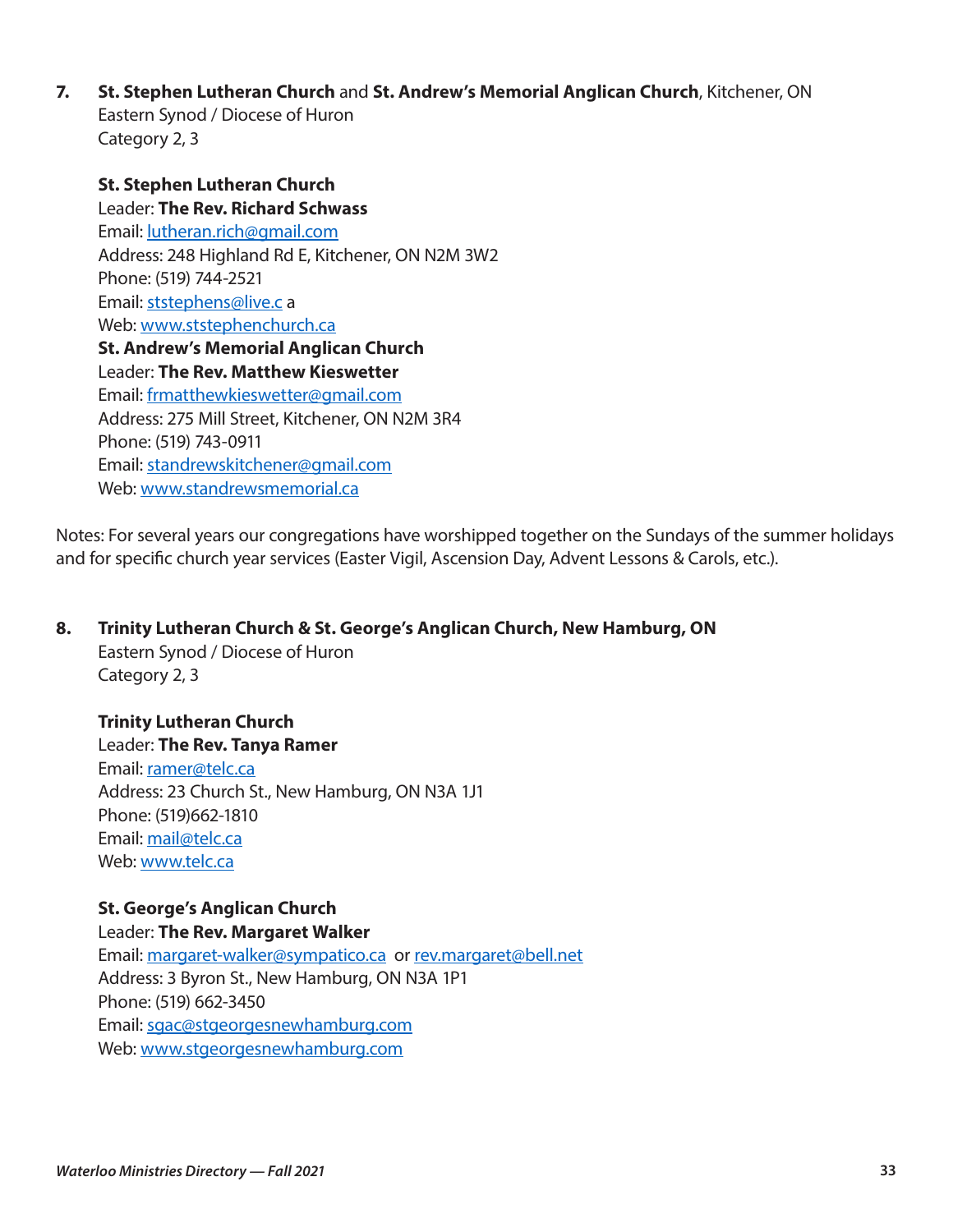Notes: We share facilities for larger funerals; support and promote one-another's parish program; do community service together with Zion United Church (New Hamburg) and Zion Lutheran Church (Philipsburg); and gather for joint worship on an occasional and seasonal basis. In 2014, we offered a fullyintegrated Lent, Holy Week and Easter program of worship, study and devotion. As of August 2016, Trinity joined St George's to offer a monthly Anglican-Lutheran Eucharist in the chapel/auditorium at Nithview Community.

**9. St. Paul's Lutheran Church** and **Trinity Anglican Church**, Cambridge, ON

Eastern Synod / Diocese of Huron Category 2, 3

# **St. Paul's Lutheran Church**

Leader: **The Rev. Stephen Weber** Email: [pastor@stpaulslutherancambridge.org](mailto:pastor@stpaulslutherancambridge.org)  Address: 63 Grand Avenue North, Cambridge, Ontario N1S 2L1 Phone: (519) 623-1604 Email: [stpauls@stpaulslutherancambridge.org](mailto:stpauls@stpaulslutherancambridge.org) Web: [www.stpaulscambridge.org](http://www.stpaulscambridge.org) **Trinity Anglican Church**  Leader: TBA Email: [rector@trinitycambridgeon.com](mailto:rector@trinitycambridgeon.com)  Address: 12 Blair Road, Cambridge, ON N1S 2H5 Phone: (519) 621-8860 Email: [office@trinitycambridgeon.com](mailto:office@trinitycambridgeon.com)  Web: www.trinityanglican.on.ca

Notes: We share a joint breakfast on Easter Sunday. We also work together in weaving "milk bag matts" as an outreach ministry. The Lutheran congregation provides financial and material support for Trinity's Community Kitchen.

# **10. Our Saviour Lutheran** and **St George's Anglican Church**, Owen Sound, ON

Eastern Synod / Diocese of Huron Category 2, 3

### **Our Saviour Lutheran Church**  Leader: **The Rev. Chris Krejlgaard**

Email: [chris.krejlgaard@gmail.com](mailto:chris.krejlgaard@gmail.com)  Address: 1049 4th Avenue West, Owen Sound, ON N4K 4W1 Phone: (519) 376-9710 Email: [lcos1049@gmail.com](mailto:lcos1049@gmail.com)  Web: [www.lcosos.ca](http://www.lcosos.ca)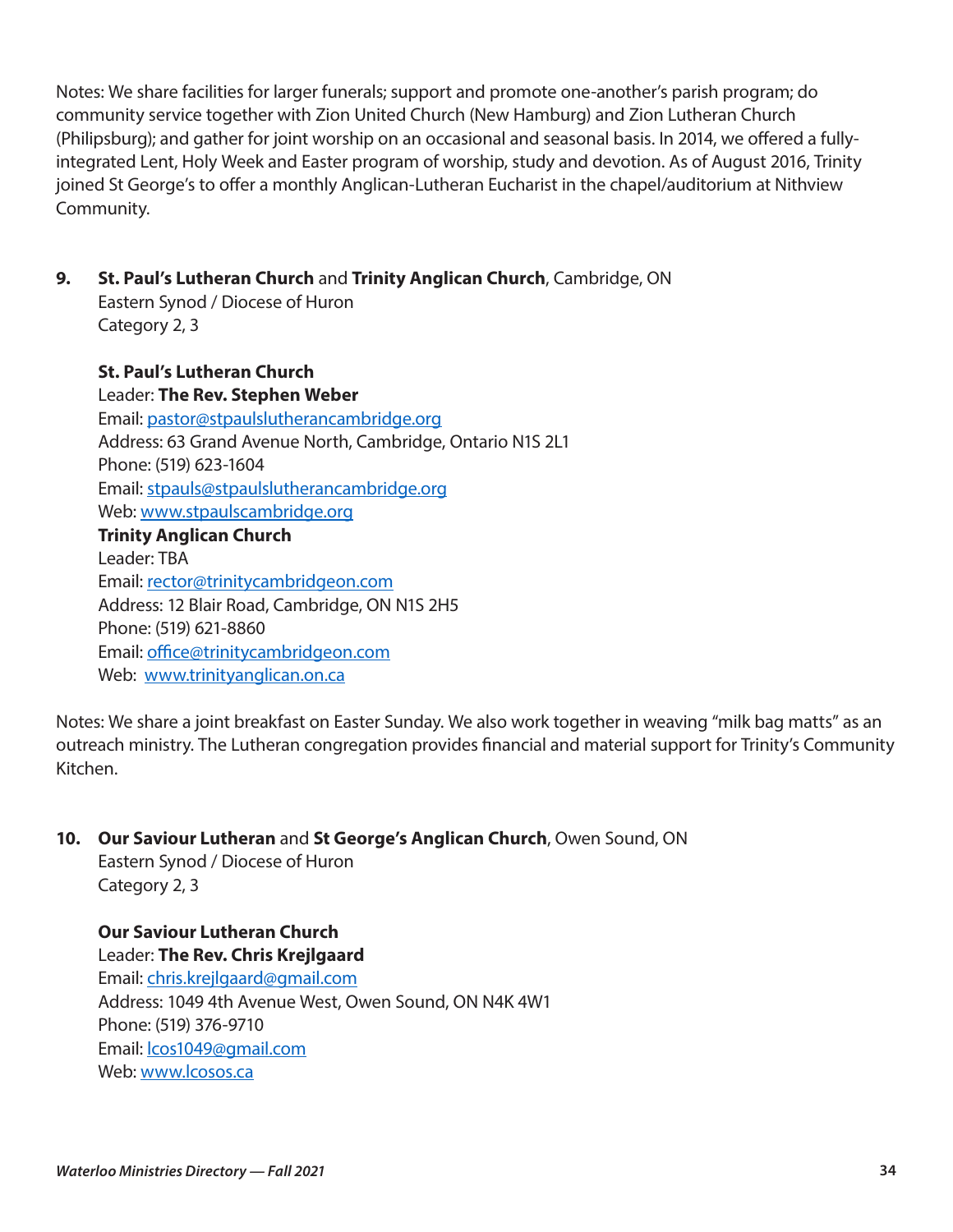**St. George's**  Leader: **The Rev. Graham Bland**  Email: [grahambland@bmts.com](mailto:grahambland@bmts.com) Address: PO Box 452, 1049 4th Ave E, Owen Sound, ON N4K 5P7 Phone: (519) 376-3287 Web: www.stgeorgesos.ca

Notes: We share summer worship among our congregations, rotating among them. We also gather together for worship on Picnic Sunday, Ascension Day as well as for other programs including an Advent series. (On Sunday June 11, 2017, Anglicans became a new, unified presence in Owen Sound through the joining together of the congregations of St. Thomas' and St. Georges' Anglican churches.)

#### **11. All Saints Lutheran Anglican Church**, Guelph, ON

Eastern Synod / Diocese of Niagara Category 6

### **All Saints Lutheran Anglican Church**

Leader: Email: Address: 210 Silvercreek Parkway North, Guelph ON N1H 7P8 Phone: (519) 821-7710 Email: [allsaints@allsaintsguelph.ca](mailto:allsaints@allsaintsguelph.ca) Web: allsaintsguelph.ca

Notes: " We are living in a different time, and for this time we need to explore ways of being an doing that may look different from our past." Willard Metzger ... *Daring to Dream Again* 

November 20, 2013 marked the beginning into a journey of dreaming between two congregations in Guelph; St. Paul's Evangelical Lutheran Church and St. David & St. Patrick's Anglican Church. That evening a simple dinner invitation brought representatives from St. Paul's to St. David & St. Patrick's together to share a meal and entertain ecumenical ministry possibilities for the near future. In recent years, the two congregations had extended themselves into the occasional pulpit exchange as well as a yearly shared service. Despite this somewhat limited exposure, commonalities began to emerge particularly with the Church's true mission and outreach into the community. At that November meeting, bold individuals were willing to dream differently. Propelled by possibilities, in addition to financial realities, a proposal to begin talks on a new congregational model between the two churches was agreed upon both on a local level and the Lutheran Eastern Synod and the Niagara Anglican Diocese.

That winter, representatives and clergy from both congregations began to define what that congregational model might look like. Although potential possibilities of ministry as one body drove many of the conversations, one could not ignore the "Lutheran" and "Anglican" labels. Some obstacles were very real. Although the National churches have been in full communion since 2001, as defined in the Waterloo Declaration, governance models are very different. Tradition and personal church attachments also played a role.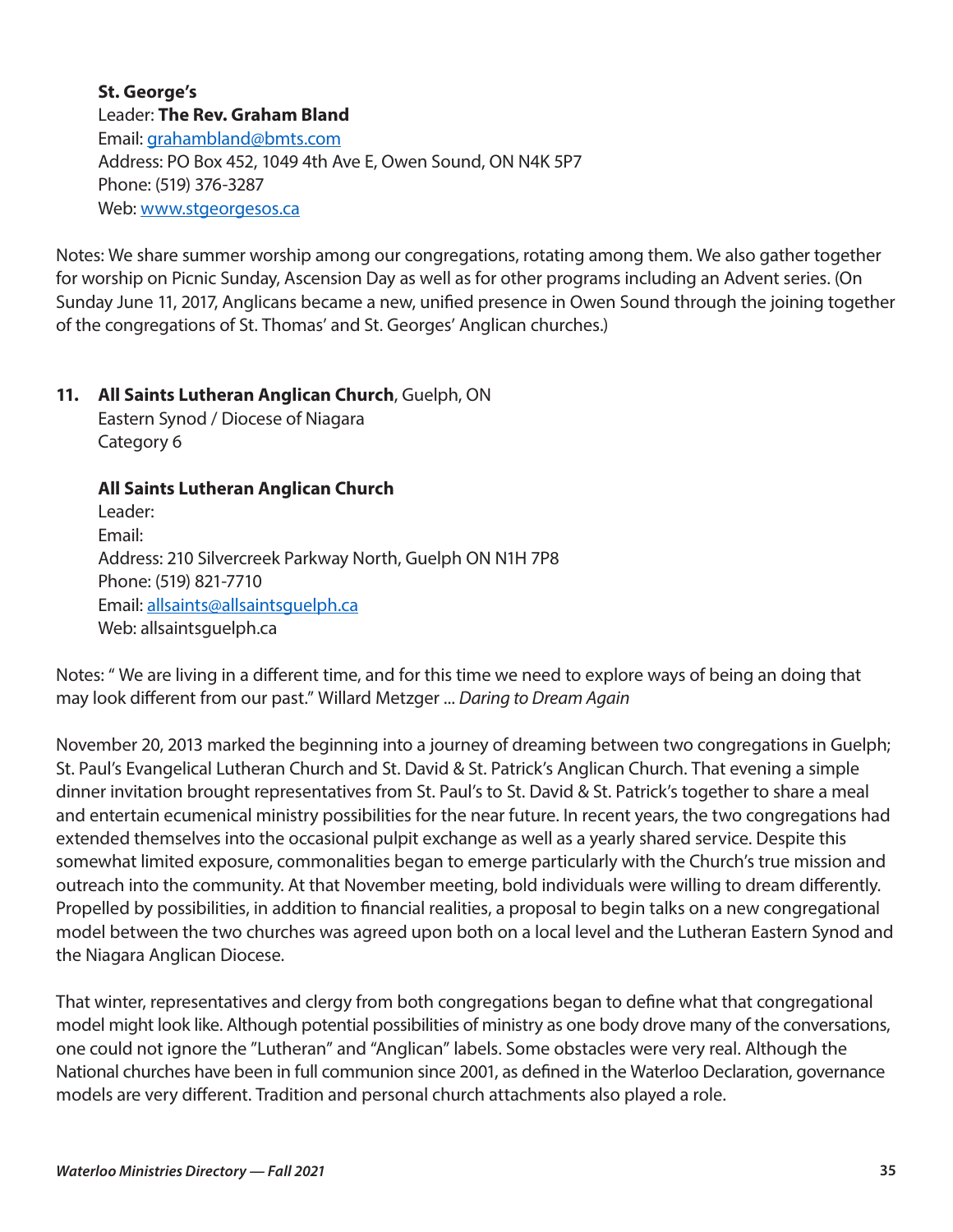A few months later, in April of 2014, Bishop Bird of the Anglican Diocese and Bishop Pryse of the Lutheran Eastern Synod met in Guelph with councils, clergy, and wardens to present their views and answer a list of standing questions. Their support and resources would play a central role and anchor point to conversations moving forward.

A formal task force between the two local churches was established and carried these conversations into 2015. Amid many questions, a basic education of specific terms and practices of both churches was begun. It's quite amazing how many assumptions we carry. We had to learn a common language.

In the spring of 2015, both congregations formally voted to enter a two-year partnership agreement and St. David & St. Patrick's moved all of it's resources to St. Paul's. This was determined after evaluation of both physical properties and abiding finances. During this time, both communities lived, worked, and prayed together with the hope of creating a permanent shared Anglican-Lutheran ministry that would result in a long-term covenantal and legal relationship. It truly was a time of an engagement between two individuals.

A dedicated transition team was established which provided a bridge between the two governance models and provided a hub where existing teams or committees could talk and plan. This team was facilitated with support from the Anglican Diocese of Niagara and the Eastern Synod of the Evangelical Lutheran Church in Canada. Eventually a Joint Council was formed and ran parallel to the traditional governance models.

Following congregational votes on April 30, 2017, both churches were excited to announce that they accepted a formal merger agreement that would see a new church born to serve the people of Guelph. This new church is called All Saints Lutheran Anglican Church. It was one to be celebrated as it created the potential for us all to dream differently in our ministry. It wasn't the fact that we reached some kind of finish line but rather we were at a new epiphany, a new beginning point … a new opportunity in mission.

— Brian Janzen

**12. Faith Lutheran Church** and **St. James Anglican Church**, Fergus, ON Eastern Synod / Diocese of Niagara Category 2, 3

**Faith Lutheran Church**  Leader: **The Rev. Gloria Ryder**  Email: Address: 290 Belsyde Ave E, Fergus ON N1M 1Z5 Phone: (519) 843-5030 Email: [faithferguselora@gmail.com](mailto:faithferguselora@gmail.com)  Web: Facebook: [www.facebook.com/FaithChurchFergusElora](http://www.facebook.com/FaithChurchFergusElora)  **St. James Anglican Church**  Leader: **The Rev. Ann Turner** Email: Address: 171 Queen St. E. Fergus, ON N1M 2W7 Phone: (519) 843-2141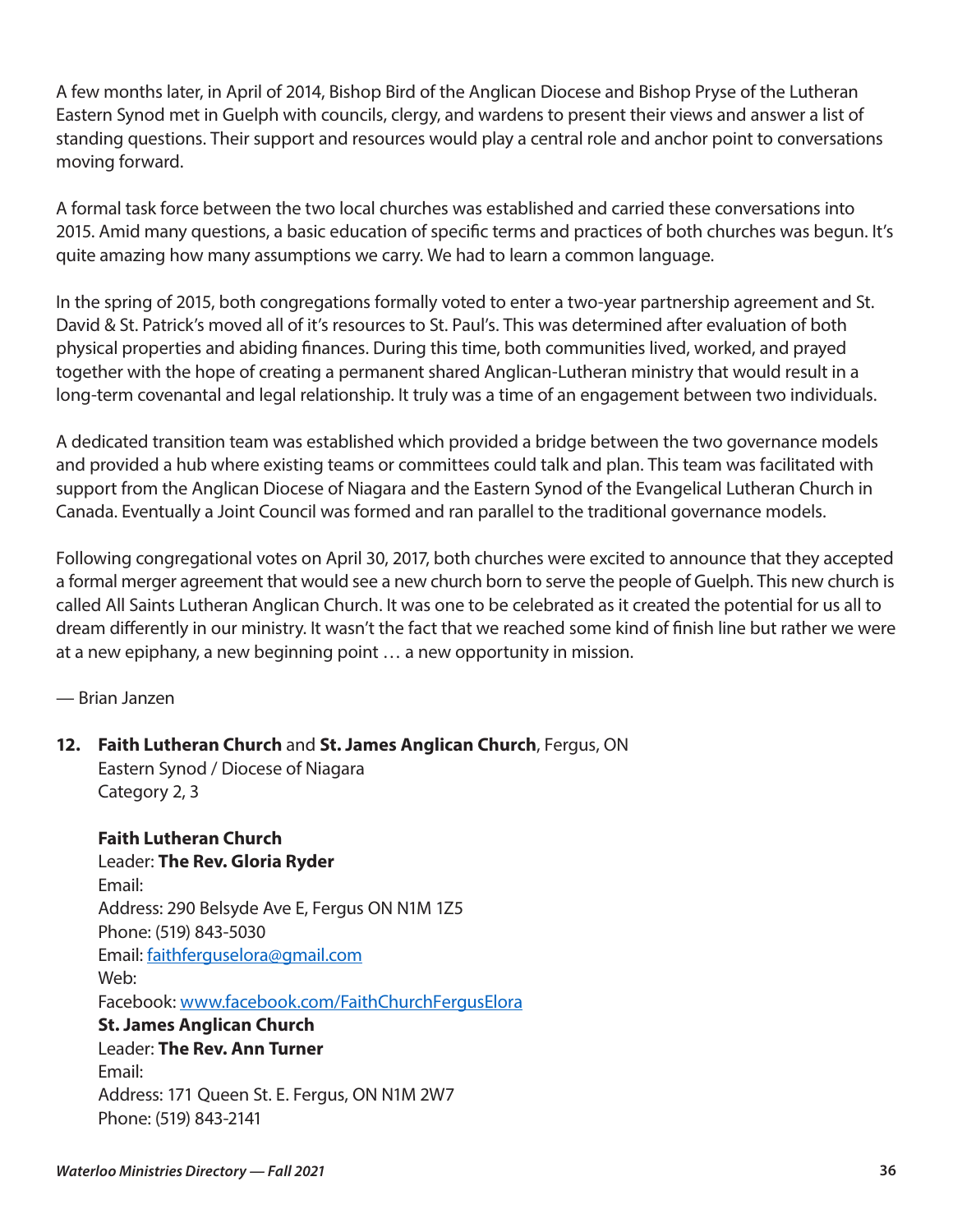Notes: An annual VBS has been held jointly in one or other of our facilities. We have shared Lenten studies and several worship services each year.

**13. First Lutheran Church** and **The Anglican Parish of St. James and St. Brendan**, Port Colborne, ON Eastern Synod / Diocese of Niagara

Category 2

# **First Lutheran Church**

Leader: **The Rev Doreen McFarlane** (interim) Email: Address: 688 Elm Street, Port Colborne ON L3K 4R1 Email: [first.lutheran@bellnet.ca](mailto:first.lutheran@bellnet.ca) Phone: (905) 835-8111 Web: [www.firstlutheranpc.ca](http://www.firstlutheranpc.ca) Facebook: [www.facebook.com/firstlutheranpc](http://www.facebook.com/firstlutheranpc) **The Anglican Parish of St. James and St. Brendan**  Leader: **The Rev. Canon Robert Hurkmans** E-mail: [portanglican@gmail.com](mailto:portanglican@gmail.com) Address: 55 Charlotte St., Port Colborne ON L3K 3C9 E-mail: [anglicanoffice@gmail.com](mailto:anglicanoffice@gmail.com)  Phone: (905) 834-3184 Web: [www.portcolborneanglican.org](http://www.portcolborneanglican.org) 

Notes: Since September, 2013, our communities have offered a joint youth group called "Mainline Youth". We gather weekly during the school year for dinner and activities.

### **14. Good Shepherd Anglican Lutheran Church**, Barrhaven

Eastern Synod / Diocese of Ottawa Category 6

Leader: **The Rev. Margo Whittaker** Email: margo.l.whittaker@gmail.com **Good Shepherd Anglican Lutheran Church**  Email: [admin@goodshepherdbarrhaven.ca](mailto:admin@goodshepherdbarrhaven.ca) Address: 3500 Fallowfield Rd. Unit 5, Nepean ON K2J 4A7 Phone: (613) 823-8118 Web: [www.goodshepherdbarrhaven.ca](http://www.goodshepherdbarrhaven.ca)

Notes: Good Shepherd is a fully integrated Anglican-Lutheran congregation (federally incorporated) that worships as a "store-front church" in a mall. The community worships at 9 and 11 am.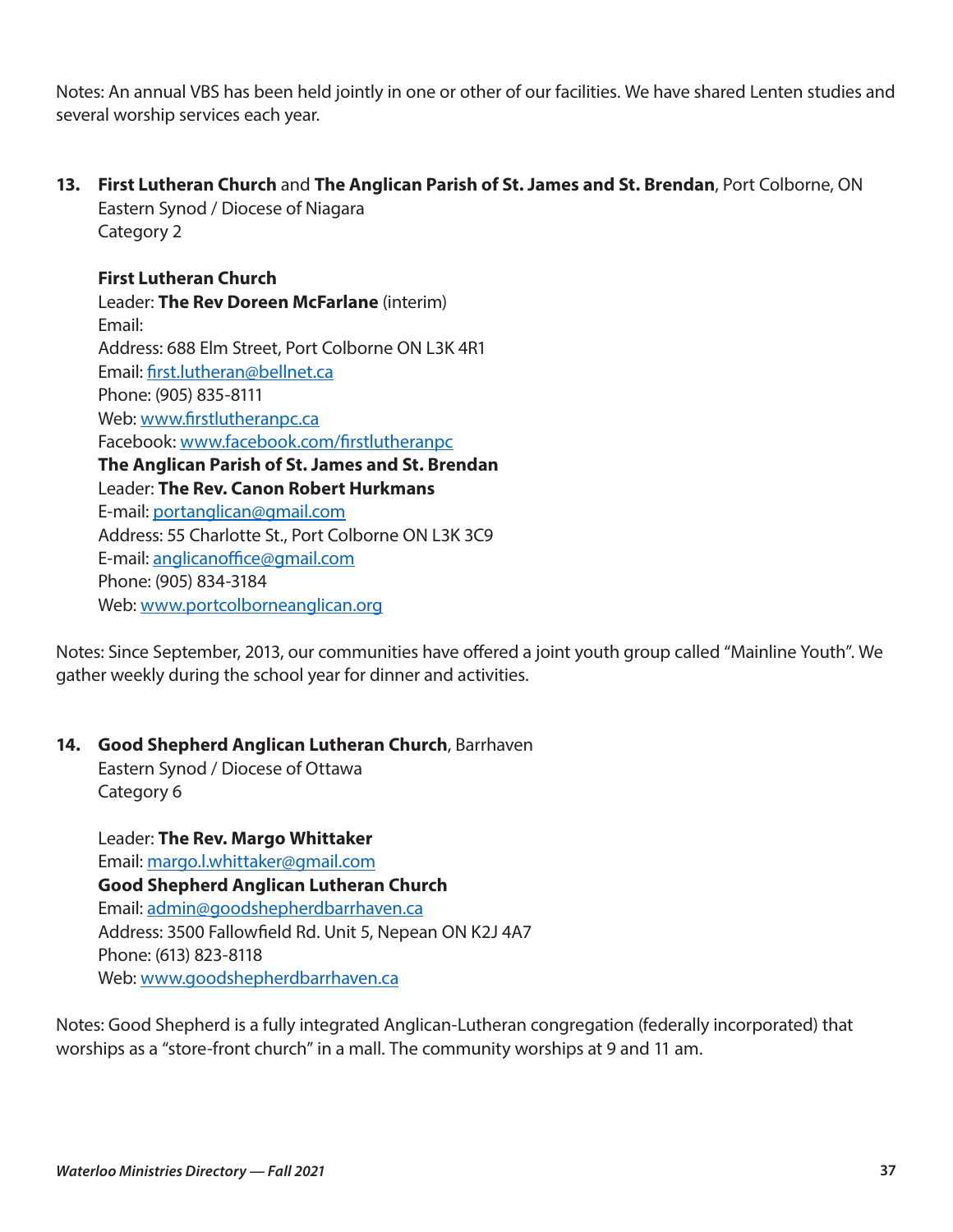### **15. Sisterhood of St. John the Divine**

Eastern Synod / Diocese of Toronto Category 5

Leader: **Sister Elizabeth Rolfe-Thomas SSJD** Email: [Elizabeth@ssjd.ca](mailto:Elizabeth@ssjd.ca)  Address: 233 Cummer Avenue, Toronto, ON M2M 2E8 Phone: (416) 226-2201 Email: [convent@ssjd.ca](mailto:convent@ssjd.ca) Web: [www.ssjd.ca](http://www.ssjd.ca) 

Notes: Established in Toronto in 1884, the Sisterhood of St. John the Divine (SSJD) is a contemporary expression of the religious life for women within the Anglican Church of Canada, observing the traditional monastic vows of poverty, chastity, and obedience. Among SSJD's missions is ecumenical outreach. A number of Lutherans have participated in the community over the years. The Sisterhood has two Lutheran Pastors, one of whom presides regularly (once a month), the other only occasionally.

**16. Church of the Holy Spirit of Peace: An Anglican Lutheran Ministry**, Mississauga, ON Eastern Synod / Diocese of Toronto (York - Credit Valley) Category 6

Leader: **The Rev. Susan Climo** (Lutheran) Incumbent Pastor Email: [sclimo@sympatico.ca](mailto:sclimo@sympatico.ca) **Holy Spirit of Peace Anglican Lutheran Church** Address: 1170 Tynegrove Road, Mississauga, ON L4W 3B2 Phone: 905-625-6650 Web: [www.holyspiritchurch.ca](http://www.holyspiritchurch.ca)

Notes: On February 28, 2016, Holy Spirit Anglican and Peace Lutheran Churches merged. Contact Rev. Susan Climo to learn more about this story of God's faithfulness.

**17. St. John's Anglican Church**, West Toronto, ON Eastern Synod / Diocese of Toronto (York-Credit Valley) Category 5

**St. John's Anglican Church**  Leader: **The Rev. Dawn Leger**  Email: [pastor@sjwt.ca](mailto:pastor@sjwt.ca) Honourary Assistant: **The Rev. Bob Shantz** (Lutheran) Email: [bobshantz48@gmail.com](mailto:bobshantz48@gmail.com)  Address: 288 Humberside Avenue, Toronto, ON M6P 1L5 Phone: (416) 763-2393 Email: [info@sjwt.ca](mailto:info@sjwt.ca) Web: [www.sjwt.ca](http://www.sjwt.ca)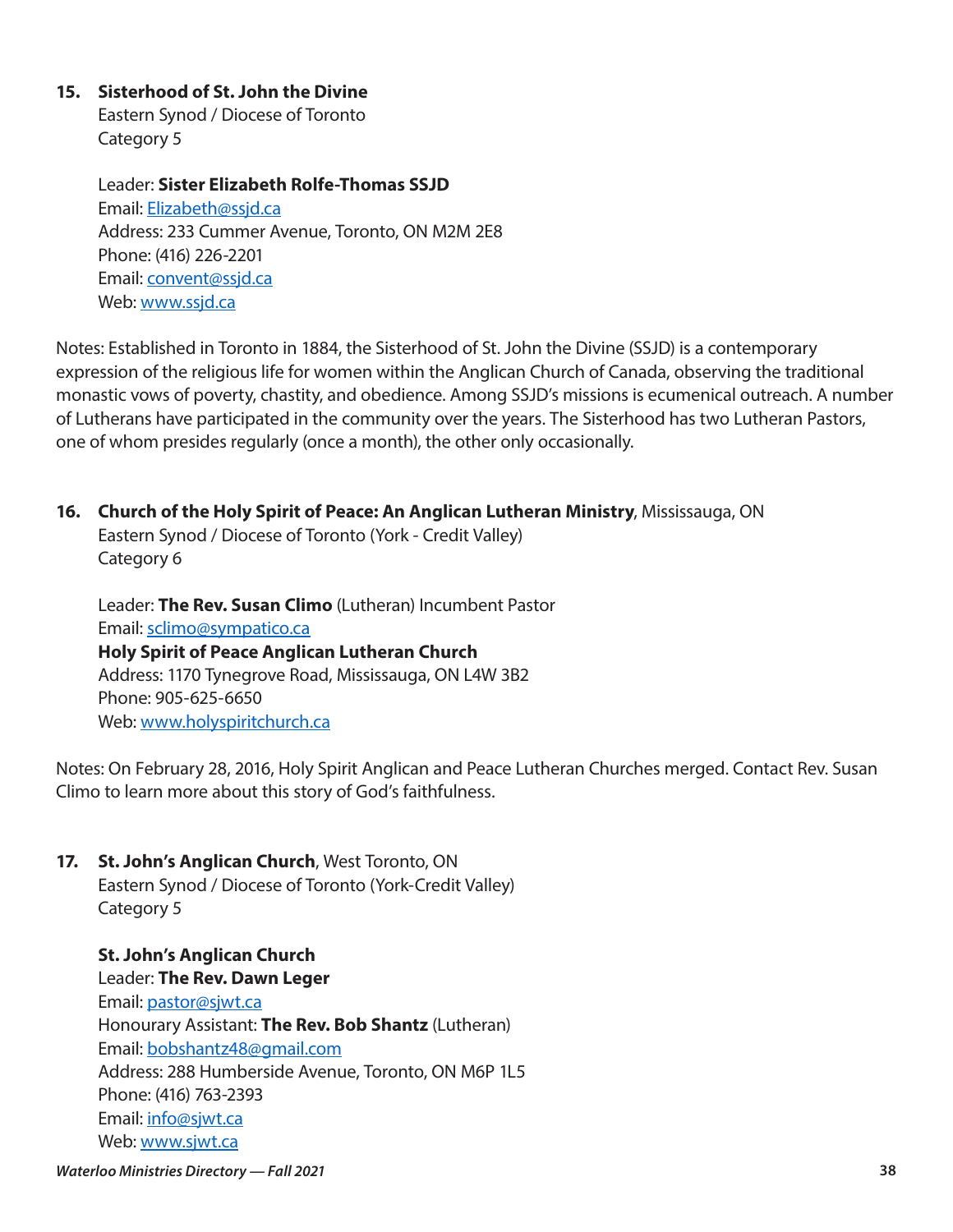#### **18. St. Mark's Anglican Lutheran Church**, Midland, ON

Eastern Synod / Diocese of Toronto (York-Simcoe) Category 6

Leader: **The Rev. Martin Giebel** (Incumbent Pastor, Lutheran) Email: [pastor@stmarksmidland.ca](mailto:pastor@stmarksmidland.ca) Address: 307 Third St., Midland, ON L4R 3S5 Phone: (705) 526-6562 Email: [office@stmarksmidland.ca](mailto:office@stmarksmidland.ca) 

Notes: The Anglican and Lutheran communities have signed a legal agreement with the Eastern Synod and the Diocese of Toronto, and have adopted a constitution (2015).

# **19. St. David Anglican-Lutheran Church**, Orillia

Eastern Synod / Diocese of Toronto (York-Simcoe) Category 5, 6

Leader: **The Rev. Lori Pilatzke** (Lutheran) Email: [pastoratstdavid@gmail.com](mailto:pastoratstdavid@gmail.com)  Leader: **Nancy Hannah**, Family and Youth Minister Email: [nancy@thehannahs.ca](mailto:nancy@thehannahs.ca) Leader: **The Rev. Diane Fryer** (Anglican), Honorary Assistant Address: 133 James St. E., Orillia Ontario (physical address) Address: PO Box 386 Orillia, ON L3V 6J8 (mailing address) Phone: (705) 325-1421 (church) Email: [stdavidalc@bellnet.ca](mailto:stdavidalc@bellnet.ca) (church) Web: [www.stdavidsorillia.org](http://www.stdavidsorillia.org)

Notes: This congregation, a union of St. David's Anglican Church and Holy Cross Lutheran Mission, came together January 1, 2009. It has a full-time Lutheran pastor, a full-time Family and Youth Minister, a blended liturgy, and a constitution based on the ELCIC model (the executive operates as the corporation for Anglican canons).

### **20. Westside Lutheran Church** and **St. Margaret of Scotland Anglican Church**, Barrie, ON Eastern Synod / Diocese of Toronto (York-Simcoe) Category 1, 2, 3, 4, 5, 6

**Westside Lutheran Church**  Leader: **The Rev. Ann Krueger** Email: The [Rev.ann.k@gmail.com](mailto:Rev.ann.k@gmail.com)  Address: 510 Ferndale Dr. N. Barrie, ON L4N 0S1 Phone: (705) 735-3433 Email: [westsideoffice@bellnet.ca](mailto:westsideoffice@bellnet.ca) Web: [www.westsidebarrie.ca](http://www.westsidebarrie.ca)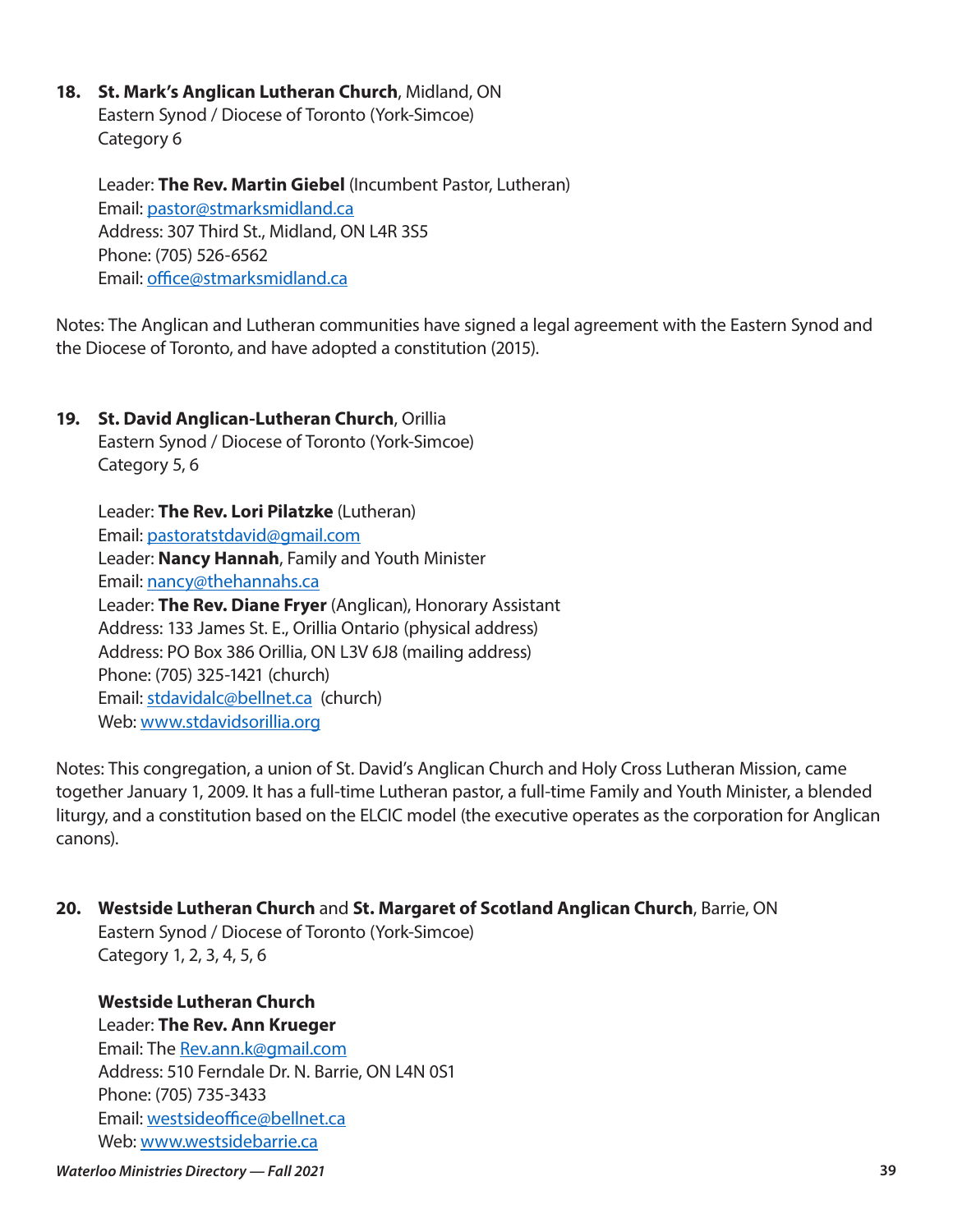**St. Margaret of Scotland Anglican Church**  Leader: **The Rev. Simon Bell** Address: 161 Hanmer St. West, Barrie, Ontario, L4N 7S1 Phone: (705) 721-9528 Email: [stmarg@rogers.com](mailto:stmarg@rogers.com)  Web: [www.stmargaretbarrie.ca](http://www.stmargaretbarrie.ca)

Notes: We share mid-week Lenten services and suppers. Pastor Anne is a member of the Anglican Clericus. We are looking at sharing some confirmation programming and in partnering around training events.

# **21. Anglican-Lutheran Community, Peterborough, ON**

Eastern Synod / Diocese of Toronto Category 2, 3

#### **Christ Evangelical Lutheran Church**  Leader: **The Rev. Scott Schellenberger** (Lutheran)

Email: [spschellenberger@sympatico.ca](mailto:spschellenberger@sympatico.ca) Address:463 Highland Road, Peterborough, ON K9H 5J8 Phone: 705-745-0841 **All Saints Anglican Church**  Leader: **Pastor James Halmarson** (Lutheran) interim parish priest Email: [saints@allsaintspeterborough.org](mailto:saints@allsaintspeterborough.org)  Address: 235 Rubidge Street, Peterborough, ON K9J 3N9 Phone: 705-876-1501 Web: [www.allsaintspeterborough.org](http://www.allsaintspeterborough.org)  **St. Barnabas & St. John's Anglican Parish**  Leader: **The Rev. Bradley Smith** (Anglican) rector Email: [office@stjohnspeterborough.ca](mailto:office@stjohnspeterborough.ca) Leader: **The Rev. Mary Bell-Plouffe** (Anglican) associate Address: 99 Brock Street, Peterborough, ON K9H 2P2 Phone: 705-745-7624 Web: [www.stjohnspeterborough.ca](http://www.stjohnspeterborough.ca) **St. Luke the Evangelist Anglican Church**  Leader: **The Rev. Glenn Empey**, Priest in Charge (Anglican) Email: [secretary@saintlukes.ca](mailto:secretary@saintlukes.ca)

Address: 566 Armour Road, Peterborough, ON

Phone: 705-742-6202

Web: [www.stlukesanglican.ca](http://www.stlukesanglican.ca) 

Notes: Four Anglican communities and one Lutheran church shared ministries into 2017. Two of the Anglican churches have since moved-in together. We have looked at ways to share ministries of education, health and wellness, and mission. All congregations maintain their own autonomy but worship regularly at special services. The clergy retreat together annually. St. Barnabas may share space with us temporarily in 2020 as new building constructed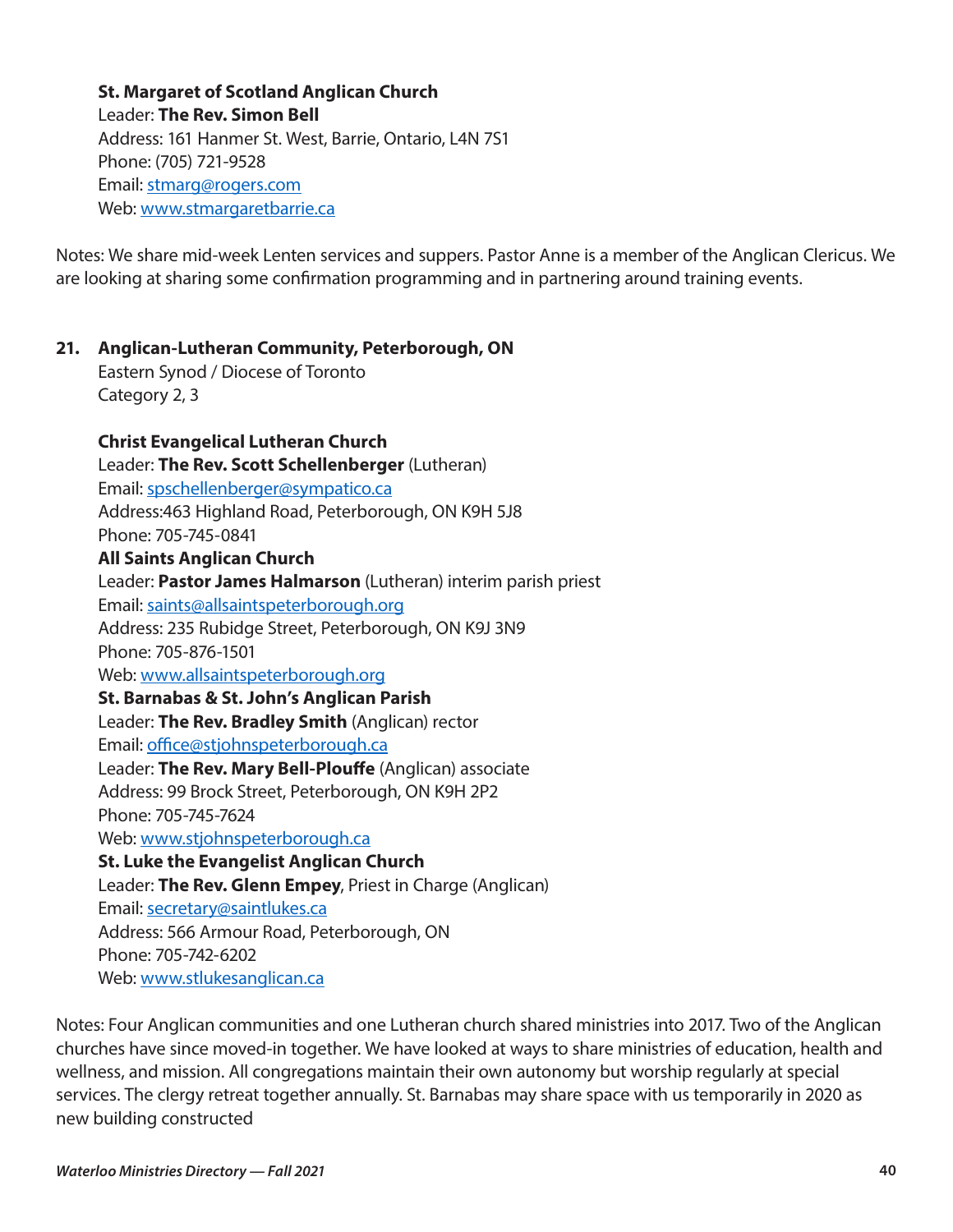# WATERI OO MINISTRIES QUÉBEC

**1. Christ the Redeemer, Dollard-Des-Ormeaux and St. Barnabas Anglican Church**, Pierrefonds, QC Eastern Synod / Diocese of Montreal Category 2, 3

**Christ the Redeemer, Dollard-Des-Ormeaux**  Leader: **The Rev. James Slack** Email: [ctrpastor@videotron.ca](mailto:ctrpastor@videotron.ca)  Address: 57 Boul Westpark, Dollard-Des-Ormeaux QC H9A 2J8 Phone: (514) 684-1014 Email: [ctrlutheran@videotron.ca](mailto:ctrlutheran@videotron.ca) Web: [www.christ-redeemer.com](http://www.christ-redeemer.com) **St. Barnabas Anglican Church, Pierrefonds**  Leader: TBA Email: [incumbent-st-barnabas@videotron.ca](mailto:incumbent-st-barnabas@videotron.ca) Address: 12301 Colin Street, Pierrefonds, QC H9A 1C3 Phone: (514) 684-4460 Email: [office@st-barnabas.qc.ca](mailto:office@st-barnabas.qc.ca) Web: [www.st-barnabas.qc.ca](http://www.st-barnabas.qc.ca)

Notes: We gather together for Lenten worship and study and for some services during Holy Week. In 2013 we began an annual tradition: a shared Sunday worship service (at alternating locations), followed by a picnic lunch on the church lawn. St. Barnabas may share space with Christ the Redeemer temporarily in 2020 as new building constructed

**2. St. John's Lutheran Church**, Montréal, QC Eastern Synod / Diocese of Montreal Category 2, 3, 4

> Leader: **The Rev. Eric Dyck** Email: [pastor@SaintJohnsLutheranMontreal.org](mailto:pastor@SaintJohnsLutheranMontreal.org) Address: 3594 rue Jeanne Mance, Montréal, QC H2X 2K3 Phone: (514) 844-6297 Email: [stjohns@SaintJohnsLutheranMontreal.org](mailto:stjohns@SaintJohnsLutheranMontreal.org)  Web: [www.SaintJohnsLutheranMontreal.org](http://www.SaintJohnsLutheranMontreal.org) Facebook: [www.facebook.com/LUTHERANSinMONTREAL](http://www.facebook.com/LUTHERANSinMONTREAL)

Notes: St. John's has had an ongoing relationship with the Montreal Diocesan Theological College (MDTC), an Anglican theological school and a founding member of The Montreal School of Theology in affiliation with McGill University. St. John's pastor teaches a segment on Eucharist to seminarians and has been host to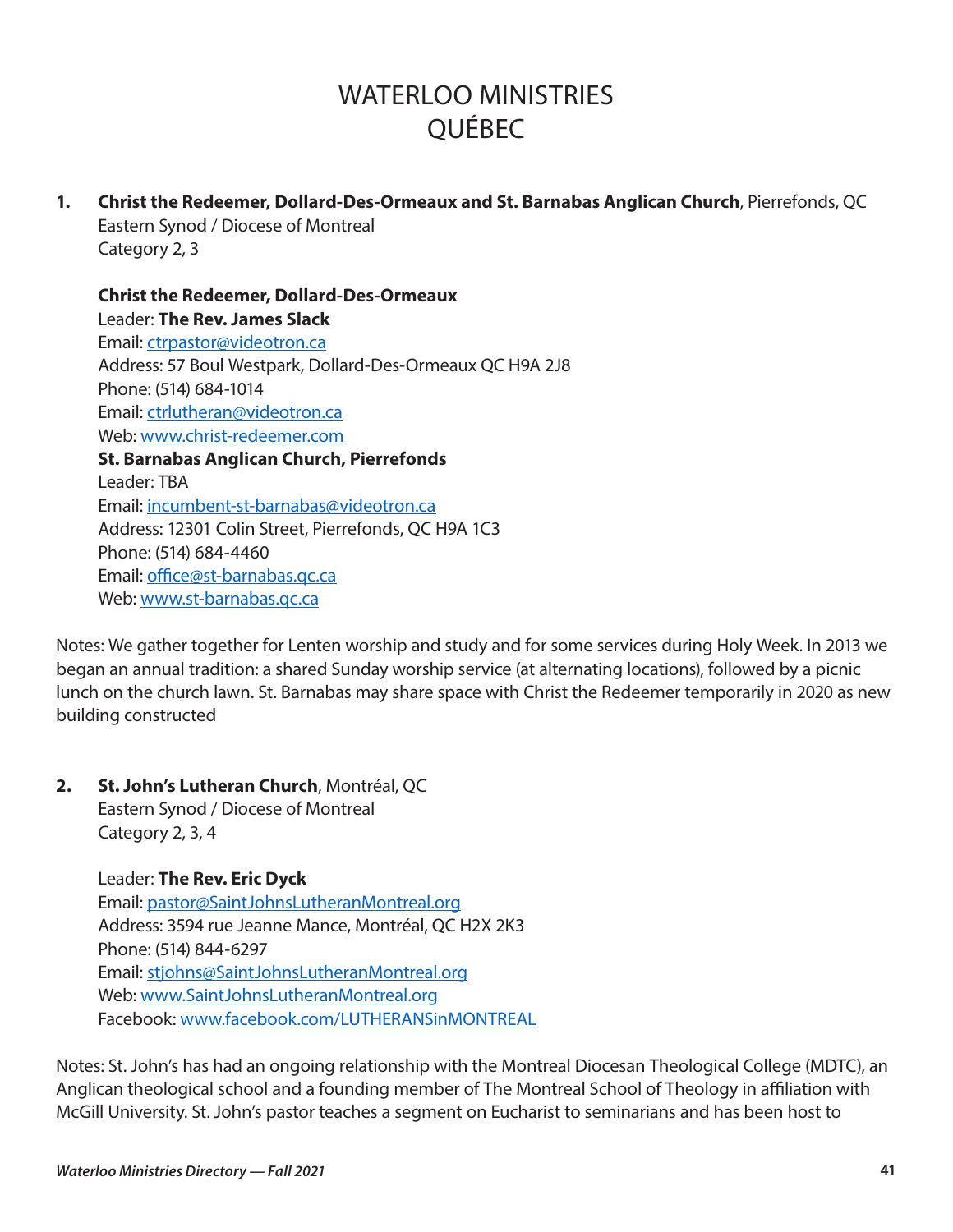Anglican seminarians doing their practicum or in-ministry year (i.e. internship). St John's offers a Student Ministry which includes students from many denominations, including our Anglican neighbouring parishes.

St. John's hosts an Easter Vigil each year (for over 30 years) for the Montreal Ministry Area and with participating Lutheran and Anglican clergy, students from Anglican Diocesan College, and other ecumenical participants (e.g. Mennonite Church Canada or United Church of Canada). St. John's has also hosted celebrations and commemorations for Montreal such as a Commemoration of the victims of the 2017 Quebec City mosque shooting and the joint commemoration of the Reformation 500 year in partnership with the Roman Archdiocese of Montreal ("From Conflict to Communion prayer service").

A concert series, "Serenata," featuring professional musicians is a ministry providing top-level concerts to all for simply a free-will offering (www.sasj.ca). Community involvement is important at St. John's with a Food Bank, outreach to the homeless, making space available for community choirs and more.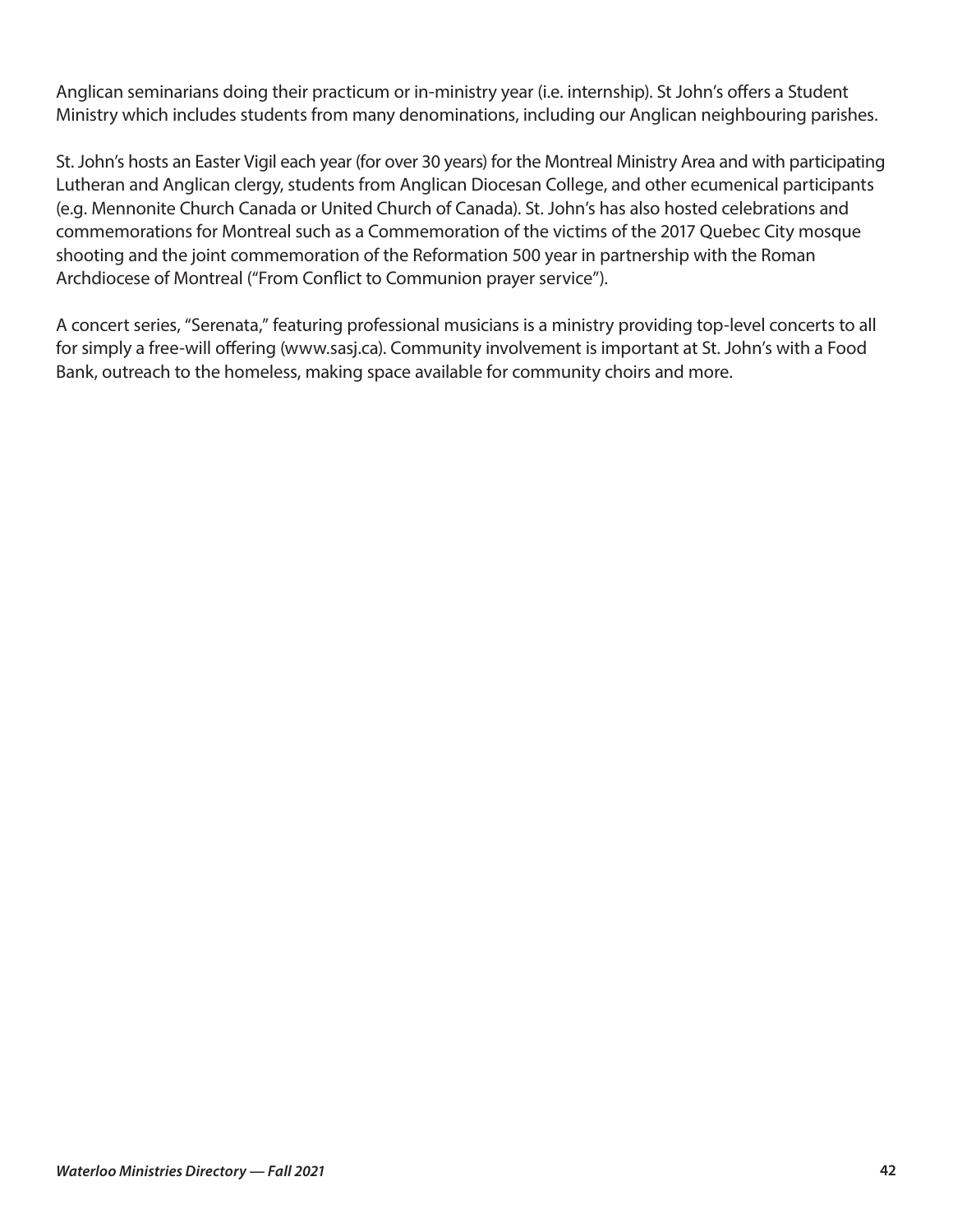# WATERLOO MINISTRIES NEW BRUNSWICK

**1. The Parish of New Denmark**, New Denmark, NB, including Bethany Lutheran Church, St. Peter's Lutheran Church, St. Ansgar Anglican Church and St. Paul's Anglican Church Eastern Synod / Diocese of Fredericton Category 4

**St. Peter's Lutheran Church**  Leader: **Pastor Jonah Bruce** Email: pastorjonahbruce@gmail.com Address: 255 Main New Denmark Rd, New Denmark, NB E7G 2B8 Phone: (506) 553-6712 **St. Ansgar Anglican Church**  Leader: TBA Address: 244 Main New Denmark Road, New Denmark, NB E7G 2B5 Phone: (506) 553-6788

Notes: The community of New Denmark experiences occasional joint Bible studies and Sunday School.

**2. The Parish of Westmoreland**, including St. Mark's Anglican Church, Aulac, NB and St. Luke's Anglican Church, Baie Verte, NB Eastern Synod / Diocese of Fredericton Category 5

Leader: **The Rev. Lidvald Haugen-Strand** (Lutheran) Email: [lidvald@hotmail.com](mailto:lidvald@hotmail.com) **St. Mark's Anglican Church**  Address: Phone: **St. Luke's Anglican Church**  Address: Phone:

Notes: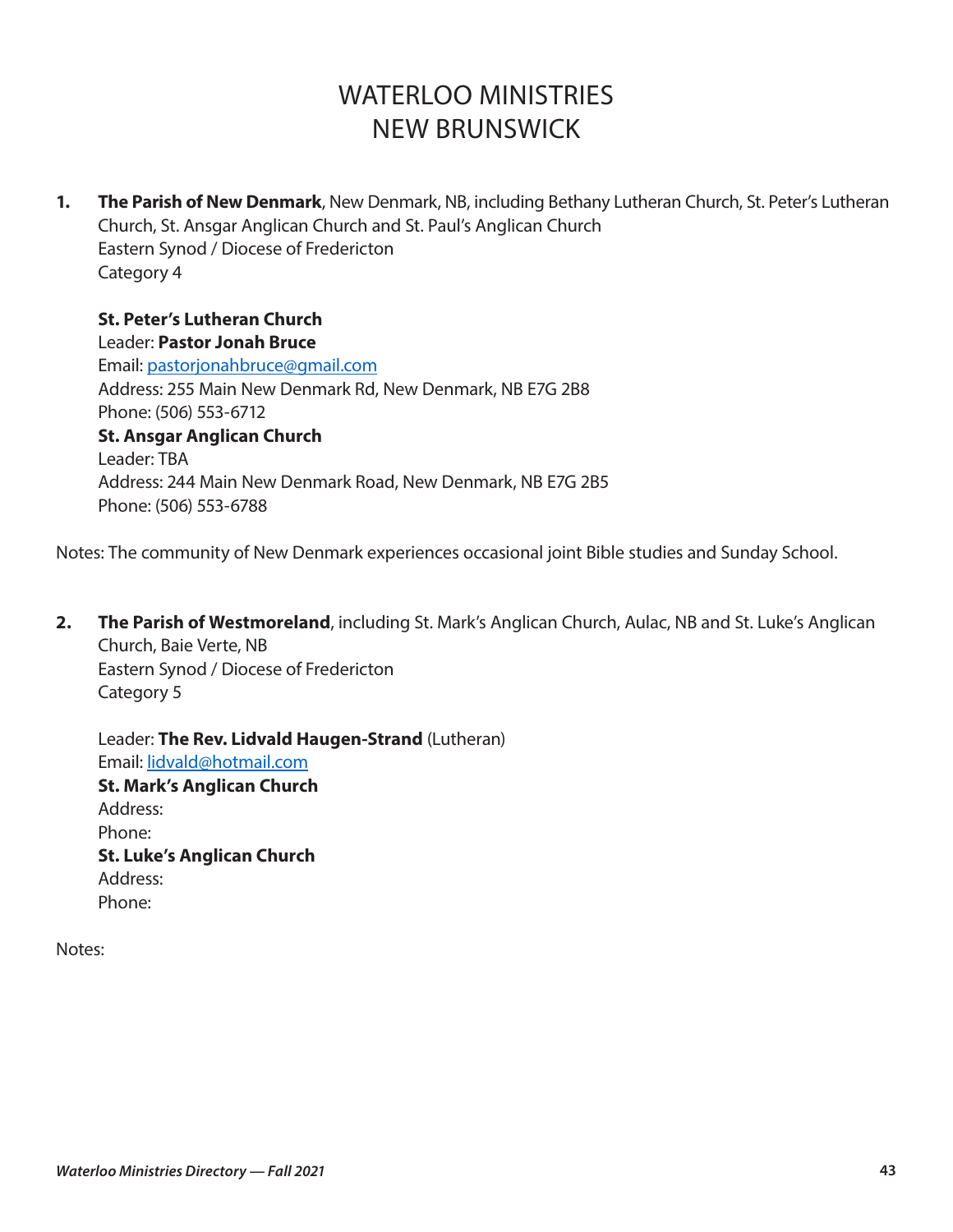# WATERI OO MINISTRIES NOVA SCOTIA

# **1. Our Saviour Lutheran Church, Dartmouth**

Eastern Synod / Diocese of Nova Scotia and Prince Edward Island Category 4, 5

Leader: **The Rev. Stephen Croft** (Anglican) Email: [preachingpastor09@gmail.com](mailto:preachingpastor09@gmail.com) Leader: **Bernie Boudreau** (lay) Email: [theviewatshoreroad@live.com](mailto:theviewatshoreroad@live.com) Address: 255 Portland St., Dartmouth, NS B2Y 1J8 Phone: (902) 466-7005 Web: [www.oursaviourdartmouth.com](http://www.oursaviourdartmouth.com) Email: [dartluth@yahoo.ca](mailto:dartluth@yahoo.ca) 

Notes: The pastoral team includes both an Anglican priest and two Lutheran lay leaders. We use a blended liturgy based on Evangelical Lutheran Worship.

# **2. New Germany & Area, Lunenburg County NS**

Eastern Synod / Diocese of Nova Scotia and Prince Edward Island Category 3

### **Anglican Parish of New Germany**

Leader: **The Rev. Mellanie Cohoon**, Rector Email: [fathermellanie@gmail.com](mailto:fathermellanie@gmail.com)  Leader: **The Rev. Catherine Robar**, Associate Priest email: [cf.robar@ns.sympatico.ca](mailto:cf.robar@ns.sympatico.ca) Web: [www.ngangparish.org](http://www.ngangparish.org)  Address: PO Box 116, New Germany, NS B0J 2E0

Notes: Our Anglican Parish overlapos with three Lutheran parishes....With the NG Lutheran Parish we have shared a service monthly since October 1970 (Transfiguration Ang & St Matthew's Luth, Newburne) These congregations, worship together, share meals together, community activities together. About two years ago they moved to worshipping two Sundays a month together - one at & led by Anglican, one at & led by Lutheran. With the First Comm Parish, we share usually two Parish services annualy; With Mt calvary, Upper Northfield, our Ang Associate Parish Priest leads worship once each month for the last approx 5 years. Pastoral support and coverage during absences is also shared. Good relationships and friendships exist all around. In the New Germany Parish area, we work ecumenically, Lutherans, Anglicans and Baptists in an after school Christian Ed program we call 'Messy Saints'.... ti's been going for 10 years and serves up to 50 children each year. We Anglican also love that we are invited to share in the Altantic Pastors' Retreat & Conference each year!